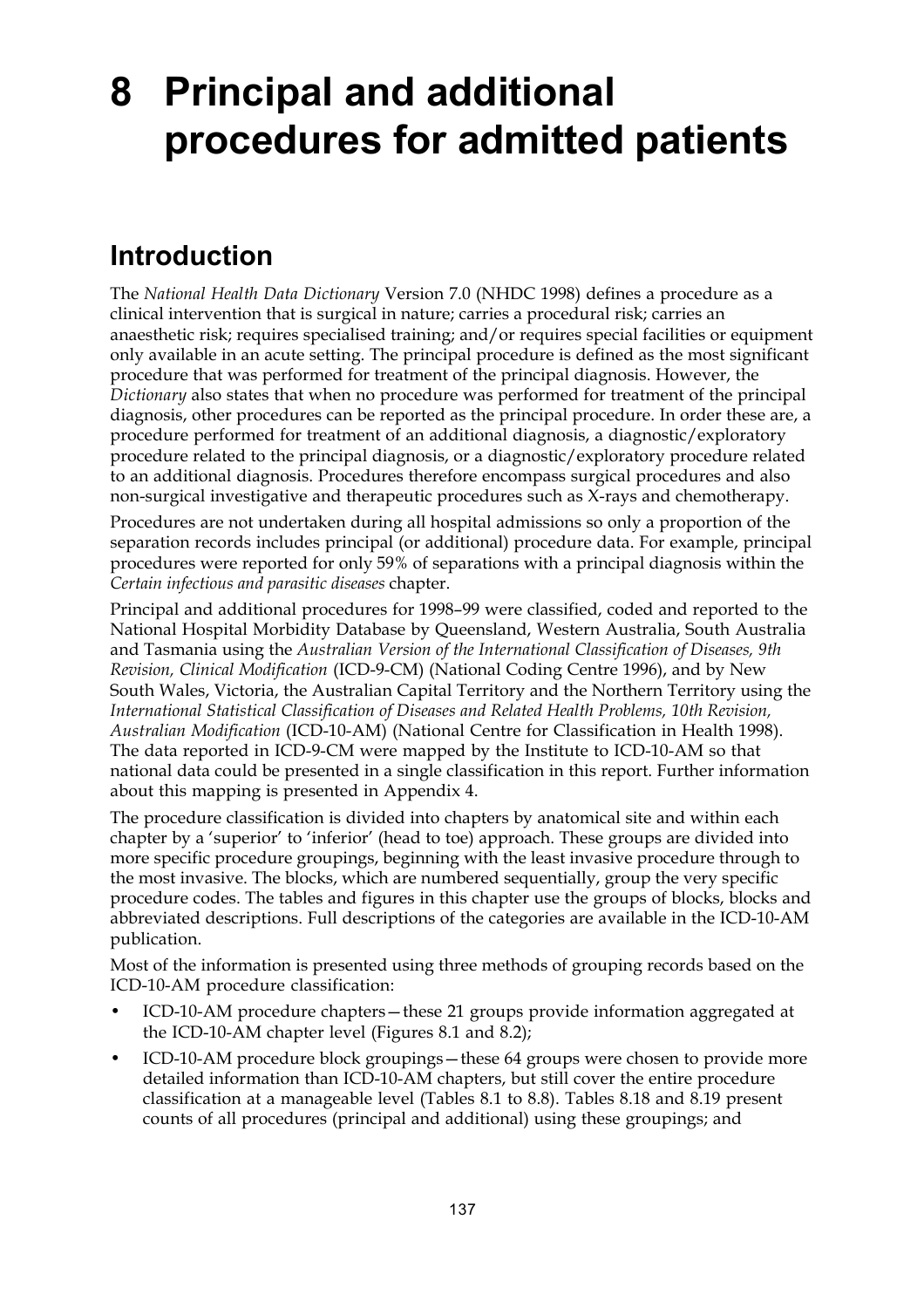• ICD-10-AM blocks—these 1,635 categories describe procedures at a quite specific level. Detailed information is presented for the 30 of these groups with the highest number of separations (Tables 8.10 to 8.17) and summary information is provided for all of the groups (for which separations were reported) on the Internet at http://www.aihw.gov. au/publications/health/ahs98-9.html (Tables S8.1 and S8.2).

In addition, Table 8.9 presents information on the number of procedures reported (principal and additional procedures).

Tables are presented with summary separation, patient day and average length of stay statistics for public and private hospitals, nationally and by State and Territory. National information on age group and sex distributions is also presented. The data on relative ranking of the various procedure groups (by numbers of separations or patient days) depend to some extent on the chosen groups of procedure codes.

Some data for private hospitals in Tasmania and the Australian Capital Territory have not been included in Tables 8.4, 8.6, 8.13, 8.15 and 8.19. The data were supplied but were not published for confidentiality reasons. Western Australia, Victoria and Tasmania were not able to supply data on procedures for their public psychiatric hospitals.

Overall, there were 4.4 million separations for which a principal procedure was reported, 77% of total separations. Sixteen million patient days were reported for separations with a principal procedure, 73% of the total.

## **ICD-10-AM chapters**

Figures 8.1 and 8.2 provide a summary of the number of separations and patient days by principal procedure, by sector, reported for each of the ICD-10-AM procedure chapter groupings.

The highest number of separations in the public sector was for *Procedures on urinary system*, followed by *Procedures on digestive system*. In the private sector, *Procedures on digestive system* had the largest number of separations, followed *Procedures on musculoskeletal system.*

The highest number of patient days in the public sector was reported for *Allied health interventions*, followed by the *Procedures on digestive system*. In the private sector the highest number of patient days was reported for the *Procedures on digestive system* chapter, followed by the chapter on *Allied health interventions*.

For both sectors together, the two chapters with the most procedures were *Procedures on digestive system*, followed by *Procedures on urinary system.* The two chapters with the largest numbers of patient days were *Allied health interventions* and *Procedures on digestive system.*

Principal procedures were reported for varying proportions of separations in the ICD-10- AM principal diagnoses groups. High proportions of separations for the *Neoplasms* (93%, 370,044), *Diseases of the blood and blood-forming organs* (93%, 66,524), *Diseases of the digestive system* (88%, 599,807) and *Diseases of the genitourinary system* (86%, 311,125) chapters had principal procedures reported. In contrast, principal procedures were reported for smaller proportions of separations with principal diagnoses in the *Mental and behavioural disorders* (65%, 155,112) and *Certain infectious and parasitic diseases* (41%, 36,133) chapters.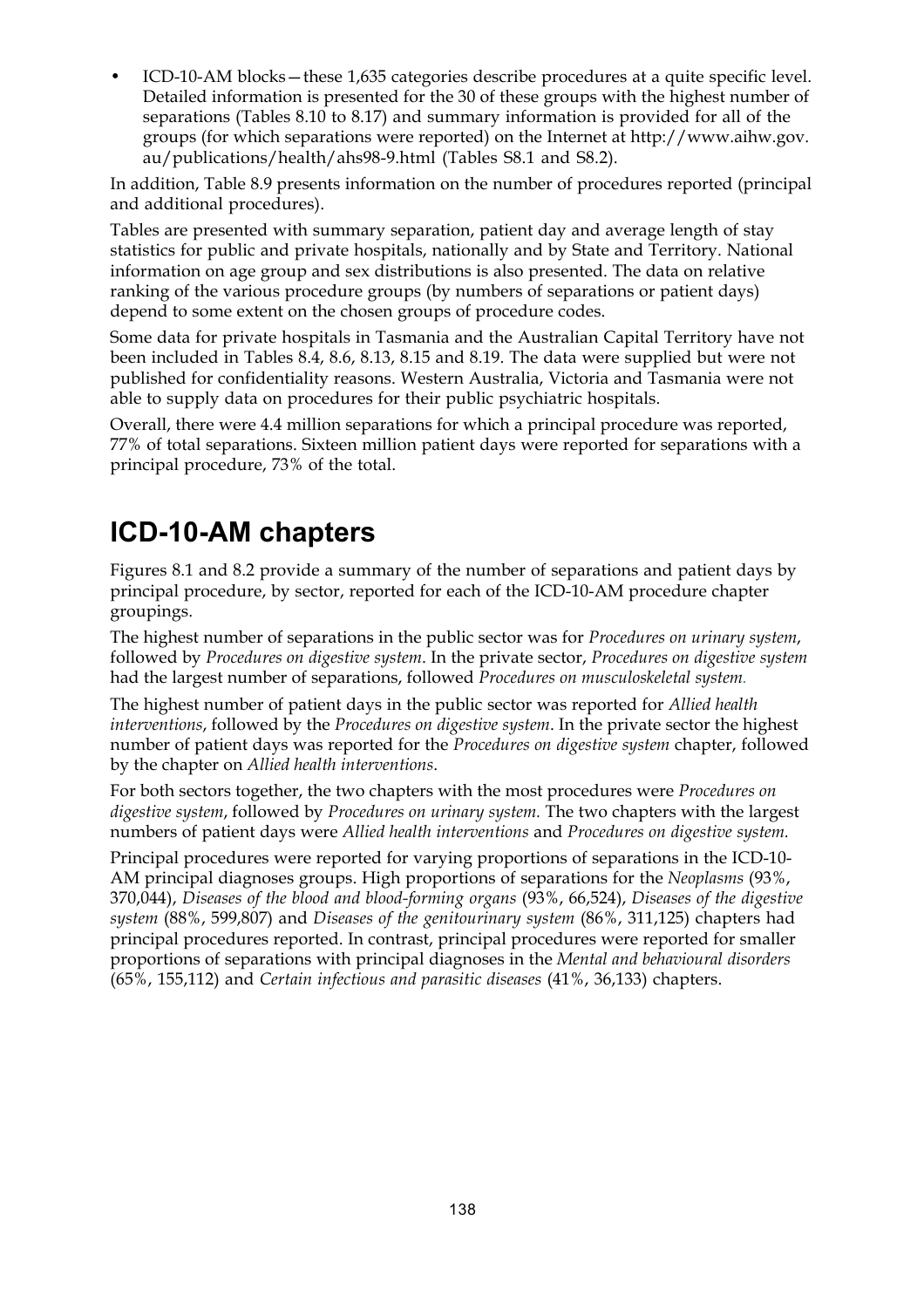# **Broad procedure groupings**

### **Sector**

Public hospitals accounted for 63% of the separations with reported principal procedures (2,774,793), although they accounted for 67% of the separations overall (Tables 8.1 and 8.2). Similarly, although 73% of overall patient days were in public hospitals, only 70% of patient days associated with principal procedures were in public hospitals (11,446,509). This reflected the higher proportion of separations in the private sector that were reported with a principal procedure  $(88%)$ , compared with the public sector. In public hospitals, 72% of total separations involved a principal procedure (2,774,793), and these separations were associated with 70% of total patient days (11,461,449) (Table 8.1). In contrast, 88% of total separations in private hospitals involved a principal procedure (1,641,124), and these separations were associated with 80% of total patient days (4,865,012) (Table 8.2).

If procedures from Block 1780 onwards (that is, chemotherapeutic and radiation oncology, miscellaneous procedures, imaging services and allied health interventions) are not included, there was a total of 3,365,450 separations reported with a principal procedure. Of these, 1,953,978 separations were reported for same day stays and 1,411,472 were reported for overnight or longer stays. The private sector reported a higher proportion of separations for 'same day procedures' than the public sector. The public sector reported 1,131,876 (56%) and 874,614 (44%) same day separations and overnight or longer stay separations with a principal procedure, respectively, and the private sector reported 822,102 (60%) and 536,858 (40%) separations, respectively (Tables 8.1 and 8.2).

The group of principal procedures that accounted for a large number of separations in public hospitals was *Procedures on kidney* (Blocks 1040–1063). The principal procedure which was reported for most of these separations was *Haemodialysis* (procedure code 13100-00 [1059]); this was reported for 91% (402,748) of this group*.* Within the *Chemotherapeutic and radiation oncology procedures* group (Blocks 1780–1799), *Chemotherapy, intravenous administration < 1 hours duration* (procedure code 13915-00 [1781]) was the most commonly reported individual procedure (99,978, 69%).

In private hospitals the largest group of principal procedures was *Other procedures on abdomen, peritoneum and hernia* (Blocks 983–1011). The principal procedure which accounted for most of the separations in this group was *Panendoscopy with biopsy* (procedure code 30473-01 [1005]) (97,657), 58% of the group overall. *Procedures on large intestine* (Blocks 904–925) was the second most frequently reported group; *Fibreoptic colonoscopy to caecum* (procedure code 32090-00 [905]) was the most commonly reported individual procedure (84,876, 53%) within this group.

### **States and Territories**

Tables 8.3 to 8.6 contain detail on the pattern of hospital use in the States and Territories by block number, in both the public and private sectors. These tables enable State by State comparisons of overall hospital use for the different procedure groupings, and the share of separations between the private and public sector. For example, the proportion of total separations for *Procedures on skull, brain and meninges* (Blocks 1–28) in public hospitals rather than private was higher in New South Wales (85%, 2,691) than in Queensland (71%, 1,141). The proportion of total patient days for *Other procedures on appendix* (Blocks 926–927) that were reported for private hospitals rather than public hospitals varied by State, from 30% (835) in Western Australia to 16% (1,173) in New South Wales.

Some of these differences among the States and Territories could reflect the fact that data from Queensland, Western Australia, South Australia and Tasmania were mapped from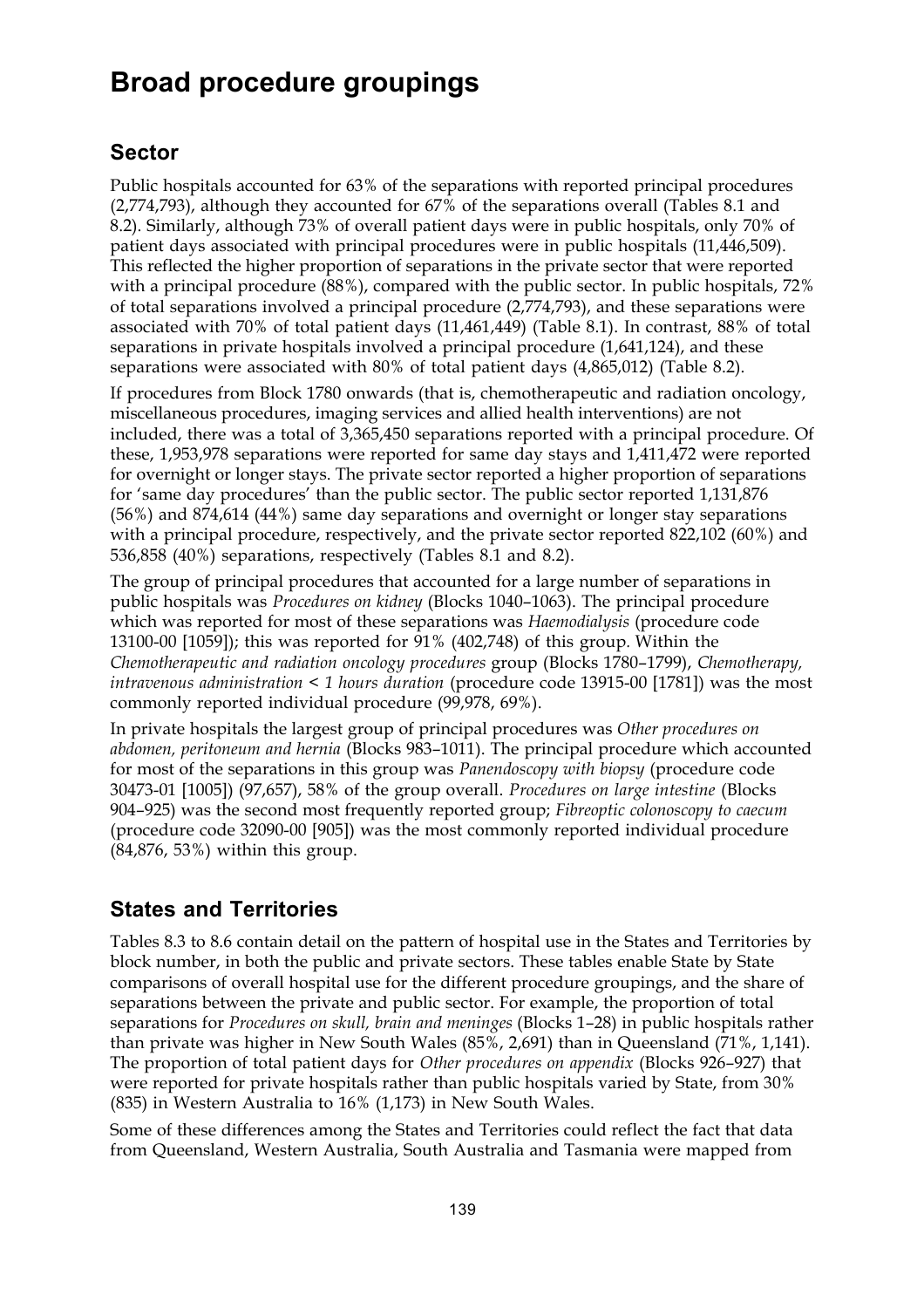ICD-9-CM to ICD-10-AM for this report. For example, only jurisdictions that reported in ICD-10-AM had separations recorded for the group *Procedures on neck, thorax and ribs* (Blocks 1373–1380). No ICD-9-CM codes mapped to these ICD-10-AM blocks because the blocks are specific for bones of the neck and thorax. The equivalent ICD-9-CM codes are not, and were mapped to less specific codes in the group *Other procedures for musculoskeletal system* (Blocks 1551–1579)*.* There were relatively more separations for this latter group for ICD-9-CM States.

### **Age group and sex**

In Tables 8.7 and 8.8, information on the number of separations by age group and principal procedure grouping is presented for males and females. These tables show a number of different patterns in the age distributions of separations for the various procedure groups. For example, patients admitted for *Procedures on middle and inner ear and mastoid* (Blocks 307–333) were mostly in the younger age groups, while the opposite was the case for *Procedures on coronary arteries and aorta* (Blocks 667–693. Other groups of procedures had a peak in the middle age groups, for example *Procedures on spinal cord and spinal canal structures* (Blocks 29–60) and *Procedures on nose and sinuses* (Blocks 370–389).

These tables also indicate the relative importance of the procedure groups as causes of hospitalisation for each sex and age group. For example, males in the 15 to 24 years age group commonly had *Procedures on skin and subcutaneous tissue* (Blocks 1600–1660) and *Dental and orthodontic procedures* (Blocks 450–490). For females, the age group with the highest number of separations with a principal procedure was the 25 to 34 years age group. Older females were more frequently reported for groups such as *Procedures on kidney* (Blocks 1040–1063) and *Allied health interventions* (Blocks 2050–2140).

### **Number of procedure codes**

Table 8.9 presents information on the number of procedure codes (principal and additional) reported to the National Hospital Morbidity Database. These counts are of procedure codes as reported in either ICD-9-CM or ICD-10-AM and not as mapped from ICD-9-CM to ICD-10-AM. Thus the data reported for New South Wales, Victoria, the Australian Capital Territory and Northern Territory (ICD-10-AM jurisdictions) are not completely comparable with data reported by South Australia, Western Australia, Tasmania and Queensland (ICD-9-CM jurisdictions).

There were marked differences between the States and Territories in the maximum number of procedures reported (for example, in the public sector, 31 procedures for Queensland, Tasmania and the Northern Territory and 12 for South Australia and Victoria); however, with the exception of Northern Territory, the average number of procedure codes per separation varied little among the jurisdictions, for both the public and private sectors. The Institute requested a maximum of 31 codes so this may have restricted the number of codes reported by some states.

In the public sector 4.3% of records had five or more procedure codes, but in the private sector just over 3.6% of records fell into this category. This may have been due to more complicated cases being treated in public hospitals, or differences in coding practices between the sectors.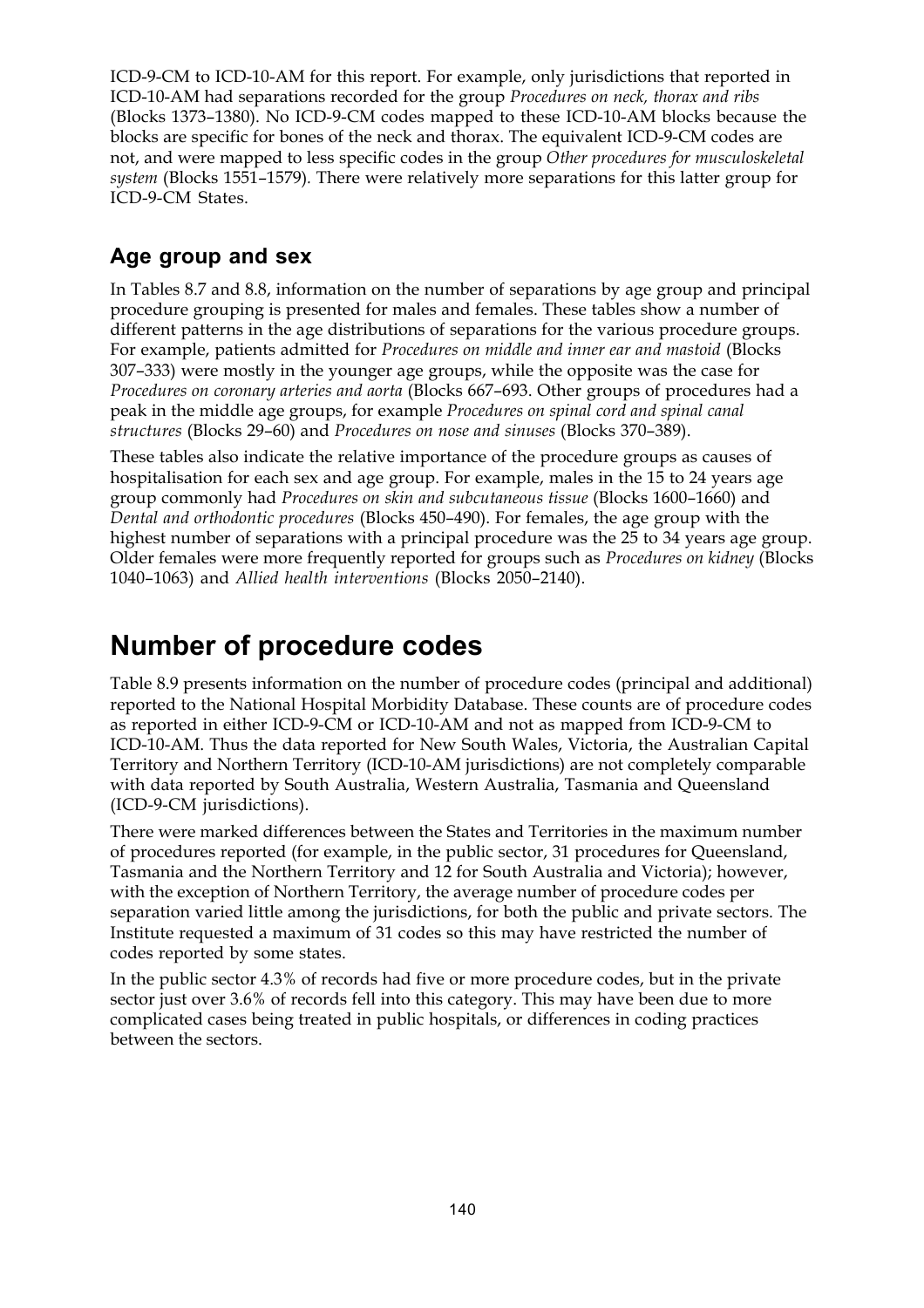# **High volume procedures**

Tables 8.10 to 8.17 present information on the most common principal procedures (at the block level of the ICD-10-AM classification).

Tables 8.10 and 8.11 contain summary separation, patient day and average length of stay statistics for the 30 blocks with the most separations in public and private hospitals. In the public sector, the most common principal procedure blocks were *Haemodialysis* (Block 1059) (426,773 separations) and *Generalised allied health interventions (*Block 2140) (153,312 separations).

For *Haemodialysis* (Block 1059) the average length of stay was 1.1 days and the proportion of separations that were same day separations was 99% (422,551). Separations for which *Generalised allied health interventions* (Block 2140) were reported as the principal procedure had an average length of stay of 12.1 days. The highest number of patient days was reported for separations with principal procedures within the *Generalised allied health interventions* (Block 2140) group (1,854,532), followed by separations with *Computerised tomography of brain* (Block 1952) (488,595) reported as the principal procedure.

In the private sector, the most frequent principal procedure was *Panendoscopy with excision* (Block 1008) (99,220 separations), with the second most frequent being *Fibreoptic colonoscopy* (Block 905) (88,990 separations). The principal procedure reported in association with the highest number of patient days (390,523), *Generalised allied health interventions* (Block 2140), also had the longest average length of stay (12.1 days).

There was some variation between the States and Territories in the relative number of separations for the most common procedure blocks (Tables 8.12 and 8.13), some of which could reflect the fact that data from Queensland, Western Australia, South Australia and Tasmania were mapped from ICD-9-CM to ICD-10-AM for this report. Sometimes, a number of ICD-9-CM codes were mapped to a non-specific code in ICD-10-AM (because of the different axis structures of the classifications; see Appendix 4). Thus, for example, in the public sector there were relatively higher numbers of separations reported by ICD-9-CM States (compared with ICD-10-AM jurisdictions) for Block 1625 *Excision of lesion of skin and subcutaneous tissue not elsewhere classified* and Block 1571 *Other repair procedures on bone of other musculoskeletal sites*. There were relatively more separations for ICD-10-AM jurisdictions for Block 2140 *Generalised allied health interventions* in the public sector and relatively more for ICD-9-CM States for Block 2064 *Physiotherapy diagnostic evaluation*. This was probably largely because an equivalent less specific category (for example for physiotherapy, not further specified) was not available in ICD-9-CM.

### **Age and sex**

There was little difference between males and females in the proportion of separations with principal procedures, with both recording 77% (2,041,097 and 2,374,761, respectively) (Tables 8.16 and 8.17). For both males and females, the group of principal procedures with the most separations was *Haemodialysis* (Block 1059).

For males, the age group for which the highest number of separations with principal procedures was reported was the 65 to 74 years age group (405,158) (Table 8.16). However, there was a great variation in the age distribution for the different blocks, with males under the age of 5 years being the most commonly reported for *Myringotomy* (Block 309), for example. For females the age group with the largest number of separations with principal procedures was the 25 to 34 years age group (389,352) (Table 8.17). Older females were more frequently reported for principal procedure groups such as *Haemodialysis* (Block 1059), *Generalised allied health intervention* (Block 2140) and *Extracapsular crystalline lens extraction by phacoemulsification* (Block 197).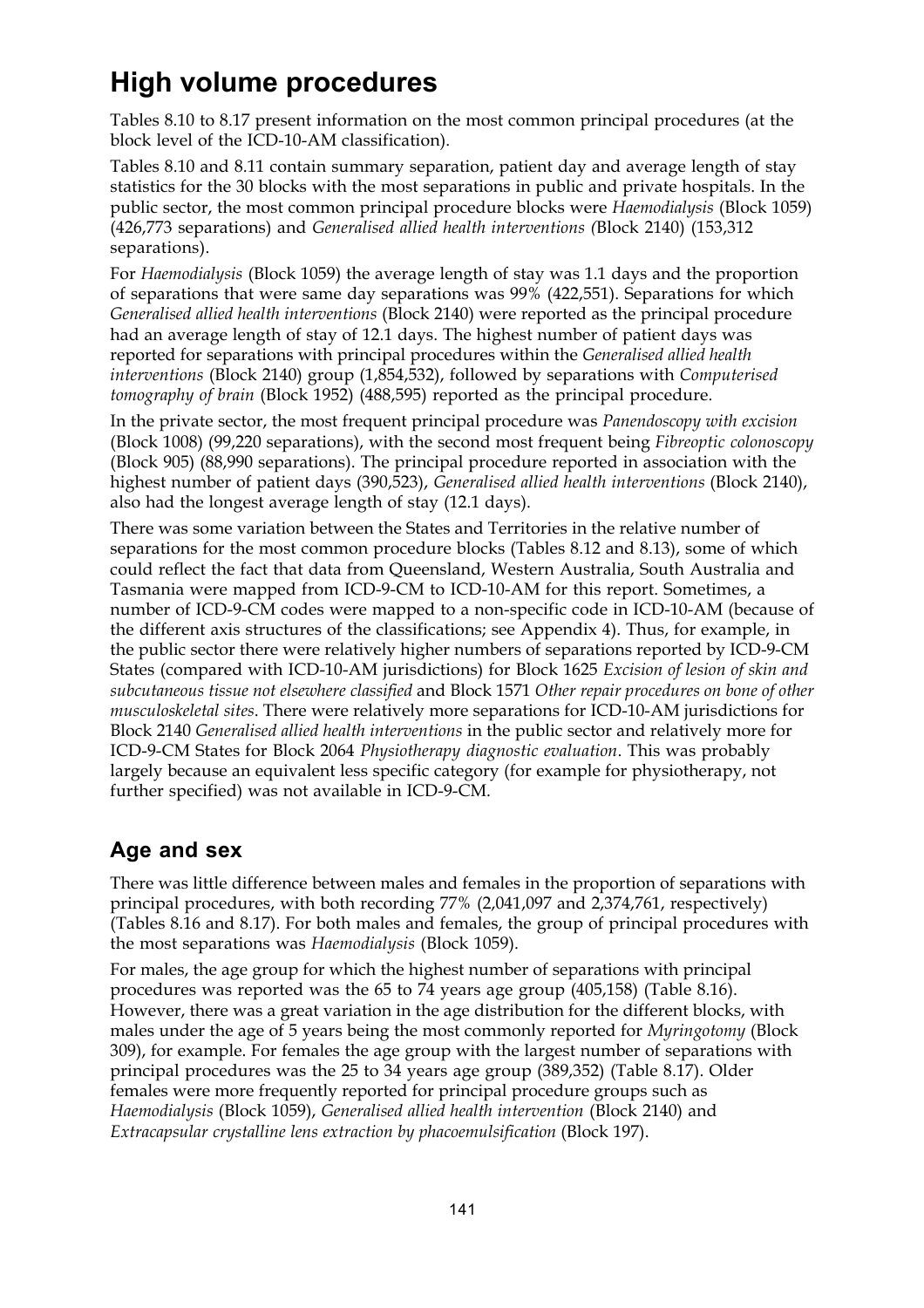### **Additional data**

#### The accompanying tables on the Internet at

http://www.aihw.gov.au/publications/health/ ahs98-9.html provide national summary statistics for public and private hospitals for each principal procedure block (as presented for the top 30 procedure blocks in Tables 8.10 and 8.11). For confidentiality, the statistics for some blocks in the private sector have been suppressed. The information was suppressed if there were fewer than 50 private hospital separations reported for the block and there were fewer than three reporting units (hospitals, or States or Territories where the hospitals were not individually identified), or there were three reporting units and one contributed more than 85% of the total separations, or two contributed more than 90% of the separations for the block.

# **Total procedures**

Tables 8.18 and 8.19 provide counts of all the procedures (principal and additional) reported for 1998–99, by State and Territory for the public and private sectors. The totals are the total number of procedures, rather than the total number of separations or separations for which a procedure was reported. Counts of all procedures for groups such as *Procedures on ovaries and fallopian tubes* (Blocks 1240–1258) (71,829), *Induction and augmentation of labour* (Blocks 1330–1335) (165,351) and *Procedures on skin and subcutaneous tissue* (Blocks 1600–1660) (344,636) are much higher than counts of principal procedures (Table 8.1), indicating that these procedures were commonly reported as additional procedures.

The most commonly reported procedure group in public hospitals and private hospitals combined was *Allied health interventions* (Blocks 2050–2140) (300,751). The second largest group for public and private hospitals combined (655,015) was *Miscellaneous non-operative procedures* (Blocks 1820–1899). A block which accounted for many of these was *Transfusion of blood and gamma globulin* (Block 1861), 22% of the group overall (145,535).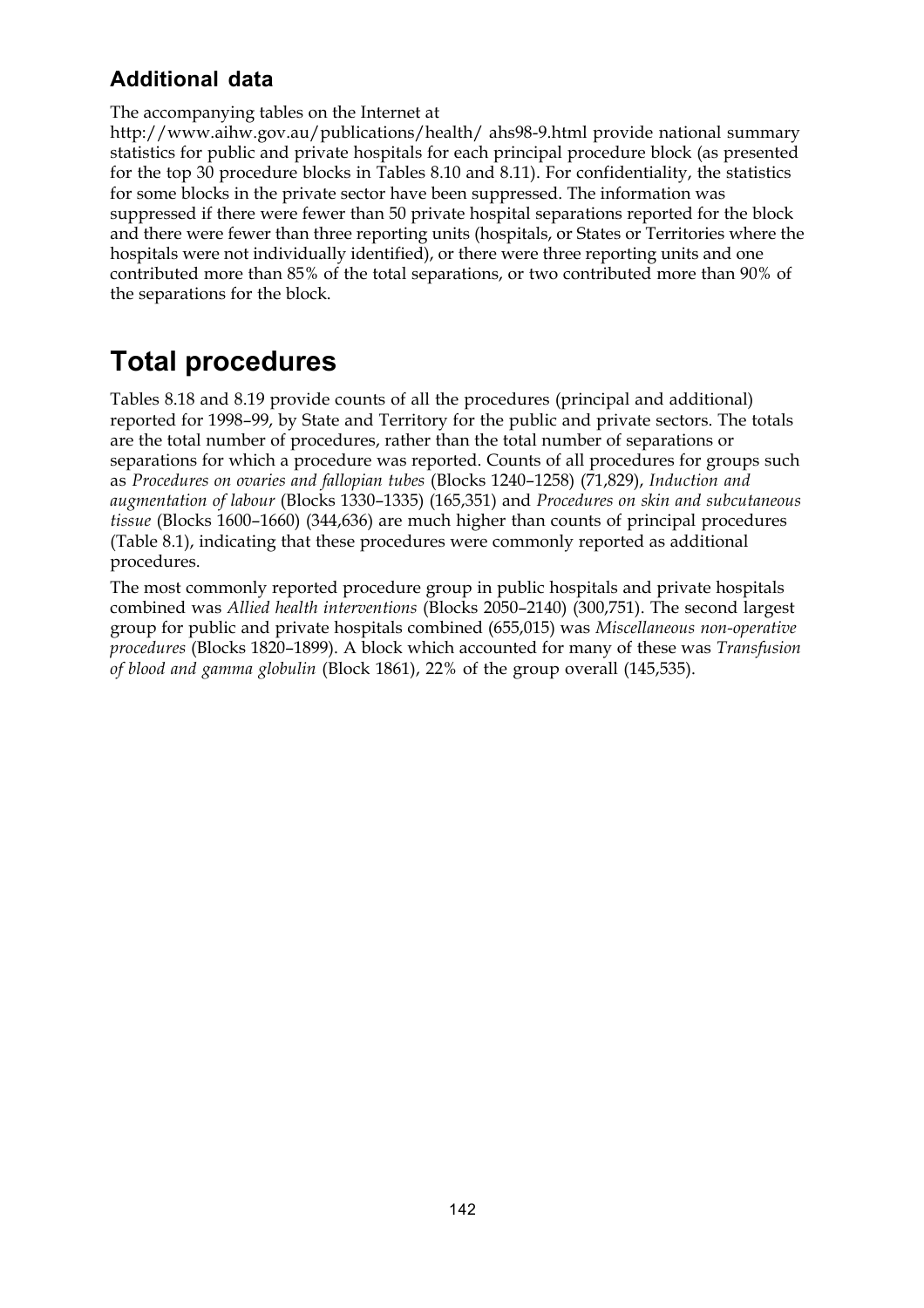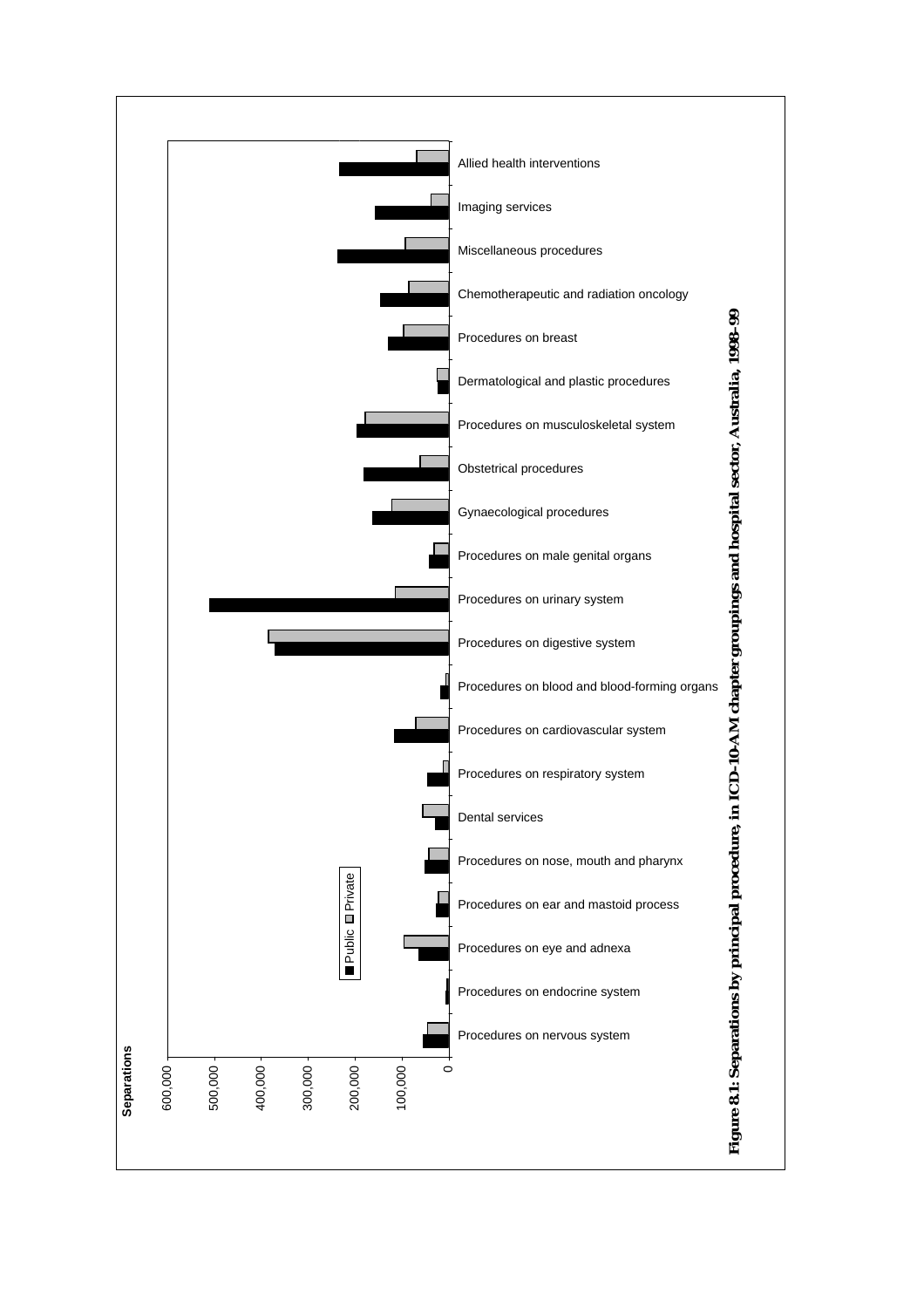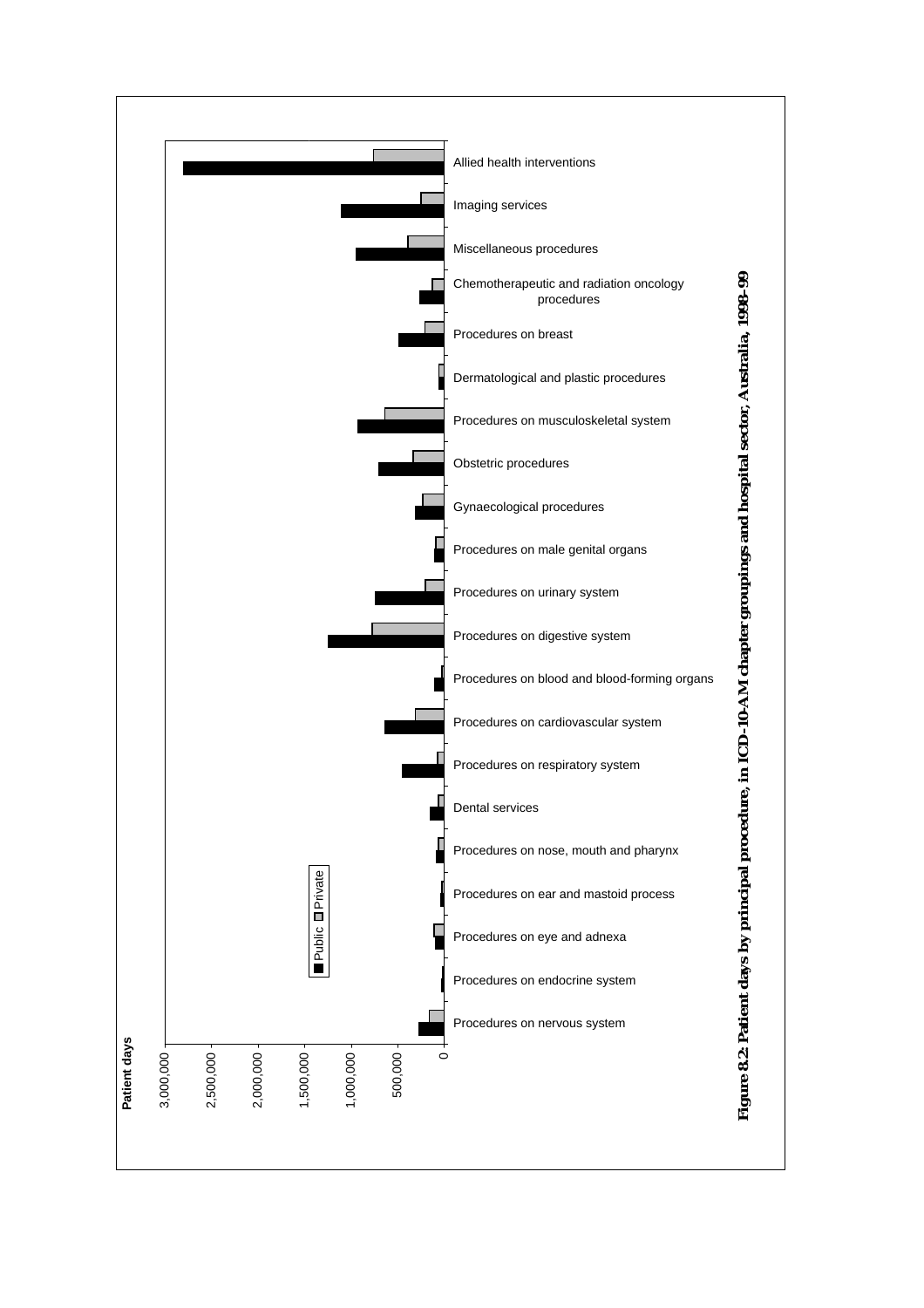**Table 8.1: Separation, same day separation, patient day and average length of stay statistics by principal procedure in ICD-10-AM groupings, public hospitals, Australia, 1998–99**

|           |                                                                   | Same day           |                         | Per cent | <b>Separations</b>       |                        | <b>Patient days</b>      |                       | ALOS (days)           |
|-----------|-------------------------------------------------------------------|--------------------|-------------------------|----------|--------------------------|------------------------|--------------------------|-----------------------|-----------------------|
|           | <b>Principal procedure blocks</b>                                 | <b>Separations</b> | separations separations | same day | per 10,000<br>population | <b>Patient</b><br>days | per 10,000<br>population | <b>ALOS</b><br>(days) | excluding<br>same day |
| $1 - 28$  | Procedures on skull, brain and meninges                           | 7,569              | 124                     | 1.6      | 4.0                      | 102,821                | 54.5                     | 13.6                  | 13.8                  |
| $29 - 60$ | Procedures on spinal cord and spinal canal structures             | 25,376             | 7,442                   | 29.3     | 13.5                     | 131,981                | 70.0                     | 5.2                   | 6.9                   |
| $61 - 86$ | Procedures on nerves and ganglia                                  | 21,219             | 14,783                  | 69.7     | 11.3                     | 38,273                 | 20.3                     | 1.8                   | 3.6                   |
| 110-129   | Procedures on thyroid, parathyroid and endocrine glands           | 5,611              | 158                     | 2.8      | 3.0                      | 24,101                 | 12.8                     | 4.3                   | 4.4                   |
| 160-192   | Procedures on eyeball, cornea, sclera, iris and ciliary body      | 7,509              | 4,453                   | 59.3     | 4.0                      | 16,384                 | 8.7                      | 2.2                   | 3.9                   |
| 193-203   | Procedures on lens                                                | 41,081             | 33,374                  | 81.2     | 21.8                     | 47,692                 | 25.3                     | 1.2                   | 1.9                   |
| 204-256   | Procedures on retina, conjunctiva and other areas of eye          | 13,894             | 7,735                   | 55.7     | 7.4                      | 25,463                 | 13.5                     | 1.8                   | 2.9                   |
| 300-306   | Procedures on external ear                                        | 3,241              | 2,181                   | 67.3     | 1.7                      | 5,126                  | 2.7                      | 1.6                   | 2.8                   |
| 307-333   | Procedures on middle and inner ear and mastoid                    | 23,010             | 17,474                  | 75.9     | 12.2                     | 29,099                 | 15.4                     | 1.3                   | 2.1                   |
| 370-389   | Procedures on nose and sinuses                                    | 18,673             | 6,541                   | 35.0     | 9.9                      | 29,838                 | 15.8                     | 1.6                   | 1.9                   |
| 390-399   | Procedures on tongue, salivary gland and ducts                    | 3,669              | 1,686                   | 46.0     | 1.9                      | 9,611                  | 5.1                      | 2.6                   | 4.0                   |
| 400-408   | Procedures on mouth, palate or uvula                              | 3,638              | 1,794                   | 49.3     | 1.9                      | 7,927                  | 4.2                      | 2.2                   | 3.3                   |
| 409-422   | Procedures on tonsils, adenoids and pharynx                       | 24,077             | 3,132                   | 13.0     | 12.8                     | 33,551                 | 17.8                     | 1.4                   | 1.5                   |
| 450-490   | Dental and orthodontic procedures                                 | 27,269             | 24,085                  | 88.3     | 14.5                     | 147,259                | 78.1                     | 5.4                   | 38.7                  |
| 520-542   | Procedures on larynx and trachea                                  | 6,217              | 2,775                   | 44.6     | 3.3                      | 61,340                 | 32.5                     | 9.9                   | 17.0                  |
| 543-558   | Procedures on bronchus, lung and pleura                           | 18,076             | 8,419                   | 46.6     | 9.6                      | 108,168                | 57.4                     | 6.0                   | 10.3                  |
| 559-567   | Procedures on chest wall, mediastinum and diaphragm               | 9,198              | 1,240                   | 13.5     | 4.9                      | 70,352                 | 37.3                     | 7.6                   | 8.7                   |
| 568-569   | Airway management, continuous ventilatory support                 | 10,149             | 709                     | 7.0      | 5.4                      | 210,430                | 111.6                    | 20.7                  | 22.2                  |
| 600-638   | Procedures on atrium, ventricle, septum and valves                | 3,947              | 67                      | 1.7      | 2.1                      | 44,830                 | 23.8                     | 11.4                  | 11.5                  |
| 639-666   | Other procedures on heart, myocardium and pericardium             | 10,261             | 2,101                   | 20.5     | 5.4                      | 45,820                 | 24.3                     | 4.5                   | 5.4                   |
| 667-693   | Procedures on coronary arteries and aorta                         | 54,342             | 14,451                  | 26.6     | 28.8                     | 252,450                | 133.9                    | 4.6                   | 6.0                   |
| 694-767   | Procedures on arteries and veins                                  | 46,701             | 12,269                  | 26.3     | 24.8                     | 291,761                | 154.8                    | 6.2                   | 8.1                   |
| 800-817   | Procedures on blood and blood-forming organs                      | 15,539             | 7,338                   | 47.2     | 8.2                      | 96,006                 | 50.9                     | 6.2                   | 10.8                  |
| 850-869   | Procedures on oesophagus                                          | 8,499              | 4,913                   | 57.8     | 4.5                      | 29,096                 | 15.4                     | 3.4                   | 6.7                   |
| 870-890   | Procedures on stomach                                             | 9,014              | 1,993                   | 22.1     | 4.8                      | 102,290                | 54.3                     | 11.3                  | 14.3                  |
| 891-903   | Procedures on small intestine                                     | 3,620              | 167                     | 4.6      | 1.9                      | 46,809                 | 24.8                     | 12.9                  | 13.5                  |
| 904-925   | Procedures on large intestine                                     | 96,627             | 75,765                  | 78.4     | 51.3                     | 261,852                | 138.9                    | 2.7                   | 8.9                   |
| 926-927   | Procedures on appendix                                            | 18,448             | 102                     | 0.6      | 9.8                      | 63,011                 | 33.4                     | 3.4                   | 3.4                   |
| 928-950   | Procedures on rectum and anus                                     | 23,871             | 8,965                   | 37.6     | 12.7                     | 86,925                 | 46.1                     | 3.6                   | 5.2                   |
| 951-982   | Procedures on liver, gallbladder, biliary tract and pancreas      | 44,131             | 7,845                   | 17.8     | 23.4                     | 198,482                | 105.3                    | 4.5                   | 5.3                   |
| 983-1011  | Other procs. on abdomen, peritoneum, omentum and digestive system | 164,563            | 104,210                 | 63.3     | 87.3                     | 452,589                | 240.1                    | 2.8                   | 5.8                   |
| 1040-1063 | Procedures on kidney                                              | 442,716            | 427,435                 | 96.5     | 234.8                    | 536,751                | 284.7                    | 1.2                   | 7.2                   |
| 1064-1128 | Procedures on bladder, ureter and urethra                         | 66,371             | 38,542                  | 58.1     | 35.2                     | 197,025                | 104.5                    | 3.0                   | 5.7                   |
|           | 1160-1170 Procedures on prostate and seminal vesicle              | 11,320             | 954                     | 8.4      | 6.0                      | 61,696                 | 32.7                     | 5.5                   | 5.9                   |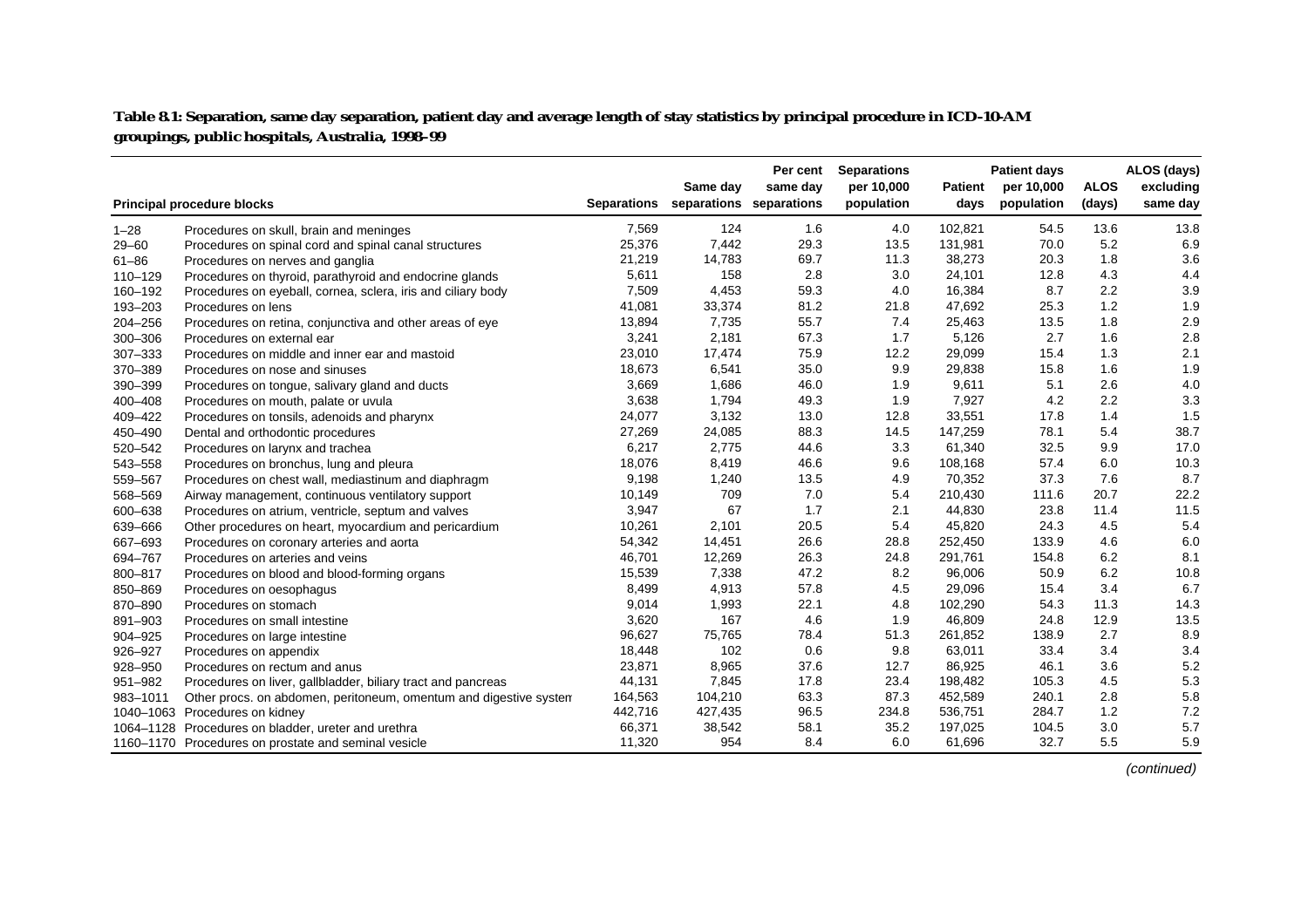**Table 8.1 (continued): Separation, same day separation, patient day and average length of stay statistics by principal procedure in ICD-10-AM groupings, public hospitals, Australia, 1998–99**

|              | <b>Principal procedure blocks</b>                                        | <b>Separations</b> | Same day  | Per cent<br>same day<br>separations separations | <b>Separations</b><br>per 10,000<br>population | <b>Patient</b><br>days | <b>Patient days</b><br>per 10,000<br>population | <b>ALOS</b><br>(days) | ALOS (days)<br>excluding<br>same day |
|--------------|--------------------------------------------------------------------------|--------------------|-----------|-------------------------------------------------|------------------------------------------------|------------------------|-------------------------------------------------|-----------------------|--------------------------------------|
|              | 1171–1176 Procedures on scrotum and tunical vaginalis                    | 1,494              | 430       | 28.8                                            | 0.8                                            | 2,909                  | 1.5                                             | 1.9                   | 2.3                                  |
|              | 1177-1189 Procedures on testis, vas deferens, epididymis, spermatic cord | 14,621             | 10,727    | 73.4                                            | 7.8                                            | 18,233                 | 9.7                                             | 1.2                   | 1.9                                  |
|              | 1190-1203 Procedures on penis and other male genital organs              | 12,134             | 10,226    | 84.3                                            | 6.4                                            | 15,257                 | 8.1                                             | 1.3                   | 2.6                                  |
|              | 1230-1239 Procedures on female pelvic cavity                             | 10,075             | 7,206     | 71.5                                            | 5.3                                            | 18,394                 | 9.8                                             | 1.8                   | 3.9                                  |
|              | 1240-1258 Procedures on ovaries and fallopian tubes                      | 25,378             | 14,062    | 55.4                                            | 13.5                                           | 50,139                 | 26.6                                            | 2.0                   | 3.2                                  |
|              | 1259-1273 Procedures on uterus                                           | 85,492             | 56,071    | 65.6                                            | 45.4                                           | 170,943                | 90.7                                            | 2.0                   | 3.9                                  |
|              | 1274-1278 Procedures on cervix                                           | 21,135             | 19,262    | 91.1                                            | 11.2                                           | 24,014                 | 12.7                                            | 1.1                   | 2.5                                  |
|              | 1279-1288 Procedures on vagina and pelvic floor                          | 10,461             | 5,088     | 48.6                                            | 5.5                                            | 27,569                 | 14.6                                            | 2.6                   | 4.2                                  |
|              | 1289-1299 Procedures on other female genital organs                      | 9,407              | 7,348     | 78.1                                            | 5.0                                            | 12,895                 | 6.8                                             | 1.4                   | 2.7                                  |
|              | 1330-1335 Induction and augmentation of labour                           | 50,061             | 2,739     | 5.5                                             | 26.6                                           | 174,613                | 92.6                                            | 3.5                   | 3.6                                  |
|              | 1336-1339 Spontaneous vertex, or forceps, vacuum or breech delivery      | 18,146             | 234       | 1.3                                             | 9.6                                            | 79,721                 | 42.3                                            | 4.4                   | 4.4                                  |
| 1340         | Caesarean delivery                                                       | 36,285             | 87        | 0.2                                             | 19.2                                           | 222,996                | 118.3                                           | 6.1                   | 6.2                                  |
|              | 1341-1347 Other obstetric and postpartum procedures                      | 76,258             | 12,903    | 16.9                                            | 40.5                                           | 220,570                | 117.0                                           | 2.9                   | 3.3                                  |
|              | 1360-1372 Procedures on head, facial bones and joints                    | 6,687              | 2,706     | 40.5                                            | 3.5                                            | 16,226                 | 8.6                                             | 2.4                   | 3.4                                  |
|              | 1373–1380 Procedures on neck, thorax and ribs                            | 249                | 38        | 15.3                                            | 0.1                                            | 2,437                  | 1.3                                             | 9.8                   | 11.4                                 |
|              | 1381-1393 Procedures on spinal cord and vertebrae                        | 1,741              | 64        | 3.7                                             | 0.9                                            | 24,262                 | 12.9                                            | 13.9                  | 14.4                                 |
|              | 1394-1407 Procedures on shoulder, scapula and clavicle                   | 7,220              | 1,537     | 21.3                                            | 3.8                                            | 19,470                 | 10.3                                            | 2.7                   | 3.2                                  |
|              | 1408-1438 Procedures on humerus, elbow and forearm                       | 18,829             | 3,661     | 19.4                                            | 10.0                                           | 44,048                 | 23.4                                            | 2.3                   | 2.7                                  |
|              | 1439–1475 Procedures on hand, wrist and phalanges                        | 20,520             | 9,660     | 47.1                                            | 10.9                                           | 33,277                 | 17.7                                            | 1.6                   | 2.2                                  |
|              | 1476-1494 Procedures on hip, pelvis and femur                            | 25,164             | 225       | 0.9                                             | 13.3                                           | 304,680                | 161.6                                           | 12.1                  | 12.2                                 |
|              | 1495-1525 Procedures on knee, patella, tibia and fibula                  | 40,489             | 18,995    | 46.9                                            | 21.5                                           | 187,022                | 99.2                                            | 4.6                   | 7.8                                  |
|              | 1526-1550 Procedures on ankle, foot and toes                             | 16,768             | 2,771     | 16.5                                            | 8.9                                            | 86,314                 | 45.8                                            | 5.1                   | 6.0                                  |
|              | 1551-1579 Other procedures for musculoskeletal system                    | 57,838             | 20,909    | 36.2                                            | 30.7                                           | 206,435                | 109.5                                           | 3.6                   | 5.0                                  |
|              | 1600–1660 Procedures on skin and subcutaneous tissue                     | 120,793            | 65,944    | 54.6                                            | 64.1                                           | 456,501                | 242.2                                           | 3.8                   | 7.1                                  |
|              | 1661-1718 Plastic, cosmetic and corrective procedures                    | 8,018              | 2,930     | 36.5                                            | 4.3                                            | 23,046                 | 12.2                                            | 2.9                   | 4.0                                  |
|              | 1740-1759 Procedures on breast                                           | 21,781             | 10,831    | 49.7                                            | 11.6                                           | 56,562                 | 30.0                                            | 2.6                   | 4.2                                  |
|              | 1780-1799 Chemotherapeutic and radiation oncology procedures             | 144,887            | 123,728   | 85.4                                            | 76.9                                           | 254,503                | 135.0                                           | 1.8                   | 6.2                                  |
|              | 1820-1899 Miscellaneous non-operative procedures                         | 235,353            | 115,224   | 49.0                                            | 124.8                                          | 942,195                | 499.8                                           | 4.0                   | 6.9                                  |
|              | 1940-2016 Imaging services                                               | 155,217            | 26,304    | 16.9                                            | 82.3                                           | 1,103,465              | 585.4                                           | 7.1                   | 8.4                                  |
|              | 2050-2140 Allied health interventions                                    | 232,846            | 16,190    | 7.0                                             | 123.5                                          | 2,795,944              | 1,483.2                                         | 12.0                  | 12.8                                 |
|              | No principal procedure or not reported                                   | 1,084,898          | 305,397   | 28.1                                            | 575.5                                          | 4,812,779              | 2,553.0                                         | 4.4                   | 5.8                                  |
| <b>Total</b> |                                                                          | 3,859,691          | 1,718,719 | 44.5                                            | 2,047.5                                        | 16,274,228             | 8,633.0                                         | 4.2                   | 6.8                                  |

Note: Abbreviation: ALOS—average length of stay.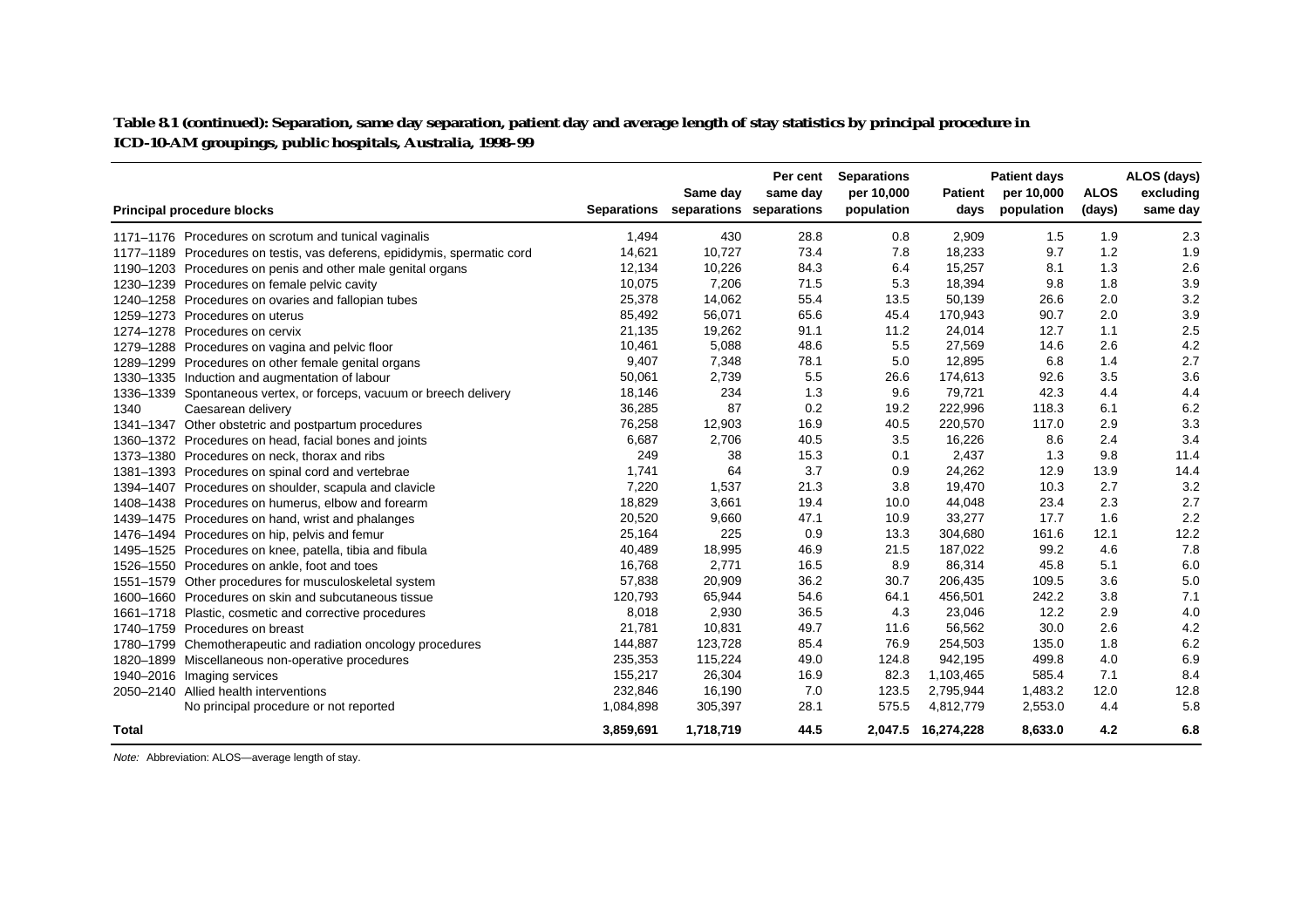#### **Table 8.2: Separation, same day separation, patient day and average length of stay statistics by principal procedure in ICD-10-AM groupings, private hospitals, Australia, 1998–99**

|             |                                                              |         | Same day                            | Per cent<br>same day | <b>Separations</b><br>per 10,000 | <b>Patient</b> | <b>Patient days</b><br>per 10,000 | <b>ALOS</b> | ALOS (days)<br>excluding |
|-------------|--------------------------------------------------------------|---------|-------------------------------------|----------------------|----------------------------------|----------------|-----------------------------------|-------------|--------------------------|
|             | <b>Principal procedure blocks</b>                            |         | Separations separations separations |                      | population                       | days           | population                        | (days)      | same day                 |
| $1 - 28$    | Procedures on skull, brain and meninges                      | 1,900   | 36                                  | 1.9                  | 1.0                              | 21,577         | 11.6                              | 11.4        | 11.6                     |
| $29 - 60$   | Procedures on spinal cord and spinal canal structures        | 20,195  | 6,448                               | 31.9                 | 10.8                             | 101,778        | 54.5                              | 5.0         | 6.9                      |
| $61 - 86$   | Procedures on nerves and ganglia                             | 22,864  | 16,076                              | 70.3                 | 12.3                             | 35,038         | 18.8                              | 1.5         | 2.8                      |
| $110 - 129$ | Procedures on thyroid, parathyroid and endocrine glands      | 3,670   | 51                                  | 1.4                  | 2.0                              | 13,793         | 7.4                               | 3.8         | 3.8                      |
| 160-192     | Procedures on eyeball, cornea, sclera, iris and ciliary body | 8,549   | 6,540                               | 76.5                 | 4.6                              | 10,197         | 5.5                               | 1.2         | 1.8                      |
| 193-203     | Procedures on lens                                           | 75,791  | 57,185                              | 75.5                 | 40.6                             | 82,297         | 44.1                              | 1.1         | 1.3                      |
| $204 - 256$ | Procedures on retina, conjunctiva and other areas of eye     | 10,627  | 7,638                               | 71.9                 | 5.7                              | 13,244         | 7.1                               | 1.2         | 1.9                      |
| 300-306     | Procedures on external ear                                   | 1,481   | 865                                 | 58.4                 | 0.8                              | 2,235          | 1.2                               | 1.5         | 2.2                      |
| 307-333     | Procedures on middle and inner ear and mastoid               | 19,765  | 15,935                              | 80.6                 | 10.6                             | 22,427         | 12.0                              | 1.1         | 1.7                      |
| 370-389     | Procedures on nose and sinuses                               | 20,692  | 6,651                               | 32.1                 | 11.1                             | 28,997         | 15.5                              | 1.4         | 1.6                      |
| 390-399     | Procedures on tongue, salivary gland and ducts               | 2,342   | 1,014                               | 43.3                 | 1.3                              | 4,877          | 2.6                               | 2.1         | 2.9                      |
| 400-408     | Procedures on mouth, palate or uvula                         | 2,762   | 1,591                               | 57.6                 | 1.5                              | 3,981          | 2.1                               | 1.4         | 2.0                      |
| 409-422     | Procedures on tonsils, adenoids and pharynx                  | 16,775  | 2,343                               | 14.0                 | 9.0                              | 20,437         | 11.0                              | 1.2         | 1.3                      |
| 450-490     | Dental and orthodontic procedures                            | 55,187  | 46,734                              | 84.7                 | 29.6                             | 57,551         | 30.8                              | 1.0         | 1.3                      |
| 520-542     | Procedures on larynx and trachea                             | 2,896   | 2,043                               | 70.5                 | 1.6                              | 8,391          | 4.5                               | 2.9         | 7.4                      |
| 543-558     | Procedures on bronchus, lung and pleura                      | 5,946   | 2,577                               | 43.3                 | 3.2                              | 37,698         | 20.2                              | 6.3         | 10.4                     |
| 559-567     | Procedures on chest wall, mediastinum and diaphragm          | 2,228   | 254                                 | 11.4                 | 1.2                              | 17,410         | 9.3                               | 7.8         | 8.7                      |
| 568-569     | Airway management, continuous ventilatory support            | 507     | 38                                  | 7.5                  | 0.3                              | 6,392          | 3.4                               | 12.6        | 13.5                     |
| 600-638     | Procedures on atrium, ventricle, septum and valves           | 2,042   | 137                                 | 6.7                  | 1.1                              | 22,497         | 12.1                              | 11.0        | 11.7                     |
| 639-666     | Other procedures on heart, myocardium and pericardium        | 5,000   | 799                                 | 16.0                 | 2.7                              | 18,748         | 10.0                              | 3.7         | 4.3                      |
| 667-693     | Procedures on coronary arteries and aorta                    | 38,008  | 9,528                               | 25.1                 | 20.4                             | 152,138        | 81.5                              | 4.0         | 5.0                      |
| 694-767     | Procedures on arteries and veins                             | 24,739  | 4,398                               | 17.8                 | 13.3                             | 117,183        | 62.8                              | 4.7         | 5.5                      |
| 800-817     | Procedures on blood and blood-forming organs                 | 5,903   | 2,972                               | 50.3                 | 3.2                              | 24,256         | 13.0                              | 4.1         | 7.3                      |
| 850-869     | Procedures on oesophagus                                     | 5,466   | 4,351                               | 79.6                 | 2.9                              | 11,957         | 6.4                               | 2.2         | 6.8                      |
| 870-890     | Procedures on stomach                                        | 4,069   | 397                                 | 9.8                  | 2.2                              | 29,796         | 16.0                              | 7.3         | 8.0                      |
| 891-903     | Procedures on small intestine                                | 1,814   | 153                                 | 8.4                  | 1.0                              | 19,367         | 10.4                              | 10.7        | 11.6                     |
| 904-925     | Procedures on large intestine                                | 158,538 | 143,852                             | 90.7                 | 85.0                             | 247,252        | 132.5                             | 1.6         | 7.0                      |
| 926-927     | Procedures on appendix                                       | 5,115   | 21                                  | 0.4                  | 2.7                              | 17,119         | 9.2                               | 3.3         | 3.4                      |
| 928-950     | Procedures on rectum and anus                                | 18,786  | 7,989                               | 42.5                 | 10.1                             | 67,765         | 36.3                              | 3.6         | 5.5                      |
| 951-982     | Procedures on liver, gallbladder, biliary tract and pancreas | 21,282  | 2,151                               | 10.1                 | 11.4                             | 82,337         | 44.1                              | 3.9         | 4.2                      |
| 983-1011    | Other procedures on abdomen, peritoneum and hernia           | 169,339 | 131,175                             | 77.5                 | 90.8                             | 295,062        | 158.1                             | 1.7         | 4.3                      |
| 1040-1063   | Procedures on kidney                                         | 55,799  | 53,124                              | 95.2                 | 29.9                             | 73,925         | 39.6                              | 1.3         | 7.8                      |
| 1064-1128   | Procedures on bladder, ureter and urethra                    | 58,014  | 36,361                              | 62.7                 | 31.1                             | 126,195        | 67.6                              | 2.2         | 4.1                      |
|             | 1160–1170 Procedures on prostate and seminal vesicle         | 14,018  | 2,208                               | 15.8                 | 7.5                              | 63,799         | 34.2                              | 4.6         | 5.2                      |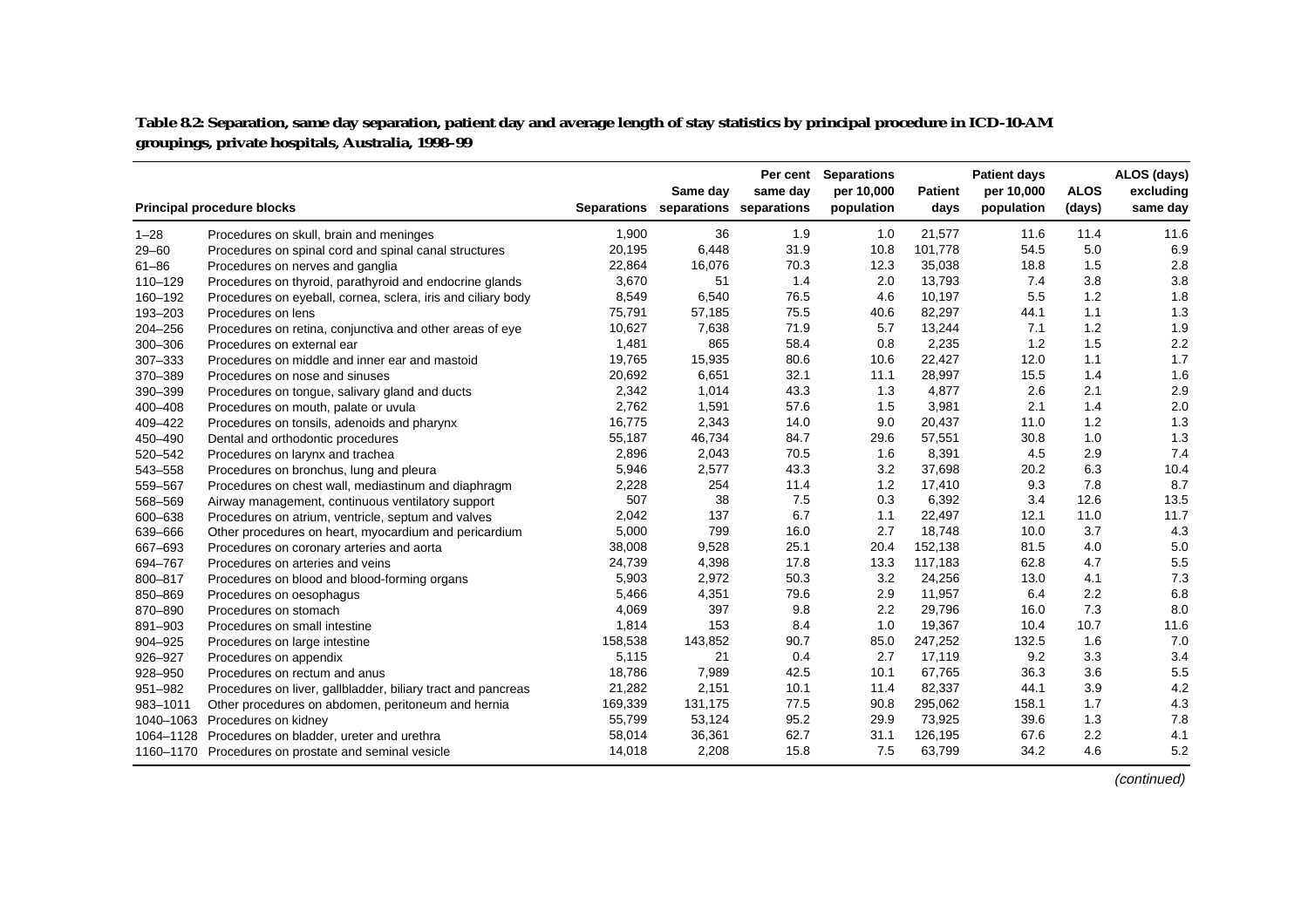**Table 8.2 (continued): Separation, same day separation, patient day and average length of stay statistics by principal procedure in ICD-10-AM groupings, private hospitals, Australia, 1998–99**

|              |                                                                          |           | Same day                            | Per cent<br>same day | <b>Separations</b><br>per 10,000 | <b>Patient</b>   | <b>Patient days</b><br>per 10,000 | <b>ALOS</b> | ALOS (days)<br>excluding |
|--------------|--------------------------------------------------------------------------|-----------|-------------------------------------|----------------------|----------------------------------|------------------|-----------------------------------|-------------|--------------------------|
|              | <b>Principal procedure blocks</b>                                        |           | Separations separations separations |                      | population                       | days             | population                        | (days)      | same day                 |
|              | 1171–1176 Procedures on scrotum and tunical vaginalis                    | 527       | 242                                 | 45.9                 | 0.3                              | 1,010            | 0.5                               | 1.9         | 2.7                      |
|              | 1177-1189 Procedures on testis, vas deferens, epididymis, spermatic cord | 11,154    | 8,222                               | 73.7                 | 6.0                              | 13,717           | 7.4                               | 1.2         | 1.9                      |
|              | 1190–1203 Procedures on penis and other male genital organs              | 5,405     | 4,185                               | 77.4                 | 2.9                              | 7,908            | 4.2                               | 1.5         | 3.1                      |
|              | 1230-1239 Procedures on pelvic cavity                                    | 7,208     | 5,274                               | 73.2                 | 3.9                              | 11,464           | 6.1                               | 1.6         | 3.2                      |
|              | 1240–1258 Procedures on ovaries and fallopian tubes                      | 12,316    | 6,617                               | 53.7                 | 6.6                              | 24,872           | 13.3                              | 2.0         | 3.2                      |
| 1259-1273    | Procedures on uterus                                                     | 62,813    | 45,226                              | 72.0                 | 33.7                             | 134,001          | 71.8                              | 2.1         | 5.0                      |
| 1274-1278    | Procedures on cervix                                                     | 8,129     | 7,398                               | 91.0                 | 4.4                              | 9,599            | 5.1                               | 1.2         | 3.0                      |
|              | 1279-1288 Procedures on vagina and pelvic floor                          | 6,421     | 1,566                               | 24.4                 | 3.4                              | 27,193           | 14.6                              | 4.2         | 5.3                      |
|              | 1289-1299 Procedures on other female genital organs                      | 24,042    | 23,101                              | 96.1                 | 12.9                             | 25,490           | 13.7                              | 1.1         | 2.5                      |
|              | 1330-1335 Induction and augmentation of labour                           | 12,844    | 154                                 | 1.2                  | 6.9                              | 64,760           | 34.7                              | 5.0         | 5.1                      |
| 1336-1339    | Spontaneous vertex, or forceps, vacuum or breech delivery                | 8,582     | 27                                  | 0.3                  | 4.6                              | 50,984           | 27.3                              | 5.9         | 6.0                      |
| 1340         | Caesarean delivery                                                       | 16,854    | 18                                  | 0.1                  | 9.0                              | 123,786          | 66.3                              | 7.3         | 7.4                      |
|              | 1341-1347 Other obstetric and postpartum procedures                      | 22,414    | 3,843                               | 17.1                 | 12.0                             | 93,304           | 50.0                              | 4.2         | 4.8                      |
|              | 1360-1372 Procedures on head, facial bones and joints                    | 2,446     | 1,542                               | 63.0                 | 1.3                              | 3,342            | 1.8                               | 1.4         | 2.0                      |
|              | 1373–1380 Procedures on neck, thorax and ribs                            | 191       | 44                                  | 23.0                 | 0.1                              | 909              | 0.5                               | 4.8         | 5.9                      |
|              | 1381-1393 Procedures on spinal cord and vertebrae                        | 2,264     | 133                                 | 5.9                  | 1.2                              | 21,813           | 11.7                              | 9.6         | 10.2                     |
|              | 1394-1407 Procedures on shoulder, scapula and clavicle                   | 16,410    | 2,235                               | 13.6                 | 8.8                              | 40,458           | 21.7                              | 2.5         | 2.7                      |
|              | 1408-1438 Procedures on humerus, elbow and forearm                       | 4,472     | 1,253                               | 28.0                 | 2.4                              | 10,329           | 5.5                               | 2.3         | 2.8                      |
|              | 1439–1475 Procedures on hand, wrist and phalanges                        | 15,932    | 9,282                               | 58.3                 | 8.5                              | 21,686           | 11.6                              | 1.4         | 1.9                      |
|              | 1476-1494 Procedures on hip, pelvis and femur                            | 14,147    | 217                                 | 1.5                  | 7.6                              | 176,406          | 94.5                              | 12.5        | 12.6                     |
|              | 1495-1525 Procedures on knee, patella, tibia and fibula                  | 67,115    | 34,450                              | 51.3                 | 36.0                             | 214,109          | 114.7                             | 3.2         | 5.5                      |
|              | 1526-1550 Procedures on ankle, foot and toes                             | 13,133    | 3,116                               | 23.7                 | 7.0                              | 42,474           | 22.8                              | 3.2         | 3.9                      |
| 1551-1579    | Other procedures for musculoskeletal system                              | 41,326    | 17,261                              | 41.8                 | 22.1                             | 104,364          | 55.9                              | 2.5         | 3.6                      |
| 1600-1660    | Procedures on skin and subcutaneous tissue                               | 76,416    | 54,695                              | 71.6                 | 41.0                             | 172,421          | 92.4                              | 2.3         | 5.4                      |
| 1661-1718    | Plastic, cosmetic and corrective procedures                              | 19,881    | 8,303                               | 41.8                 | 10.7                             | 34,078           | 18.3                              | 1.7         | 2.2                      |
| 1740-1759    | Procedures on breast                                                     | 24,409    | 10,063                              | 41.2                 | 13.1                             | 56,397           | 30.2                              | 2.3         | 3.2                      |
| 1780-1799    | Chemotherapeutic and radiation oncology procedures                       | 84,968    | 76,072                              | 89.5                 | 45.5                             | 125,256          | 67.1                              | 1.5         | 5.5                      |
| 1820-1899    | Miscellaneous non-operative procedures                                   | 91,801    | 42,315                              | 46.1                 | 49.2                             | 386,250          | 207.0                             | 4.2         | 7.0                      |
|              | 1940-2016 Imaging services                                               | 37,490    | 4,534                               | 12.1                 | 20.1                             | 251,152          | 134.6                             | 6.7         | 7.5                      |
|              | 2050-2140 Allied health interventions                                    | 67,905    | 18,435                              | 27.1                 | 36.4                             | 757,764          | 406.1                             | 11.2        | 14.9                     |
|              | No principal procedure or not reported                                   | 234,234   | 64,850                              | 27.7                 |                                  | 125.5 1,179,801  | 632.3                             | 5.0         | 6.6                      |
| <b>Total</b> |                                                                          | 1,875,358 | 1,028,308                           | 54.8                 |                                  | 1005.0 6,044,813 | 3,239.5                           | 3.2         | 5.9                      |

Note: Abbreviation: ALOS—average length of stay.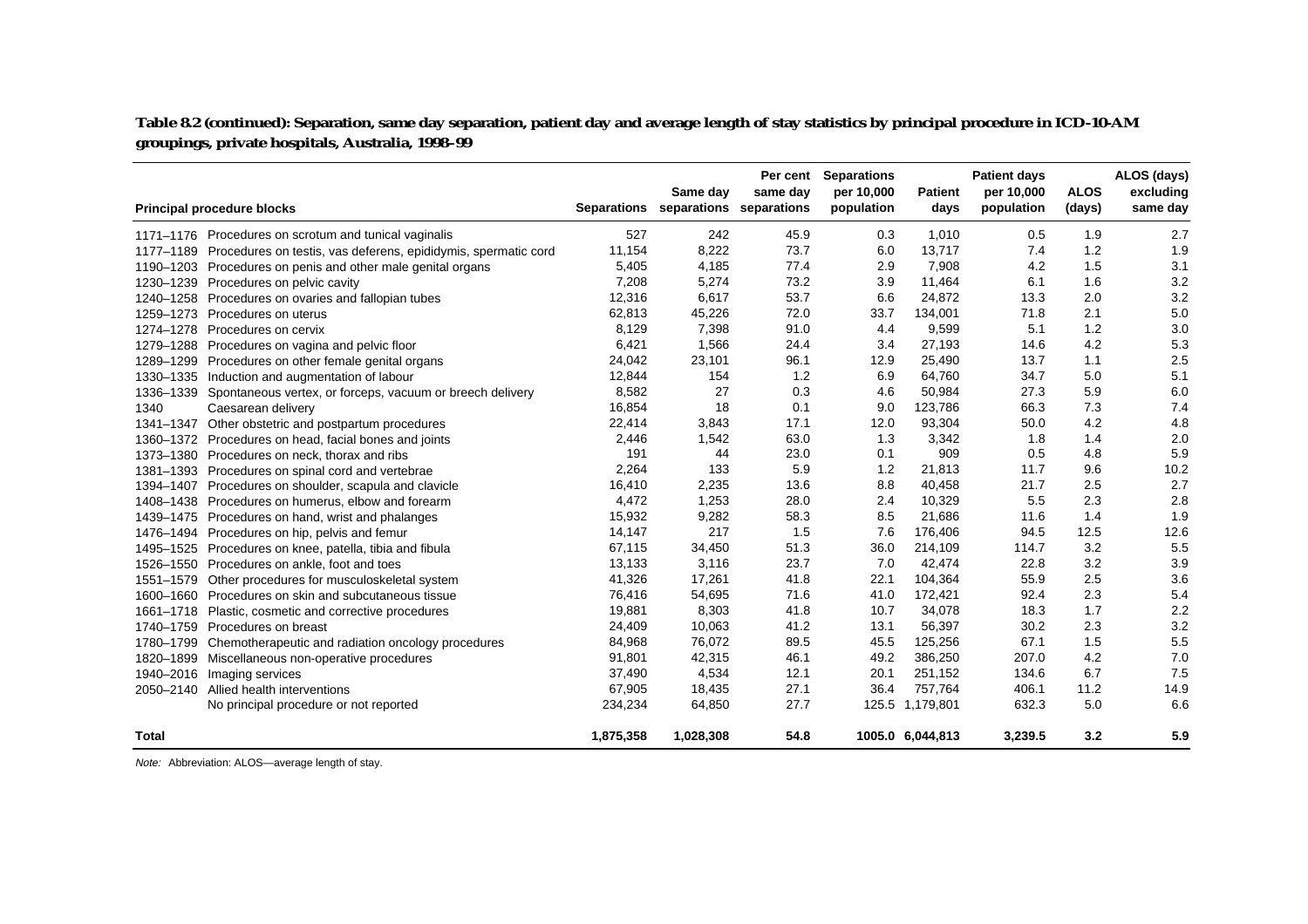|             | <b>Principal procedure blocks</b>                            | <b>NSW</b> | Vic     | Qld    | WA     | <b>SA</b> | Tas    | <b>ACT</b> | NT     | <b>Total</b> |
|-------------|--------------------------------------------------------------|------------|---------|--------|--------|-----------|--------|------------|--------|--------------|
| $1 - 28$    | Procedures on skull, brain and meninges                      | 2,691      | 2,119   | 1,141  | 737    | 525       | 148    | 165        | 43     | 7,569        |
| $29 - 60$   | Procedures on spinal cord and spinal canal structures        | 7,854      | 5,611   | 4,975  | 2,659  | 2,746     | 778    | 383        | 370    | 25,376       |
| $61 - 86$   | Procedures on nerves and ganglia                             | 6,513      | 5,262   | 3,641  | 2,719  | 2,181     | 441    | 294        | 168    | 21,219       |
| 110-129     | Procedures on thyroid, parathyroid and endocrine glands      | 2,248      | 1,403   | 968    | 371    | 376       | 140    | 72         | 33     | 5,611        |
| 160-192     | Procedures on eyeball, cornea, sclera, iris and ciliary body | 2,280      | 1,827   | 1,568  | 960    | 626       | 116    | 38         | 94     | 7,509        |
| 193-203     | Procedures on lens                                           | 14,412     | 11,504  | 5,311  | 4,762  | 4,275     | 172    | 339        | 306    | 41,081       |
| $204 - 256$ | Procedures on retina, conjunctiva and other areas of eye     | 4,191      | 4,053   | 2,330  | 1,336  | 1,650     | 158    | 88         | 88     | 13,894       |
| 300-306     | Procedures on external ear                                   | 705        | 469     | 1,391  | 298    | 261       | 51     | 31         | 35     | 3,241        |
| 307-333     | Procedures on middle and inner ear and mastoid               | 6,220      | 6,663   | 4,258  | 2,379  | 2,629     | 218    | 411        | 232    | 23,010       |
| 370-389     | Procedures on nose and sinuses                               | 4,704      | 4,784   | 4,071  | 2,040  | 2,428     | 307    | 224        | 115    | 18,673       |
| 390-399     | Procedures on tongue, salivary gland and ducts               | 1,332      | 917     | 646    | 322    | 293       | 72     | 58         | 29     | 3,669        |
| 400-408     | Procedures on mouth, palate or uvula                         | 1,038      | 935     | 805    | 346    | 331       | 94     | 50         | 39     | 3,638        |
| 409-422     | Procedures on tonsils, adenoids and pharynx                  | 7,399      | 6,975   | 4,301  | 2,097  | 2,489     | 267    | 424        | 125    | 24,077       |
| 450-490     | Dental and orthodontic procedures                            | 6,744      | 7,467   | 6,105  | 2,464  | 2,727     | 872    | 475        | 415    | 27,269       |
| 520-542     | Procedures on larynx and trachea                             | 1,838      | 1,481   | 1,435  | 503    | 762       | 98     | 62         | 38     | 6,217        |
| 543-558     | Procedures on bronchus, lung and pleura                      | 6,061      | 4,695   | 3,405  | 1,423  | 1,636     | 533    | 214        | 109    | 18,076       |
| 559-567     | Procedures on chest wall, mediastinum and diaphragm          | 2,882      | 2,164   | 1,981  | 935    | 795       | 232    | 127        | 82     | 9,198        |
| 568-569     | Airway management, continuous ventilatory support            | 3,024      | 2,343   | 2,120  | 818    | 1,250     | 190    | 200        | 204    | 10,149       |
| 600-638     | Procedures on atrium, ventricle, septum and valves           | 1,283      | 1,051   | 921    | 266    | 243       | 114    | 69         | 0      | 3,947        |
| 639-666     | Other procedures on heart, myocardium and pericardium        | 3,851      | 2,597   | 1,502  | 1,002  | 917       | 166    | 173        | 53     | 10,261       |
| 667-693     | Procedures on coronary arteries and aorta                    | 18,868     | 12,466  | 8,214  | 6,048  | 5,717     | 1,505  | 1,521      | 3      | 54,342       |
| 694-767     | Procedures on arteries and veins                             | 14,147     | 12,446  | 9,009  | 4,093  | 4,687     | 1,076  | 847        | 396    | 46,701       |
| 800-817     | Procedures on blood and blood-forming organs                 | 4,379      | 4,117   | 3,314  | 1,652  | 1,005     | 509    | 470        | 93     | 15,539       |
| 850-869     | Procedures on oesophagus                                     | 2,637      | 2,202   | 1,348  | 842    | 935       | 263    | 222        | 50     | 8,499        |
| 870-890     | Procedures on stomach                                        | 2,873      | 2,764   | 1,529  | 679    | 862       | 109    | 131        | 67     | 9,014        |
| 891-903     | Procedures on small intestine                                | 1,172      | 862     | 707    | 393    | 321       | 100    | 55         | 10     | 3,620        |
| 904-925     | Procedures on large intestine                                | 33,191     | 21,500  | 16,831 | 12,020 | 8,698     | 1,978  | 1,745      | 664    | 96,627       |
| 926-927     | Procedures on appendix                                       | 6,353      | 4,752   | 3,193  | 1,906  | 1,265     | 371    | 379        | 229    | 18,448       |
| 928-950     | Procedures on rectum and anus                                | 8,713      | 5,973   | 3,810  | 2,173  | 2,347     | 395    | 308        | 152    | 23,871       |
| 951-982     | Procedures on liver, gallbladder, biliary tract and pancreas | 15,941     | 11,239  | 7,221  | 3,916  | 3,875     | 814    | 823        | 302    | 44,131       |
| 983-1011    | Other procedures on abdomen, peritoneum and hernia           | 54,550     | 39,816  | 29,921 | 17,179 | 15,699    | 3,415  | 2,521      | 1,462  | 164,563      |
| 1040-1063   | Procedures on kidney                                         | 125,307    | 132,056 | 68,726 | 46,273 | 30,538    | 10,058 | 11,468     | 18,290 | 442,716      |
| 1064-1128   | Procedures on bladder, ureter and urethra                    | 22,796     | 16,294  | 10,317 | 7,466  | 6,843     | 1,533  | 671        | 451    | 66,371       |
|             | 1160-1170 Procedures on prostate and seminal vesicle         | 3,864      | 3,600   | 1,539  | 851    | 995       | 271    | 163        | 37     | 11,320       |

#### **Table 8.3: Separations by principal procedure in ICD-10-AM groupings, public hospitals, States and Territories, 1998–99**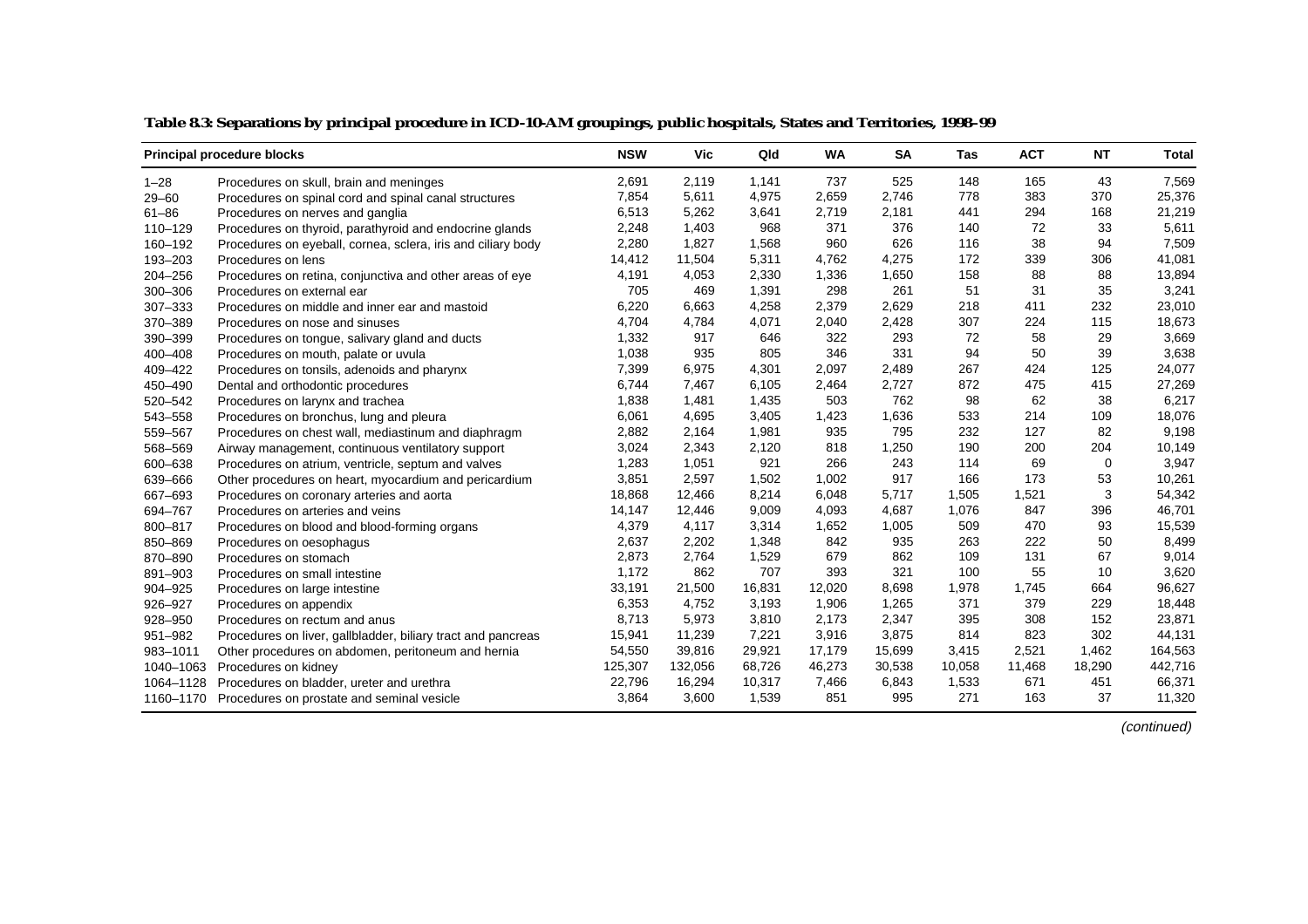|           | <b>Principal procedure blocks</b>                                        | <b>NSW</b> | Vic     | Qld     | WA          | <b>SA</b> | Tas    | <b>ACT</b> | NT     | Total     |
|-----------|--------------------------------------------------------------------------|------------|---------|---------|-------------|-----------|--------|------------|--------|-----------|
|           | 1171–1176 Procedures on scrotum and tunical vaginalis                    | 644        | 417     | 155     | 98          | 75        | 20     | 42         | 43     | 1,494     |
|           | 1177–1189 Procedures on testis, vas deferens, epididymis, spermatic cord | 4,778      | 3,948   | 1,931   | 1,686       | 1,845     | 225    | 101        | 107    | 14,621    |
|           | 1190-1203 Procedures on penis and other male genital organs              | 4,866      | 3,489   | 1,104   | 1,174       | 1,100     | 115    | 82         | 204    | 12,134    |
| 1230-1239 | Procedures on pelvic cavity                                              | 4,577      | 4,177   | 344     | 276         | 191       | 51     | 263        | 196    | 10,075    |
| 1240-1258 | Procedures on ovaries and fallopian tubes                                | 7,497      | 7,024   | 4,023   | 3,377       | 2,304     | 451    | 342        | 360    | 25,378    |
| 1259-1273 | Procedures on uterus                                                     | 28,412     | 26,906  | 9,405   | 6,166       | 10,402    | 1,388  | 1,108      | 1,705  | 85,492    |
| 1274-1278 | Procedures on cervix                                                     | 4,526      | 5,668   | 5,937   | 1,247       | 2,845     | 383    | 236        | 293    | 21,135    |
| 1279-1288 | Procedures on vagina and pelvic floor                                    | 2,833      | 2,143   | 2,395   | 849         | 2,002     | 126    | 78         | 35     | 10,461    |
| 1289-1299 | Procedures on other female genital organs                                | 3,326      | 2,610   | 1,167   | 928         | 1,123     | 121    | 64         | 68     | 9,407     |
| 1330-1335 | Induction and augmentation of labour                                     | 17,867     | 14,127  | 9,338   | 3,520       | 2,550     | 1,094  | 991        | 574    | 50,061    |
| 1336-1339 | Spontaneous vertex, or forceps, vacuum or breech delivery                | 7,475      | 4,084   | 2,266   | 2,013       | 1,448     | 388    | 333        | 139    | 18,146    |
| 1340      | Caesarean delivery                                                       | 11,984     | 8,678   | 6,868   | 3,537       | 3,243     | 772    | 601        | 602    | 36,285    |
| 1341-1347 | Other obstetric and postpartum procedures                                | 21,992     | 13,511  | 18,893  | 7,809       | 10,576    | 1.745  | 983        | 749    | 76,258    |
| 1360-1372 | Procedures on head, facial bones and joints                              | 2,071      | 1,648   | 1,297   | 582         | 543       | 198    | 178        | 170    | 6,687     |
|           | 1373–1380 Procedures on neck, thorax and ribs                            | 131        | 102     | 0       | $\mathbf 0$ | 0         | 0      | 15         |        | 249       |
| 1381-1393 | Procedures on spinal cord and vertebrae                                  | 579        | 398     | 447     | 130         | 145       | 15     | 26         | 1      | 1,741     |
| 1394-1407 | Procedures on shoulder, scapula and clavicle                             | 2,349      | 1,719   | 1,520   | 641         | 715       | 97     | 130        | 49     | 7,220     |
| 1408-1438 | Procedures on humerus, elbow and forearm                                 | 10,728     | 6,427   | 326     | 160         | 149       | 31     | 565        | 443    | 18,829    |
| 1439-1475 | Procedures on hand, wrist and phalanges                                  | 7,916      | 5,993   | 2,945   | 1,379       | 1,329     | 286    | 399        | 273    | 20,520    |
| 1476–1494 | Procedures on hip, pelvis and femur                                      | 9,311      | 6,603   | 3,564   | 2,274       | 2,141     | 520    | 604        | 147    | 25,164    |
|           | 1495-1525 Procedures on knee, patella, tibia and fibula                  | 13,544     | 11,483  | 6,067   | 3,310       | 4,119     | 589    | 890        | 487    | 40,489    |
|           | 1526-1550 Procedures on ankle, foot and toes                             | 6,610      | 5,138   | 2,063   | 1,093       | 1,046     | 222    | 369        | 227    | 16,768    |
| 1551-1579 | Other procedures for musculoskeletal system                              | 10,809     | 9,107   | 17,799  | 9,821       | 7,396     | 1,888  | 501        | 517    | 57,838    |
| 1600-1660 | Procedures on skin and subcutaneous tissue                               | 35,434     | 24,989  | 30,909  | 11,405      | 12,983    | 2,342  | 1,348      | 1,383  | 120,793   |
| 1661-1718 | Plastic, cosmetic and corrective procedures                              | 2,231      | 2,371   | 1,241   | 703         | 1,209     | 107    | 99         | 57     | 8,018     |
| 1740-1759 | Procedures on breast                                                     | 6,817      | 6,314   | 3,640   | 2,131       | 1,873     | 517    | 325        | 164    | 21,781    |
|           | 1780-1799 Chemotherapeutic and radiation oncology procedures             | 36,225     | 45,516  | 25,809  | 14,571      | 13,551    | 4,368  | 4,596      | 251    | 144,887   |
| 1820-1899 | Miscellaneous non-operative procedures                                   | 64,068     | 52,101  | 49,357  | 27,730      | 28,557    | 8,802  | 3,380      | 1,358  | 235,353   |
| 1940-2016 | Imaging services                                                         | 58,761     | 38,516  | 25,970  | 13,233      | 11,781    | 3,384  | 2,299      | 1,273  | 155,217   |
| 2050-2140 | Allied health interventions                                              | 99,157     | 65,500  | 32,724  | 10,739      | 15,011    | 3,506  | 3,717      | 2,492  | 232,846   |
|           | No principal procedure or not reported                                   | 383,817    | 245,036 | 220,655 | 91,059      | 100,684   | 19,202 | 8,712      | 15,733 | 1,084,898 |
| Total     |                                                                          | 1,273,396  | 970,150 | 708,713 | 357,569     | 355,863   | 80,517 | 58,598     | 54,885 | 3,859,691 |

#### **Table 8.3 (continued): Separations by principal procedure in ICD-10-AM groupings, public hospitals, States and Territories, 1998–99**

Note: ICD-9-CM data reported by Queensland, Western Australia, South Australia and Tasmania have been mapped to ICD-10-AM. Comparisons with data reported by the other jurisdictions in

ICD-10-AM should be made cautiously, with reference to the classifications and maps, as appropriate.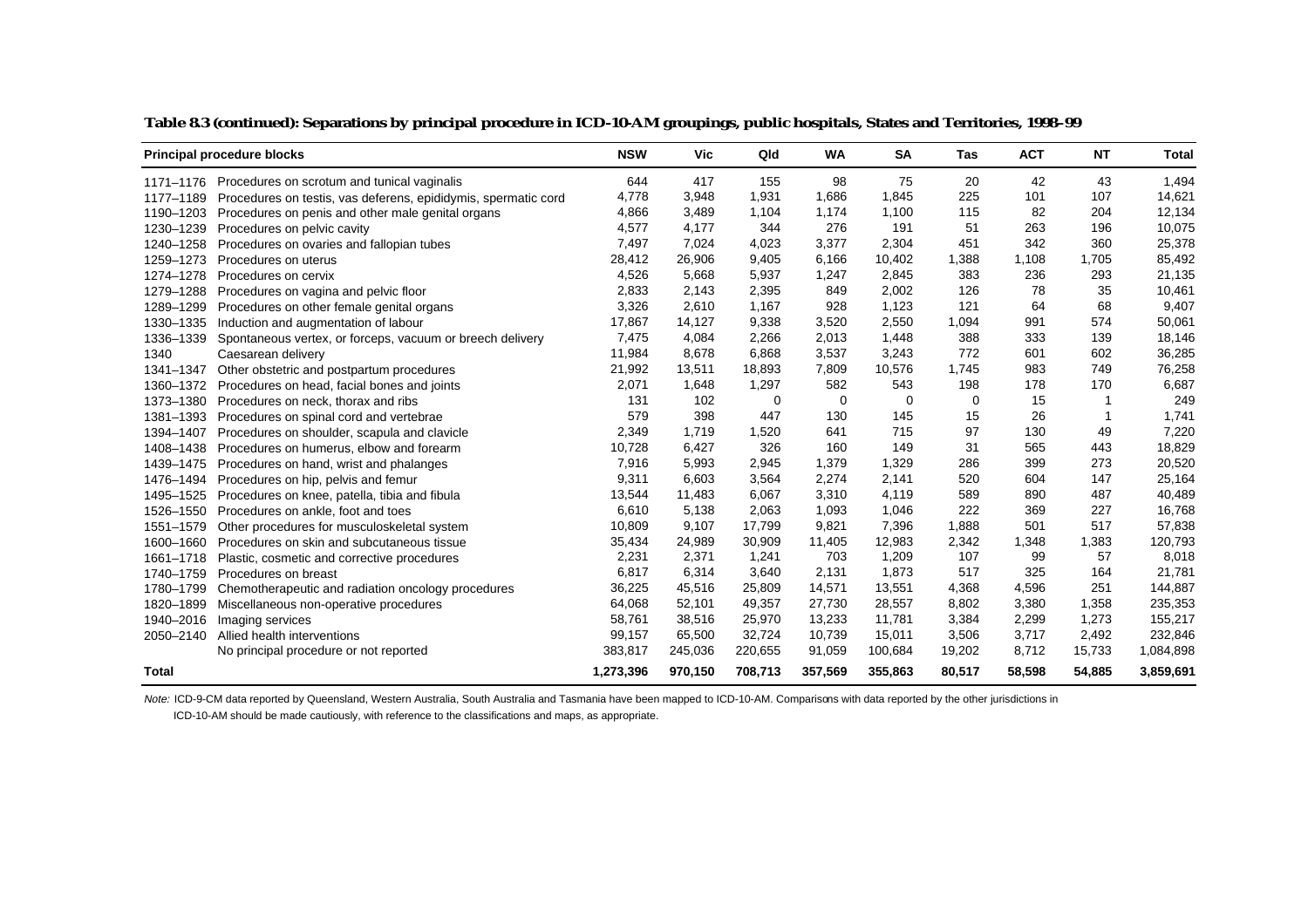|             | <b>Principal procedure blocks</b>                            | <b>NSW</b> | Vic    | Qld    | <b>WA</b> | <b>SA</b> | <b>Tas</b> | <b>ACT</b> | <b>NT</b> | Total   |
|-------------|--------------------------------------------------------------|------------|--------|--------|-----------|-----------|------------|------------|-----------|---------|
| $1 - 28$    | Procedures on skull, brain and meninges                      | 464        | 578    | 468    | 122       | 148       | n.p.       | n.p.       | n.a.      | 1,900   |
| $29 - 60$   | Procedures on spinal cord and spinal canal structures        | 5,890      | 4,837  | 3,277  | 2,581     | 2,625     | n.p.       | n.p.       | n.a.      | 20,195  |
| $61 - 86$   | Procedures on nerves and ganglia                             | 6,324      | 5,876  | 3,980  | 3,825     | 1,748     | n.p.       | n.p.       | n.a.      | 22,864  |
| 110-129     | Procedures on thyroid, parathyroid and endocrine glands      | 1,292      | 797    | 747    | 377       | 290       | n.p.       | n.p.       | n.a.      | 3,670   |
| 160-192     | Procedures on eyeball, cornea, sclera, iris and ciliary body | 2,898      | 1,384  | 2,728  | 925       | 303       | n.p.       | n.p.       | n.a.      | 8,549   |
| 193-203     | Procedures on lens                                           | 29,202     | 14,896 | 18,186 | 6,535     | 4,314     | n.p.       | n.p.       | n.a.      | 75,791  |
| $204 - 256$ | Procedures on retina, conjunctiva and other areas of eye     | 3,334      | 2,462  | 2,534  | 1,075     | 691       | n.p.       | n.p.       | n.a.      | 10,627  |
| 300-306     | Procedures on external ear                                   | 397        | 521    | 268    | 178       | 73        | n.p.       | n.p.       | n.a.      | 1,481   |
| 307-333     | Procedures on middle and inner ear and mastoid               | 5,919      | 4,991  | 3,508  | 1,895     | 2,696     | n.p.       | n.p.       | n.a.      | 19,765  |
| 370-389     | Procedures on nose and sinuses                               | 5,309      | 3,892  | 5,811  | 1,997     | 2,974     | n.p.       | n.p.       | n.a.      | 20,692  |
| 390-399     | Procedures on tongue, salivary gland and ducts               | 700        | 564    | 457    | 303       | 205       | n.p.       | n.p.       | n.a.      | 2,342   |
| 400-408     | Procedures on mouth, palate or uvula                         | 987        | 630    | 428    | 256       | 324       | n.p.       | n.p.       | n.a.      | 2,762   |
| 409-422     | Procedures on tonsils, adenoids and pharynx                  | 5,563      | 3,343  | 3,744  | 1,938     | 1,565     | n.p.       | n.p.       | n.a.      | 16,775  |
| 450-490     | Dental and orthodontic procedures                            | 15,710     | 14,690 | 10,634 | 7,264     | 5,004     | n.p.       | n.p.       | n.a.      | 55,187  |
| 520-542     | Procedures on larynx and trachea                             | 893        | 771    | 611    | 245       | 288       | n.p.       | n.p.       | n.a.      | 2,896   |
| 543-558     | Procedures on bronchus, lung and pleura                      | 1,244      | 1,459  | 1,929  | 546       | 556       | n.p.       | n.p.       | n.a.      | 5,946   |
| 559-567     | Procedures on chest wall, mediastinum and diaphragm          | 396        | 601    | 590    | 321       | 235       | n.p.       | n.p.       | n.a.      | 2,228   |
| 568-569     | Airway management, continuous ventilatory support            | 103        | 155    | 148    | 30        | 57        | n.p.       | n.p.       | n.a.      | 507     |
| 600-638     | Procedures on atrium, ventricle, septum and valves           | 889        | 514    | 386    | 125       | 127       | n.p.       | n.p.       | n.a.      | 2,042   |
| 639-666     | Other procedures on heart, myocardium and pericardium        | 1,970      | 1,292  | 1,100  | 217       | 394       | n.p.       | n.p.       | n.a.      | 5,000   |
| 667-693     | Procedures on coronary arteries and aorta                    | 13,472     | 10,241 | 7,991  | 2,999     | 2,655     | n.p.       | n.p.       | n.a.      | 38,008  |
| 694-767     | Procedures on arteries and veins                             | 6,673      | 7,907  | 5,244  | 2,076     | 1,904     | n.p.       | n.p.       | n.a.      | 24,739  |
| 800-817     | Procedures on blood and blood-forming organs                 | 1,163      | 1,377  | 2,195  | 496       | 353       | n.p.       | n.p.       | n.a.      | 5,903   |
| 850-869     | Procedures on oesophagus                                     | 1,517      | 1,547  | 1,272  | 307       | 568       | n.p.       | n.p.       | n.a.      | 5,466   |
| 870-890     | Procedures on stomach                                        | 829        | 1,382  | 964    | 316       | 419       | n.p.       | n.p.       | n.a.      | 4,069   |
| 891-903     | Procedures on small intestine                                | 390        | 467    | 516    | 190       | 180       | n.p.       | n.p.       | n.a.      | 1,814   |
| 904-925     | Procedures on large intestine                                | 54,575     | 41,852 | 36,693 | 12,092    | 9,818     | n.p.       | n.p.       | n.a.      | 158,538 |
| 926-927     | Procedures on appendix                                       | 1,173      | 1,146  | 1,298  | 835       | 427       | n.p.       | n.p.       | n.a.      | 5,115   |
| 928-950     | Procedures on rectum and anus                                | 6,826      | 4,323  | 3,629  | 1,948     | 1,376     | n.p.       | n.p.       | n.a.      | 18,786  |
| 951-982     | Procedures on liver, gallbladder, biliary tract and pancreas | 6,502      | 5,362  | 4,613  | 2,218     | 1,763     | n.p.       | n.p.       | n.a.      | 21,282  |
| 983-1011    | Other procedures on abdomen, peritoneum and hernia           | 53,328     | 47,272 | 39,247 | 13,565    | 11,333    | n.p.       | n.p.       | n.a.      | 169,339 |
|             | 1040-1063 Procedures on kidney                               | 12,669     | 18,516 | 12,005 | 3,286     | 9,121     | n.p.       | n.p.       | n.a.      | 55,799  |
|             | 1064-1128 Procedures on bladder, ureter and urethra          | 21,804     | 13,045 | 11,341 | 5,300     | 3,954     | n.p.       | n.p.       | n.a.      | 58,014  |
|             | 1160–1170 Procedures on prostate and seminal vesicle         | 4,031      | 4,447  | 2,507  | 1,212     | 912       | n.p.       | n.p.       | n.a.      | 14,018  |

**Table 8.4: Separations by principal procedure in ICD-10-AM groupings, private hospitals, States and Territories, 1998–99**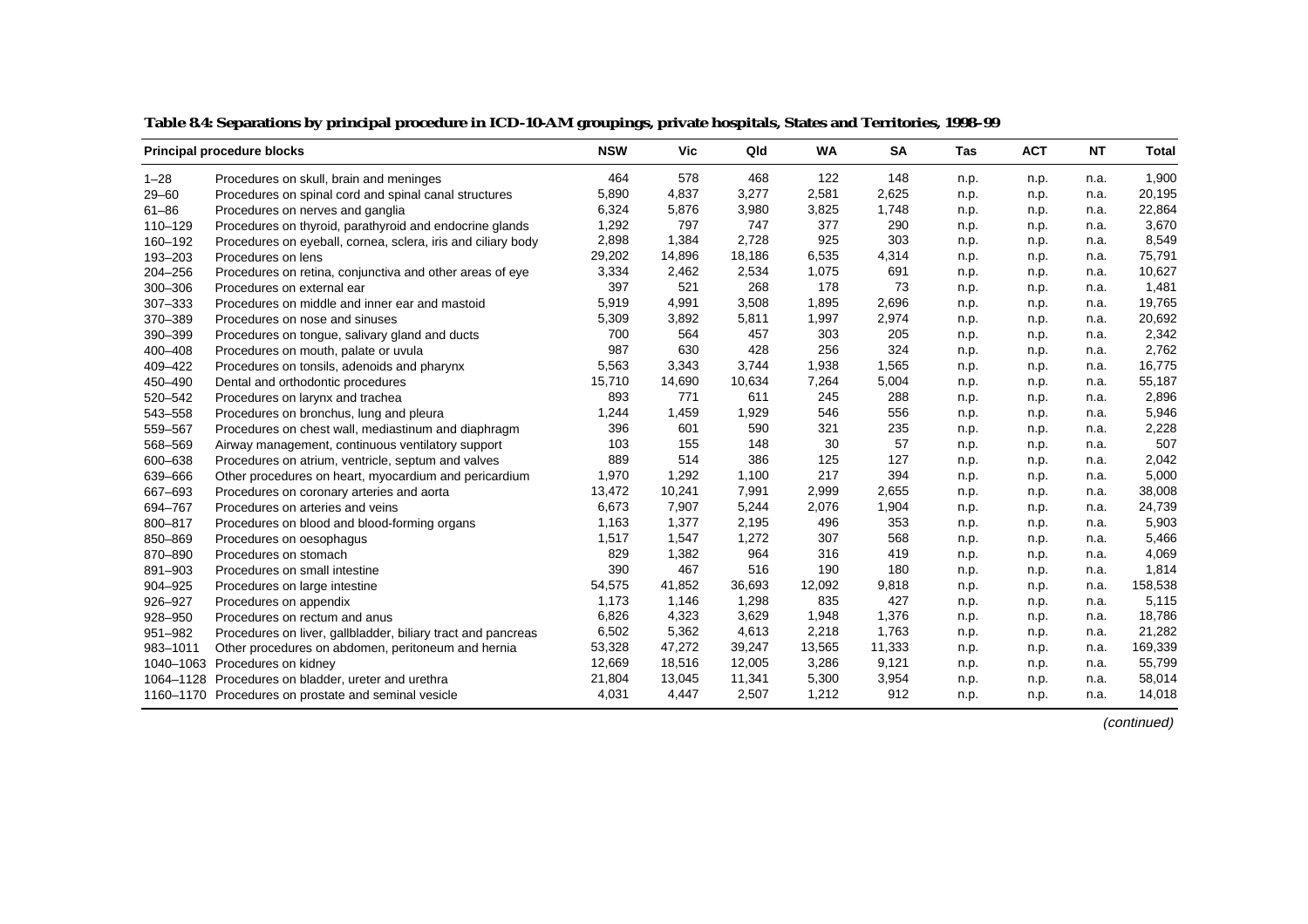| <b>Principal procedure blocks</b>                                        | <b>NSW</b> | Vic     | Qld      | <b>WA</b> | <b>SA</b> | <b>Tas</b> | <b>ACT</b> | <b>NT</b> | Total     |
|--------------------------------------------------------------------------|------------|---------|----------|-----------|-----------|------------|------------|-----------|-----------|
| 1171–1176 Procedures on scrotum and tunical vaginalis                    | 234        | 107     | 82       | 48        | 30        | n.p.       | n.p.       | n.a.      | 527       |
| 1177-1189 Procedures on testis, vas deferens, epididymis, spermatic cord | 3,939      | 2,777   | 1,863    | 1,221     | 834       | n.p.       | n.p.       | n.a.      | 11,154    |
| 1190-1203 Procedures on penis and other male genital organs              | 2,083      | 1,193   | 879      | 607       | 332       | n.p.       | n.p.       | n.a.      | 5,405     |
| 1230-1239 Procedures on pelvic cavity                                    | 3,778      | 2,215   | 592      | 209       | 138       | n.p.       | n.p.       | n.a.      | 7,208     |
| 1240-1258 Procedures on ovaries and fallopian tubes                      | 3,796      | 3,060   | 2,463    | 1,465     | 907       | n.p.       | n.p.       | n.a.      | 12,316    |
| 1259-1273 Procedures on uterus                                           | 27,718     | 13,491  | 8,443    | 7,389     | 3,714     | n.p.       | n.p.       | n.a.      | 62,813    |
| 1274-1278 Procedures on cervix                                           | 2.718      | 2,345   | 1,574    | 658       | 481       | n.p.       | n.p.       | n.a.      | 8,129     |
| 1279-1288 Procedures on vagina and pelvic floor                          | 2,204      | 1,571   | 1,229    | 604       | 550       | n.p.       | n.p.       | n.a.      | 6,421     |
| 1289-1299 Procedures on other female genital organs                      | 8,638      | 6,119   | 5,698    | 2,012     | 688       | n.p.       | n.p.       | n.a.      | 24,042    |
| 1330-1335 Induction and augmentation of labour                           | 4,312      | 3,336   | 2,408    | 1,721     | 274       | n.p.       | n.p.       | n.a.      | 12,844    |
| 1336-1339 Spontaneous vertex, or forceps, vacuum or breech delivery      | 2,466      | 2,277   | 1,552    | 1,200     | 738       | n.p.       | n.p.       | n.a.      | 8,582     |
| 1340<br>Caesarean delivery                                               | 4,463      | 4,107   | 4,073    | 2,256     | 1,281     | n.p.       | n.p.       | n.a.      | 16,854    |
| 1341-1347 Other obstetric and postpartum procedures                      | 5,248      | 5,377   | 5,341    | 3,048     | 2,427     | n.p.       | n.p.       | n.a.      | 22,414    |
| 1360-1372 Procedures on head, facial bones and joints                    | 850        | 694     | 456      | 161       | 157       | n.p.       | n.p.       | n.a.      | 2,446     |
| 1373-1380 Procedures on neck, thorax and ribs                            | 70         | 118     | $\Omega$ | 0         | 0         | n.p.       | n.p.       | n.a.      | 191       |
| 1381–1393 Procedures on spinal cord and vertebrae                        | 679        | 556     | 376      | 245       | 272       | n.p.       | n.p.       | n.a.      | 2,264     |
| 1394-1407 Procedures on shoulder, scapula and clavicle                   | 5,145      | 4,998   | 2,272    | 1,710     | 1,738     | n.p.       | n.p.       | n.a.      | 16,410    |
| 1408-1438 Procedures on humerus, elbow and forearm                       | 2,139      | 1,831   | 177      | 133       | 100       | n.p.       | n.p.       | n.a.      | 4,472     |
| 1439–1475 Procedures on hand, wrist and phalanges                        | 5,578      | 5,005   | 2,377    | 1,168     | 1,297     | n.p.       | n.p.       | n.a.      | 15,932    |
| 1476-1494 Procedures on hip, pelvis and femur                            | 3,841      | 4,156   | 2,654    | 1,352     | 1,434     | n.p.       | n.p.       | n.a.      | 14,147    |
| 1495-1525 Procedures on knee, patella, tibia and fibula                  | 24,185     | 16,584  | 9,525    | 6,914     | 7,157     | n.p.       | n.p.       | n.a.      | 67,115    |
| 1526-1550 Procedures on ankle, foot and toes                             | 4,914      | 3,895   | 1,358    | 1,273     | 1,161     | n.p.       | n.p.       | n.a.      | 13,133    |
| 1551-1579 Other procedures for musculoskeletal system                    | 8,807      | 6,366   | 9,892    | 8,060     | 5,740     | n.p.       | n.p.       | n.a.      | 41,326    |
| 1600–1660 Procedures on skin and subcutaneous tissue                     | 27,289     | 16,485  | 15,931   | 6,082     | 8,354     | n.p.       | n.p.       | n.a.      | 76,416    |
| 1661-1718 Plastic, cosmetic and corrective procedures                    | 6,499      | 5,545   | 3,521    | 1,984     | 1,741     | n.p.       | n.p.       | n.a.      | 19,881    |
| 1740-1759 Procedures on breast                                           | 7,050      | 6,885   | 4,844    | 2,592     | 2,068     | n.p.       | n.p.       | n.a.      | 24,409    |
| 1780-1799 Chemotherapeutic and radiation oncology procedures             | 16,250     | 28,579  | 22,905   | 8,686     | 7,246     | n.p.       | n.p.       | n.a.      | 84,968    |
| 1820–1899 Miscellaneous non-operative procedures                         | 26,063     | 22,894  | 28,232   | 7,244     | 4,994     | n.p.       | n.p.       | n.a.      | 91,801    |
| 1940-2016 Imaging services                                               | 6,960      | 9,687   | 10,966   | 4,328     | 3,309     | n.p.       | n.p.       | n.a.      | 37,490    |
| 2050-2140 Allied health interventions                                    | 26,893     | 16,715  | 15,825   | 3,813     | 3,392     | n.p.       | n.p.       | n.a.      | 67,905    |
| No principal procedure or not reported                                   | 47,372     | 73,562  | 52,722   | 31,219    | 18,787    | n.p.       | n.p.       | n.a.      | 234,234   |
| <b>Total</b>                                                             | 566,617    | 495,667 | 411,279  | 186,997   | 150,741   | n.p.       | n.p.       | n.a.      | 1,875,358 |

#### **Table 8.4 (continued): Separations by principal procedure in ICD-10-AM groupings, private hospitals, States and Territories, 1998–99**

Note: ICD-9-CM data reported by Queensland, Western Australia, South Australia and Tasmania have been mapped to ICD-10-AM. Comparisons with data reported by the other jurisdictions in

ICD-10-AM should be made cautiously, with reference to the classifications and maps, as appropriate.

n.a. not available.

n.p. not published.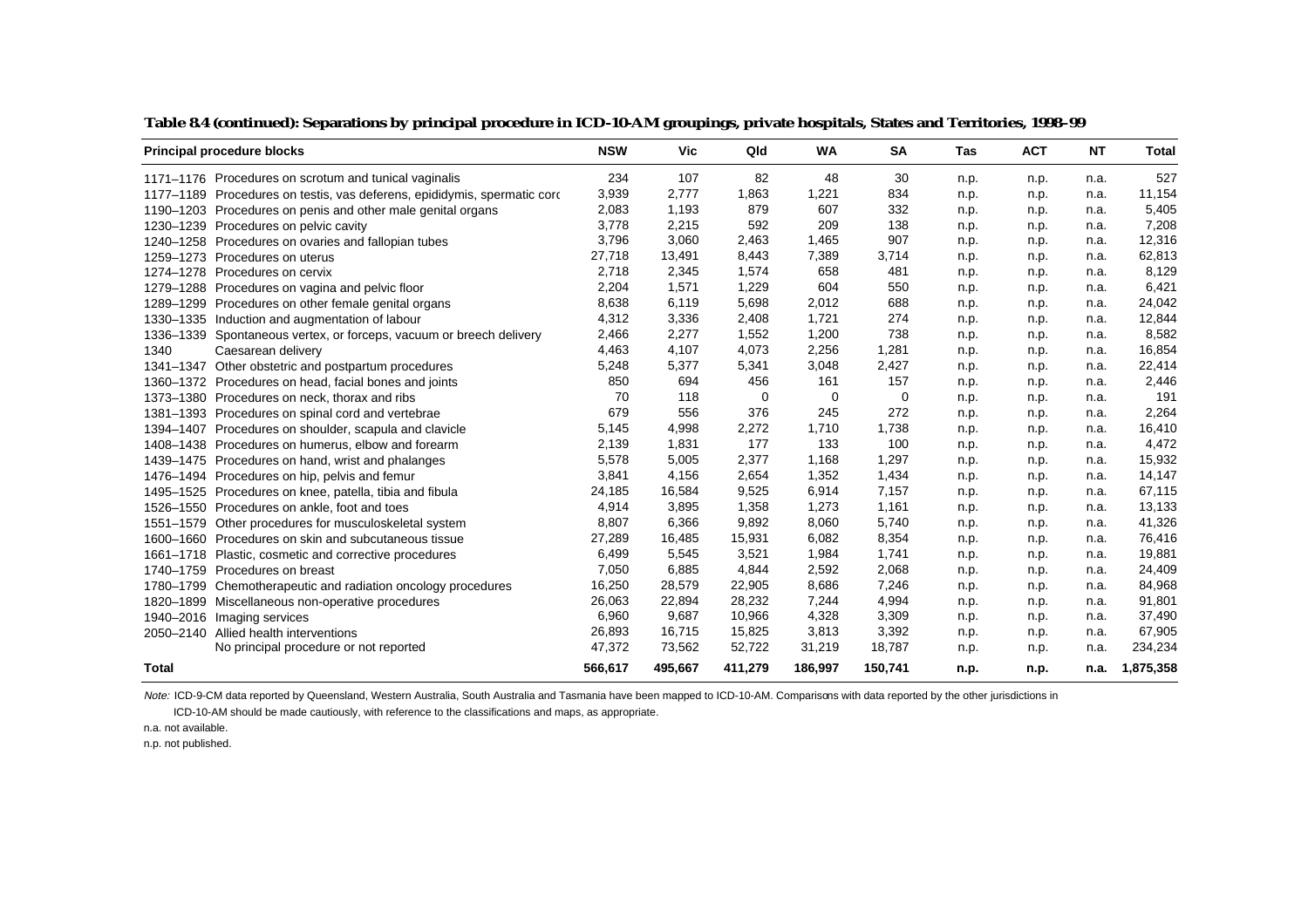|           | <b>Principal procedure blocks</b>                            | <b>NSW</b> | Vic     | Qld     | <b>WA</b> | <b>SA</b> | <b>Tas</b> | <b>ACT</b> | <b>NT</b> | <b>Total</b> |
|-----------|--------------------------------------------------------------|------------|---------|---------|-----------|-----------|------------|------------|-----------|--------------|
| $1 - 28$  | Procedures on skull, brain and meninges                      | 37,774     | 26,061  | 16,242  | 10,341    | 6,882     | 1,937      | 3,025      | 559       | 102,821      |
| $29 - 60$ | Procedures on spinal cord and spinal canal structures        | 42,872     | 27,421  | 29,419  | 12,445    | 11,436    | 3,236      | 2,714      | 2,438     | 131,981      |
| $61 - 86$ | Procedures on nerves and ganglia                             | 12,198     | 8,286   | 6,793   | 5,340     | 3,848     | 971        | 524        | 313       | 38,273       |
| 110-129   | Procedures on thyroid, parathyroid and endocrine glands      | 9,962      | 5,735   | 3,901   | 1,662     | 1,572     | 763        | 401        | 105       | 24,101       |
| 160-192   | Procedures on eyeball, cornea, sclera, iris and ciliary body | 6,484      | 2,793   | 2,832   | 2,181     | 1,515     | 317        | 81         | 181       | 16,384       |
| 193-203   | Procedures on lens                                           | 16,964     | 12,985  | 6,163   | 5,559     | 4,841     | 181        | 361        | 638       | 47,692       |
| 204-256   | Procedures on retina, conjunctiva and other areas of eye     | 8,514      | 6,564   | 4,516   | 2,610     | 2,635     | 290        | 154        | 180       | 25,463       |
| 300-306   | Procedures on external ear                                   | 1,046      | 801     | 1,993   | 466       | 527       | 88         | 122        | 83        | 5,126        |
| 307-333   | Procedures on middle and inner ear and mastoid               | 8,252      | 7,937   | 5,222   | 3,190     | 3,462     | 263        | 456        | 317       | 29,099       |
| 370-389   | Procedures on nose and sinuses                               | 8,299      | 7,590   | 6,036   | 3,271     | 3,653     | 542        | 308        | 139       | 29,838       |
| 390-399   | Procedures on tongue, salivary gland and ducts               | 3,633      | 2,510   | 1,521   | 761       | 708       | 184        | 210        | 84        | 9,611        |
| 400-408   | Procedures on mouth, palate or uvula                         | 2,632      | 1,860   | 1,556   | 703       | 783       | 239        | 68         | 86        | 7,927        |
| 409-422   | Procedures on tonsils, adenoids and pharynx                  | 11,284     | 8,956   | 5,586   | 2,891     | 3,699     | 387        | 586        | 162       | 33,551       |
| 450-490   | Dental and orthodontic procedures                            | 8,989      | 9,236   | 120,889 | 2,863     | 3,139     | 958        | 521        | 664       | 147,259      |
| 520-542   | Procedures on larynx and trachea                             | 14,900     | 12,095  | 15,994  | 7,220     | 8,746     | 1,331      | 647        | 407       | 61,340       |
| 543-558   | Procedures on bronchus, lung and pleura                      | 37,318     | 28,376  | 17,915  | 9,533     | 9,252     | 2,358      | 2,411      | 1,005     | 108,168      |
| 559-567   | Procedures on chest wall, mediastinum and diaphragm          | 22,662     | 15,992  | 14,694  | 6,643     | 6,677     | 2,026      | 1,045      | 613       | 70,352       |
| 568-569   | Airway management, continuous ventilatory support            | 60,090     | 46,690  | 44,886  | 19,989    | 25,538    | 3,397      | 5,174      | 4,666     | 210,430      |
| 600-638   | Procedures on atrium, ventricle, septum and valves           | 14,036     | 11,884  | 9,862   | 3,936     | 3,070     | 861        | 1,181      | 0         | 44,830       |
| 639-666   | Other procedures on heart, myocardium and pericardium        | 18,595     | 10,523  | 6,575   | 4,110     | 3,737     | 1,041      | 726        | 513       | 45,820       |
| 667-693   | Procedures on coronary arteries and aorta                    | 98,499     | 60,622  | 33,441  | 23,579    | 22,404    | 7,446      | 6,450      | 9         | 252,450      |
| 694-767   | Procedures on arteries and veins                             | 103,668    | 69,108  | 55,015  | 23,609    | 24,347    | 5,511      | 6,485      | 4,018     | 291,761      |
| 800-817   | Procedures on blood and blood-forming organs                 | 35,102     | 20,953  | 17,143  | 9,802     | 7,882     | 2,098      | 2,391      | 635       | 96,006       |
| 850-869   | Procedures on oesophagus                                     | 10,014     | 7,857   | 4,008   | 2,778     | 2,651     | 856        | 729        | 203       | 29,096       |
| 870-890   | Procedures on stomach                                        | 36,517     | 28,022  | 14,188  | 10,240    | 8,841     | 1,503      | 1,658      | 1,321     | 102,290      |
| 891-903   | Procedures on small intestine                                | 16,186     | 10,799  | 7,857   | 5,208     | 4,387     | 1,350      | 784        | 238       | 46,809       |
| 904-925   | Procedures on large intestine                                | 94,236     | 59,406  | 43,677  | 27,904    | 24,480    | 5,461      | 4,832      | 1,856     | 261,852      |
| 926-927   | Procedures on appendix                                       | 22,626     | 15,901  | 10,028  | 6,531     | 4,400     | 1,314      | 1,346      | 865       | 63,011       |
| 928-950   | Procedures on rectum and anus                                | 33,885     | 24,111  | 11,520  | 7,241     | 7,290     | 1,210      | 1,004      | 664       | 86,925       |
| 951-982   | Procedures on liver, gallbladder, biliary tract and pancreas | 80,836     | 48,591  | 28,671  | 16,590    | 15,301    | 3,404      | 3,518      | 1,571     | 198,482      |
| 983-1011  | Other procedures on abdomen, peritoneum and hernia           | 171,940    | 99,948  | 76,519  | 41,980    | 42,448    | 8,625      | 6,918      | 4,211     | 452,589      |
| 1040-1063 | Procedures on kidney                                         | 159,865    | 152,699 | 86,451  | 53,724    | 36,950    | 12,085     | 14,071     | 20,906    | 536,751      |
| 1064-1128 | Procedures on bladder, ureter and urethra                    | 65,780     | 39,852  | 37,743  | 24,601    | 19,384    | 4,741      | 2,668      | 2,256     | 197,025      |
|           | 1160-1170 Procedures on prostate and seminal vesicle         | 23,664     | 17,224  | 8,101   | 4,363     | 5,501     | 1,295      | 1,220      | 328       | 61,696       |

**Table 8.5: Patient days by principal procedure in ICD-10-AM groupings, public hospitals, States and Territories, 1998–99**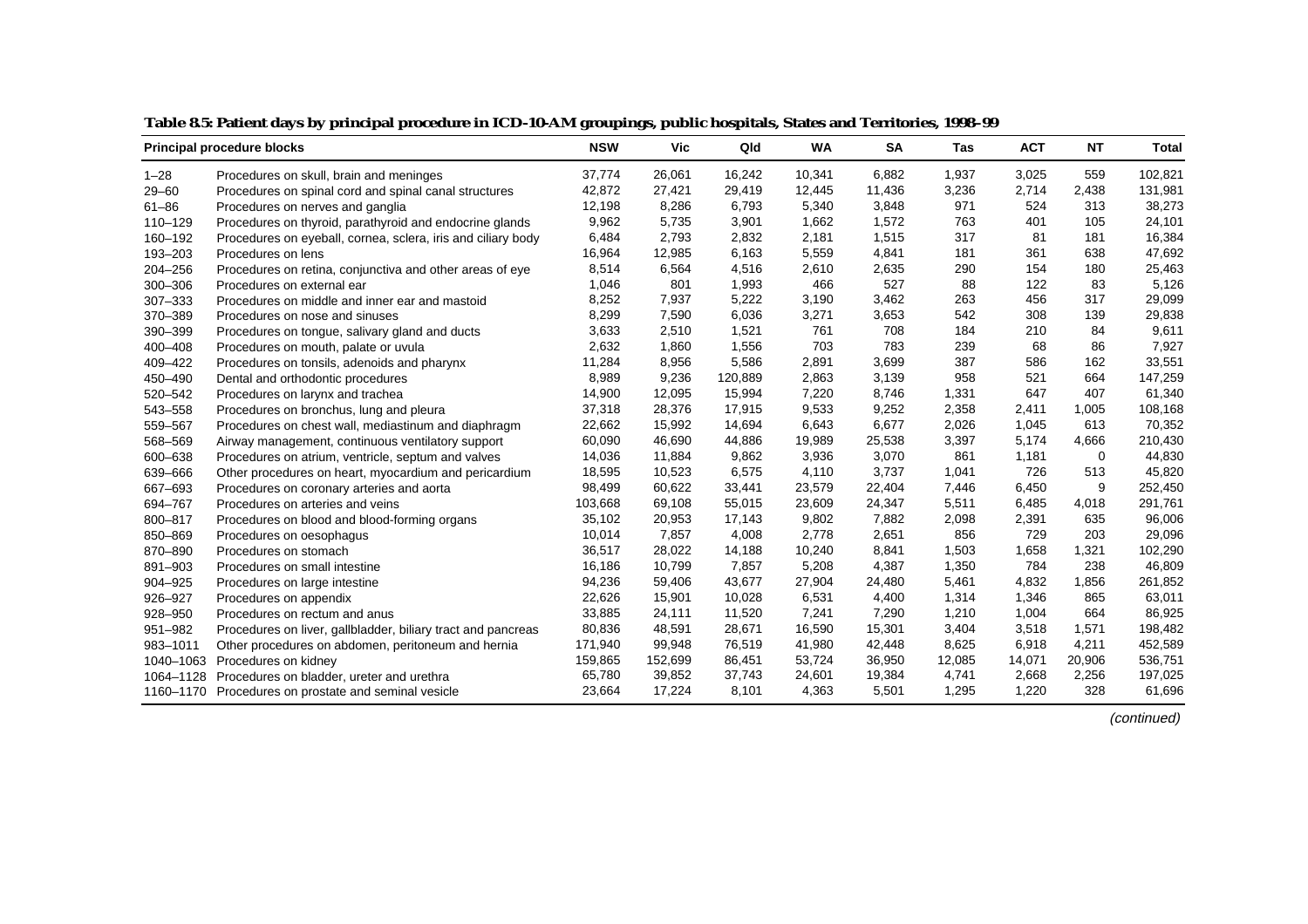|              | <b>Principal procedure blocks</b>                                           | <b>NSW</b> | Vic       | Qld       | <b>WA</b> | <b>SA</b> | Tas     | <b>ACT</b> | <b>NT</b>    | <b>Total</b> |
|--------------|-----------------------------------------------------------------------------|------------|-----------|-----------|-----------|-----------|---------|------------|--------------|--------------|
|              | 1171–1176 Procedures on scrotum and tunical vaginalis                       | 1,259      | 682       | 347       | 253       | 140       | 34      | 73         | 121          | 2,909        |
|              | 1177-1189 Procedures on testis, vas deferens, epididymis, spermatic<br>cord | 5,998      | 4,791     | 2,500     | 2,086     | 2,175     | 347     | 148        | 188          | 18,233       |
| 1190-1203    | Procedures on penis and other male genital organs                           | 6,243      | 4,156     | 1,452     | 1,395     | 1,250     | 150     | 181        | 430          | 15,257       |
| 1230-1239    | Procedures on pelvic cavity                                                 | 8,687      | 6,339     | 1,063     | 742       | 511       | 233     | 540        | 279          | 18,394       |
|              | 1240-1258 Procedures on ovaries and fallopian tubes                         | 15,780     | 12,472    | 8,598     | 6,340     | 4,456     | 923     | 904        | 666          | 50,139       |
| 1259-1273    | Procedures on uterus                                                        | 58,565     | 47,637    | 22,835    | 15,009    | 18,646    | 3,175   | 2,654      | 2,422        | 170,943      |
| 1274-1278    | Procedures on cervix                                                        | 5,388      | 6,445     | 6,544     | 1,594     | 2,990     | 440     | 292        | 321          | 24,014       |
|              | 1279–1288 Procedures on vagina and pelvic floor                             | 8,658      | 5,901     | 4,939     | 3,295     | 3,991     | 392     | 306        | 87           | 27,569       |
|              | 1289-1299 Procedures on other female genital organs                         | 4,830      | 3,252     | 1,710     | 1,316     | 1,401     | 183     | 94         | 109          | 12,895       |
| 1330-1335    | Induction and augmentation of labour                                        | 64,852     | 49,971    | 28,865    | 12,644    | 8,650     | 3,415   | 3,567      | 2,649        | 174,613      |
|              | 1336-1339 Spontaneous vertex, or forceps, vacuum or breech delivery         | 31,749     | 18,356    | 9,551     | 9,669     | 6,353     | 1,628   | 1,581      | 834          | 79,721       |
| 1340         | Caesarean delivery                                                          | 76,235     | 52,928    | 37,534    | 22,460    | 20,837    | 4,453   | 4,034      | 4,515        | 222,996      |
| 1341-1347    | Other obstetric and postpartum procedures                                   | 73,209     | 44,062    | 45,200    | 21,854    | 25,499    | 4,516   | 2,991      | 3,239        | 220,570      |
|              | 1360-1372 Procedures on head, facial bones and joints                       | 5,370      | 3,050     | 2,941     | 1,687     | 1,701     | 607     | 339        | 531          | 16,226       |
|              | 1373-1380 Procedures on neck, thorax and ribs                               | 1,020      | 1,368     | 0         | 0         | 0         | 0       | 48         | $\mathbf 1$  | 2,437        |
|              | 1381-1393 Procedures on spinal cord and vertebrae                           | 7,935      | 6,791     | 5,854     | 1,659     | 1,521     | 194     | 307        | $\mathbf{1}$ | 24,262       |
| 1394-1407    | Procedures on shoulder, scapula and clavicle                                | 7,074      | 4,653     | 3,204     | 1,974     | 1,758     | 309     | 382        | 116          | 19,470       |
|              | 1408-1438 Procedures on humerus, elbow and forearm                          | 24,897     | 14,084    | 740       | 554       | 308       | 77      | 1,217      | 2,171        | 44,048       |
|              | 1439–1475 Procedures on hand, wrist and phalanges                           | 12,953     | 8,827     | 4,610     | 2,540     | 2,120     | 590     | 681        | 956          | 33,277       |
|              | 1476-1494 Procedures on hip, pelvis and femur                               | 113,117    | 76,183    | 46,397    | 28,201    | 23,698    | 6,707   | 7.268      | 3,109        | 304,680      |
|              | 1495-1525 Procedures on knee, patella, tibia and fibula                     | 75,607     | 45,131    | 25,649    | 16,271    | 13,649    | 2,743   | 4,654      | 3,318        | 187,022      |
|              | 1526-1550 Procedures on ankle, foot and toes                                | 34,094     | 24,097    | 10,515    | 7,491     | 4,720     | 1,214   | 2,128      | 2,055        | 86,314       |
| 1551-1579    | Other procedures for musculoskeletal system                                 | 42,601     | 32,263    | 55,323    | 40,698    | 23,252    | 6,904   | 2,209      | 3,185        | 206,435      |
|              | 1600–1660 Procedures on skin and subcutaneous tissue                        | 150,579    | 93,587    | 100,699   | 47,047    | 42,870    | 8,644   | 4,067      | 9,008        | 456,501      |
|              | 1661-1718 Plastic, cosmetic and corrective procedures                       | 7,326      | 7,260     | 2,506     | 1,869     | 3,196     | 247     | 336        | 306          | 23,046       |
|              | 1740-1759 Procedures on breast                                              | 18,414     | 15,786    | 10,830    | 5,121     | 4,265     | 1,052   | 721        | 373          | 56,562       |
|              | 1780-1799 Chemotherapeutic and radiation oncology procedures                | 66,541     | 86,415    | 43,047    | 23,419    | 21,356    | 6,621   | 6,679      | 425          | 254,503      |
| 1820-1899    | Miscellaneous non-operative procedures                                      | 287,147    | 214,752   | 203,286   | 89,694    | 100,707   | 25,782  | 13,914     | 6,913        | 942,195      |
| 1940-2016    | Imaging services                                                            | 443,452    | 223,305   | 197,267   | 95,522    | 89,638    | 24,419  | 19,153     | 10,709       | 1,103,465    |
| 2050-2140    | Allied health interventions                                                 | 1,181,277  | 843,469   | 363,259   | 119,504   | 191,933   | 38,539  | 33,673     | 24,290       | 2,795,944    |
|              | No principal procedure or not reported                                      | 1,729,426  | 843,319   | 1,036,289 | 464,096   | 497,607   | 160,356 | 26,407     | 55,279       | 4,812,779    |
| <b>Total</b> |                                                                             | 5,869,605  | 3,710,720 | 3,040,511 | 1,409,868 | 1,453,184 | 383,163 | 216,337    | 190,840      | 16,274,228   |

**Table 8.5 (continued): Patient days by principal procedure in ICD-10-AM groupings, public hospitals, States and Territories, 1998–99**

Note: ICD-9-CM data reported by Queensland, Western Australia, South Australia and Tasmania have been mapped to ICD-10-AM. Comparisons with data reported by the other jurisdictions in

ICD-10-AM should be made cautiously, with reference to the classifications and maps, as appropriate.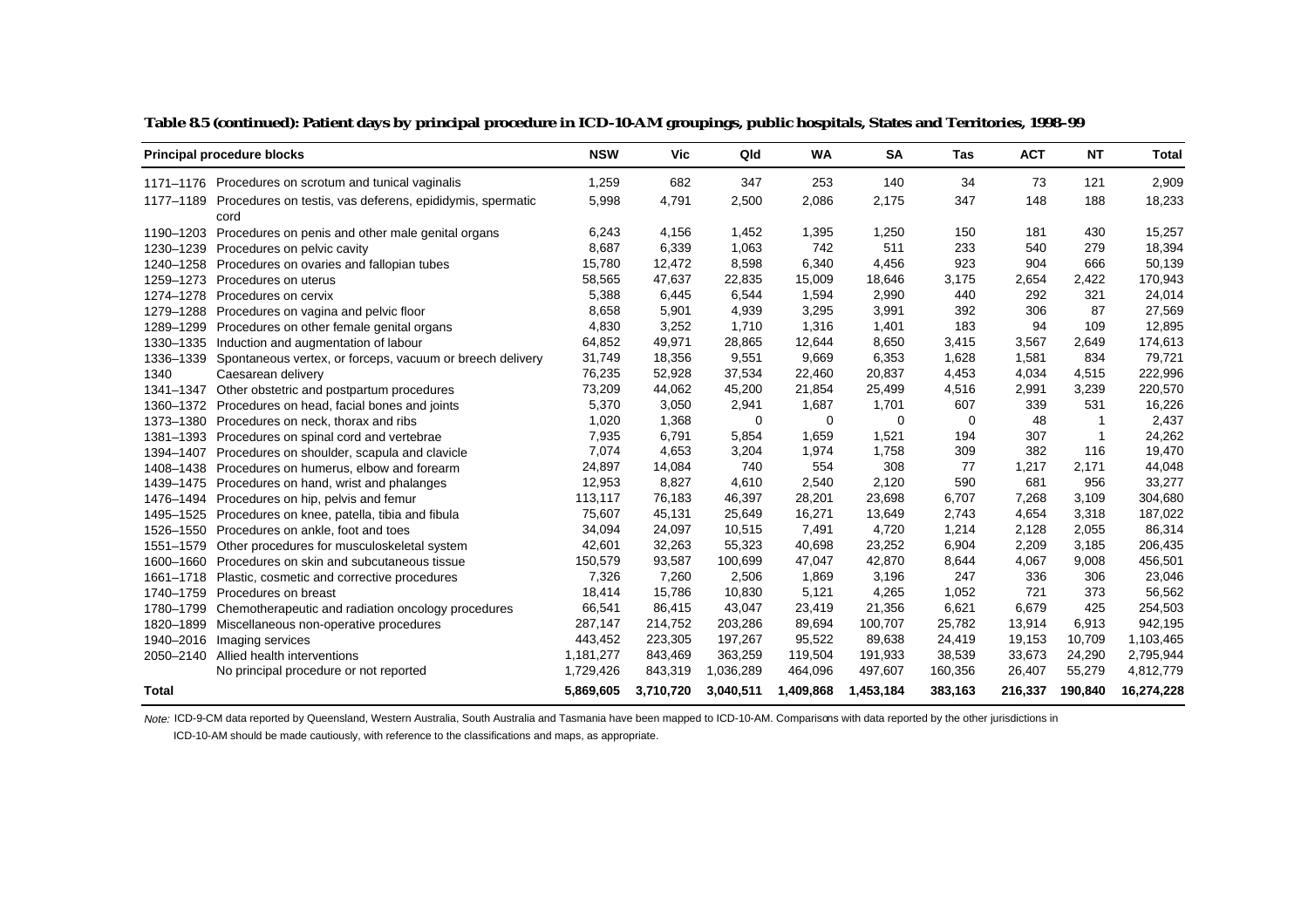|           | <b>Principal procedure blocks</b>                            | <b>NSW</b> | Vic    | Qld    | <b>WA</b> | <b>SA</b> | Tas  | <b>ACT</b> | <b>NT</b> | <b>Total</b> |
|-----------|--------------------------------------------------------------|------------|--------|--------|-----------|-----------|------|------------|-----------|--------------|
| $1 - 28$  | Procedures on skull, brain and meninges                      | 5,337      | 6,369  | 5,861  | 1,311     | 1,553     | n.p. | n.p.       | n.a.      | 21,577       |
| $29 - 60$ | Procedures on spinal cord and spinal canal structures        | 30,330     | 25,777 | 19,791 | 11,534    | 9,126     | n.p. | n.p.       | n.a.      | 101,778      |
| $61 - 86$ | Procedures on nerves and ganglia                             | 9,513      | 9,264  | 6,347  | 5,927     | 2,337     | n.p. | n.p.       | n.a.      | 35,038       |
| 110-129   | Procedures on thyroid, parathyroid and endocrine glands      | 4,309      | 3,413  | 3,276  | 1,056     | 1,015     | n.p. | n.p.       | n.a.      | 13,793       |
| 160-192   | Procedures on eyeball, cornea, sclera, iris and ciliary body | 3,366      | 1,600  | 3,112  | 1,243     | 459       | n.p. | n.p.       | n.a.      | 10,197       |
| 193-203   | Procedures on lens                                           | 31,200     | 15,899 | 20,073 | 7,481     | 4,503     | n.p. | n.p.       | n.a.      | 82,297       |
| 204-256   | Procedures on retina, conjunctiva and other areas of eye     | 4,025      | 3,007  | 3,212  | 1,458     | 910       | n.p. | n.p.       | n.a.      | 13,244       |
| 300-306   | Procedures on external ear                                   | 506        | 663    | 626    | 291       | 100       | n.p. | n.p.       | n.a.      | 2,235        |
| 307-333   | Procedures on middle and inner ear and mastoid               | 6,798      | 5,493  | 3,912  | 2,204     | 3,189     | n.p. | n.p.       | n.a.      | 22,427       |
| 370-389   | Procedures on nose and sinuses                               | 7,027      | 5,797  | 7,560  | 3,329     | 4,251     | n.p. | n.p.       | n.a.      | 28,997       |
| 390-399   | Procedures on tongue, salivary gland and ducts               | 1,332      | 1,172  | 1,091  | 645       | 423       | n.p. | n.p.       | n.a.      | 4,877        |
| 400-408   | Procedures on mouth, palate or uvula                         | 1,282      | 1,032  | 662    | 317       | 468       | n.p. | n.p.       | n.a.      | 3,981        |
| 409-422   | Procedures on tonsils, adenoids and pharynx                  | 6,681      | 4,355  | 4,230  | 2,267     | 2,095     | n.p. | n.p.       | n.a.      | 20,437       |
| 450-490   | Dental and orthodontic procedures                            | 16,075     | 14,962 | 10,967 | 8,476     | 5,152     | n.p. | n.p.       | n.a.      | 57,551       |
| 520-542   | Procedures on larynx and trachea                             | 1,475      | 2,324  | 2,487  | 734       | 1,246     | n.p. | n.p.       | n.a.      | 8,391        |
| 543-558   | Procedures on bronchus, lung and pleura                      | 7,324      | 9,322  | 13,891 | 3,553     | 2,482     | n.p. | n.p.       | n.a.      | 37,698       |
| 559-567   | Procedures on chest wall, mediastinum and diaphragm          | 3,026      | 4,820  | 4,767  | 2,267     | 1,730     | n.p. | n.p.       | n.a.      | 17,410       |
| 568-569   | Airway management, continuous ventilatory support            | 1,130      | 1,888  | 1,987  | 329       | 886       | n.p. | n.p.       | n.a.      | 6,392        |
| 600-638   | Procedures on atrium, ventricle, septum and valves           | 7,716      | 6,527  | 5,129  | 1,248     | 1,872     | n.p. | n.p.       | n.a.      | 22,497       |
| 639-666   | Other procedures on heart, myocardium and pericardium        | 5,654      | 5,796  | 4,658  | 763       | 1,753     | n.p. | n.p.       | n.a.      | 18,748       |
| 667-693   | Procedures on coronary arteries and aorta                    | 48,719     | 43,086 | 37,201 | 8,873     | 12,372    | n.p. | n.p.       | n.a.      | 152,138      |
| 694-767   | Procedures on arteries and veins                             | 27,175     | 36,286 | 30,260 | 10,340    | 9,363     | n.p. | n.p.       | n.a.      | 117,183      |
| 800-817   | Procedures on blood and blood-forming organs                 | 4,838      | 5,364  | 8,170  | 2,815     | 1,856     | n.p. | n.p.       | n.a.      | 24,256       |
| 850-869   | Procedures on oesophagus                                     | 3,029      | 3,512  | 3,047  | 882       | 1,077     | n.p. | n.p.       | n.a.      | 11,957       |
| 870-890   | Procedures on stomach                                        | 5,686      | 9,800  | 7,026  | 3,096     | 3,220     | n.p. | n.p.       | n.a.      | 29,796       |
| 891-903   | Procedures on small intestine                                | 3,801      | 5,541  | 5,443  | 2,059     | 1,890     | n.p. | n.p.       | n.a.      | 19,367       |
| 904-925   | Procedures on large intestine                                | 74,505     | 64,743 | 61,426 | 21,767    | 17,929    | n.p. | n.p.       | n.a.      | 247,252      |
| 926-927   | Procedures on appendix                                       | 3,870      | 3,933  | 4,286  | 2,592     | 1,621     | n.p. | n.p.       | n.a.      | 17,119       |
| 928-950   | Procedures on rectum and anus                                | 20,175     | 17,671 | 13,880 | 7,568     | 6,036     | n.p. | n.p.       | n.a.      | 67,765       |
| 951-982   | Procedures on liver, gallbladder, biliary tract and pancreas | 22,835     | 20,857 | 19,346 | 8,547     | 7,569     | n.p. | n.p.       | n.a.      | 82,337       |
| 983-1011  | Other procedures on abdomen, peritoneum and hernia           | 82,077     | 78,846 | 73,605 | 27,614    | 23,393    | n.p. | n.p.       | n.a.      | 295,062      |
| 1040-1063 | Procedures on kidney                                         | 17,551     | 23,349 | 16,451 | 4,804     | 10,652    | n.p. | n.p.       | n.a.      | 73,925       |
| 1064-1128 | Procedures on bladder, ureter and urethra                    | 39,204     | 26,172 | 25,815 | 16,071    | 11,312    | n.p. | n.p.       | n.a.      | 126,195      |
|           | 1160–1170 Procedures on prostate and seminal vesicle         | 18,463     | 17,663 | 12,074 | 5,738     | 4,850     | n.p. | n.p.       | n.a.      | 63,799       |

**Table 8.6: Patient days by principal procedure in ICD-10-AM groupings, private hospitals, States and Territories, 1998–99**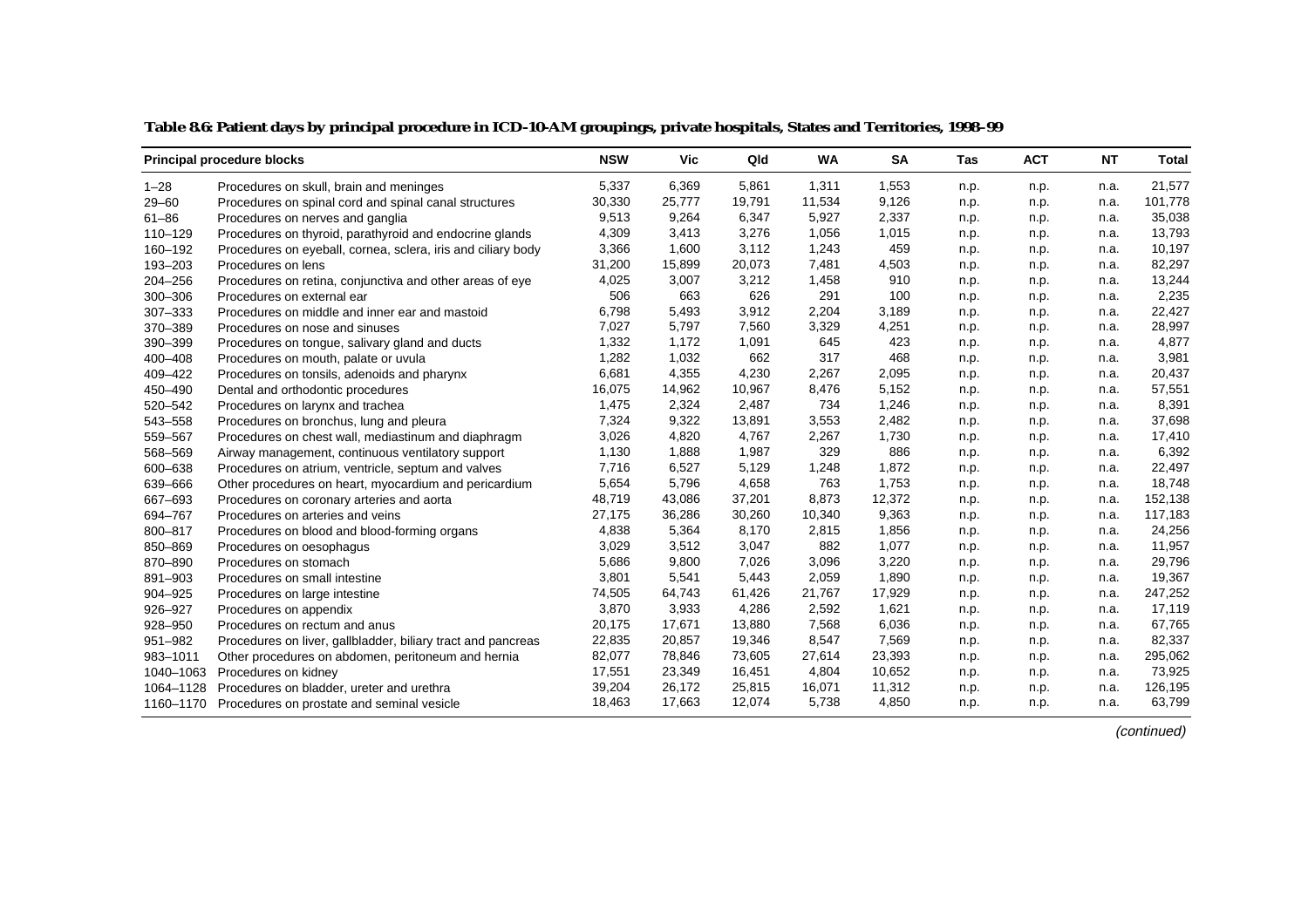|           | <b>Principal procedure blocks</b>                                          | <b>NSW</b> | <b>Vic</b> | Qld       | <b>WA</b> | <b>SA</b> | Tas  | <b>ACT</b> | <b>NT</b> | Total     |
|-----------|----------------------------------------------------------------------------|------------|------------|-----------|-----------|-----------|------|------------|-----------|-----------|
|           | 1171–1176 Procedures on scrotum and tunical vaginalis                      | 381        | 151        | 161       | 183       | 79        | n.p. | n.p.       | n.a.      | 1,010     |
|           | 1177–1189 Procedures on testis, vas deferens, epididymis, spermatic corder | 4,575      | 3,290      | 2,662     | 1,527     | 991       | n.p. | n.p.       | n.a.      | 13,717    |
|           | 1190-1203 Procedures on penis and other male genital organs                | 2,671      | 1,829      | 1,584     | 858       | 459       | n.p. | n.p.       | n.a.      | 7,908     |
| 1230-1239 | Procedures on pelvic cavity                                                | 5,051      | 3,401      | 1,407     | 577       | 490       | n.p. | n.p.       | n.a.      | 11,464    |
| 1240-1258 | Procedures on ovaries and fallopian tubes                                  | 7,385      | 6,218      | 5,027     | 2,949     | 1,979     | n.p. | n.p.       | n.a.      | 24,872    |
| 1259-1273 | Procedures on uterus                                                       | 47,338     | 31,113     | 22,013    | 16,051    | 10,919    | n.p. | n.p.       | n.a.      | 134,001   |
| 1274-1278 | Procedures on cervix                                                       | 3,060      | 2,806      | 1,938     | 857       | 521       | n.p. | n.p.       | n.a.      | 9,599     |
|           | 1279-1288 Procedures on vagina and pelvic floor                            | 8,320      | 7,004      | 4,689     | 3,000     | 2,829     | n.p. | n.p.       | n.a.      | 27,193    |
| 1289-1299 | Procedures on other female genital organs                                  | 8,876      | 6,530      | 6,022     | 2,181     | 859       | n.p. | n.p.       | n.a.      | 25,490    |
| 1330-1335 | Induction and augmentation of labour                                       | 22,078     | 17,796     | 11,741    | 7,899     | 1,344     | n.p. | n.p.       | n.a.      | 64,760    |
| 1336-1339 | Spontaneous vertex, or forceps, vacuum or breech delivery                  | 14,046     | 13,518     | 9,279     | 7,795     | 4,119     | n.p. | n.p.       | n.a.      | 50,984    |
| 1340      | Caesarean delivery                                                         | 32,005     | 31,186     | 28,662    | 17,812    | 9,140     | n.p. | n.p.       | n.a.      | 123,786   |
| 1341-1347 | Other obstetric and postpartum procedures                                  | 25,486     | 24,107     | 19,702    | 10,576    | 9,639     | n.p. | n.p.       | n.a.      | 93,304    |
| 1360-1372 | Procedures on head, facial bones and joints                                | 1,118      | 925        | 685       | 210       | 222       | n.p. | n.p.       | n.a.      | 3,342     |
|           | 1373–1380 Procedures on neck, thorax and ribs                              | 438        | 452        | 0         | 0         | 0         | n.p. | n.p.       | n.a.      | 909       |
| 1381-1393 | Procedures on spinal cord and vertebrae                                    | 6,024      | 5,939      | 4,143     | 2,179     | 2,285     | n.p. | n.p.       | n.a.      | 21,813    |
| 1394-1407 | Procedures on shoulder, scapula and clavicle                               | 12,679     | 11,511     | 6,535     | 3,920     | 4,422     | n.p. | n.p.       | n.a.      | 40,458    |
| 1408-1438 | Procedures on humerus, elbow and forearm                                   | 4,873      | 4,291      | 432       | 263       | 199       | n.p. | n.p.       | n.a.      | 10,329    |
|           | 1439–1475 Procedures on hand, wrist and phalanges                          | 7,282      | 6,662      | 3,128     | 1,880     | 1,926     | n.p. | n.p.       | n.a.      | 21,686    |
|           | 1476-1494 Procedures on hip, pelvis and femur                              | 45,558     | 46,563     | 39,655    | 18,341    | 16,521    | n.p. | n.p.       | n.a.      | 176,406   |
|           | 1495-1525 Procedures on knee, patella, tibia and fibula                    | 73,143     | 49,304     | 37,282    | 24,729    | 20,167    | n.p. | n.p.       | n.a.      | 214,109   |
|           | 1526-1550 Procedures on ankle, foot and toes                               | 15,220     | 12,137     | 5,350     | 4,978     | 3,200     | n.p. | n.p.       | n.a.      | 42,474    |
| 1551-1579 | Other procedures for musculoskeletal system                                | 20,348     | 17,234     | 26,159    | 20,840    | 13,427    | n.p. | n.p.       | n.a.      | 104,364   |
| 1600-1660 | Procedures on skin and subcutaneous tissue                                 | 51,376     | 39,483     | 40,293    | 18,405    | 17,043    | n.p. | n.p.       | n.a.      | 172,421   |
| 1661-1718 | Plastic, cosmetic and corrective procedures                                | 10,043     | 10,054     | 5,137     | 3,611     | 3,853     | n.p. | n.p.       | n.a.      | 34,078    |
| 1740-1759 | Procedures on breast                                                       | 16,949     | 15,639     | 9,835     | 6,346     | 5,492     | n.p. | n.p.       | n.a.      | 56,397    |
| 1780-1799 | Chemotherapeutic and radiation oncology procedures                         | 24,434     | 45,000     | 33,489    | 10,071    | 10,144    | n.p. | n.p.       | n.a.      | 125,256   |
| 1820-1899 | Miscellaneous non-operative procedures                                     | 114,033    | 90,539     | 111,476   | 31,708    | 28,053    | n.p. | n.p.       | n.a.      | 386,250   |
| 1940-2016 | Imaging services                                                           | 46,306     | 60,178     | 80,388    | 27,500    | 19,092    | n.p. | n.p.       | n.a.      | 251,152   |
| 2050-2140 | Allied health interventions                                                | 285,124    | 238,669    | 132,092   | 40,972    | 44,797    | n.p. | n.p.       | n.a.      | 757,764   |
|           | No principal procedure or not reported                                     | 228,334    | 344,717    | 314,572   | 120,018   | 125,313   | n.p. | n.p.       | n.a.      | 1,179,801 |
| Total     |                                                                            | 1,670,588  | 1,634,549  | 1,407,207 | 587,435   | 518,214   | n.p. | n.p.       | n.a.      | 6,044,813 |

#### **Table 8.6 (continued): Patient days by principal procedure in ICD-10-AM groupings, private hospitals, States and Territories, 1998–99**

Note: Abbreviation: op.—operation.

n.a. not available.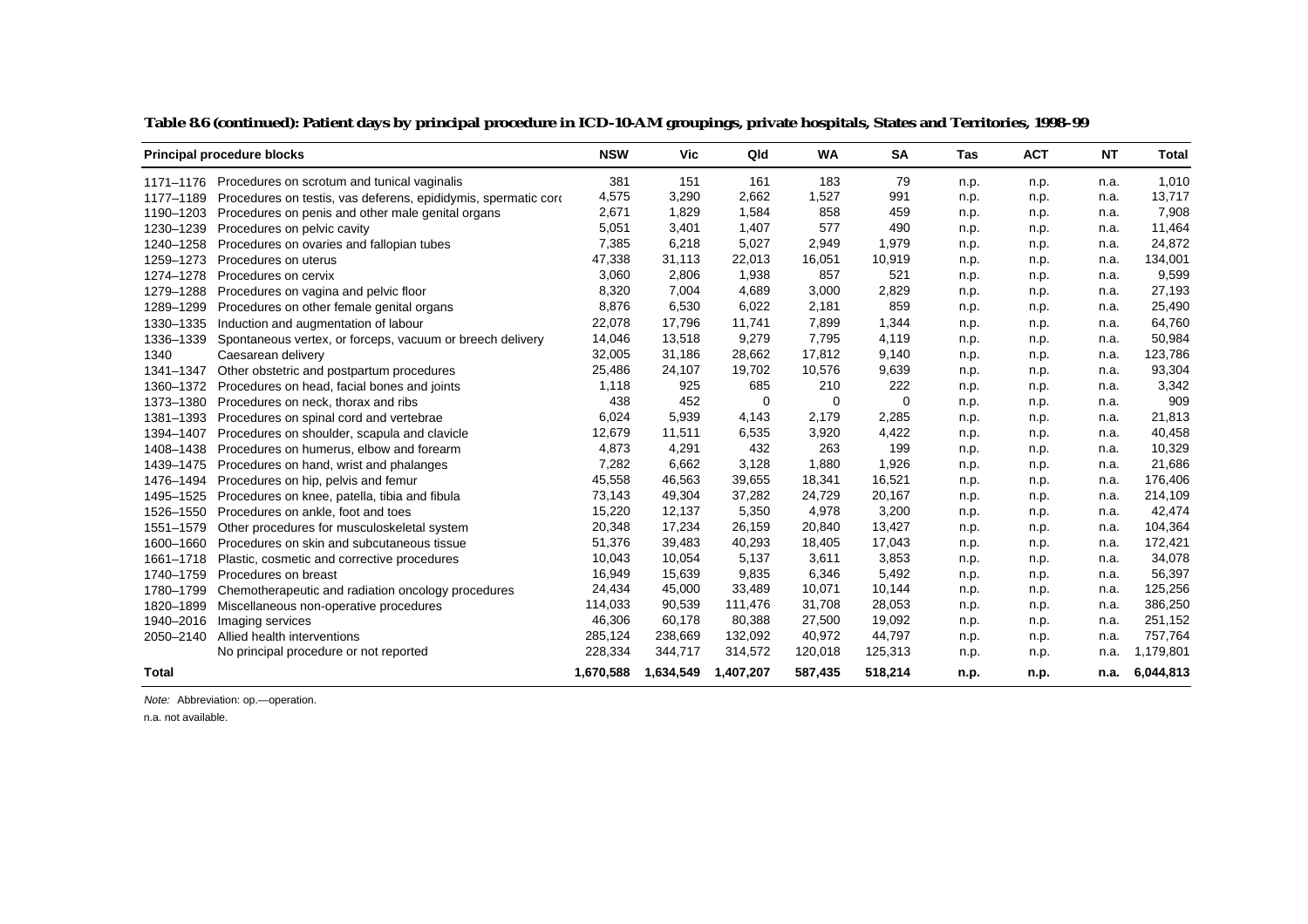|             | <b>Principal procedure blocks</b>                            | $<$ 1    | $1 - 4$ | $5 - 14$ | $15 - 24$ | $25 - 34$ | $35 - 44$ | $45 - 54$ | $55 - 64$ | $65 - 74$ | $75+$  | Total <sup>(a)</sup> |
|-------------|--------------------------------------------------------------|----------|---------|----------|-----------|-----------|-----------|-----------|-----------|-----------|--------|----------------------|
| $1 - 28$    | Procedures on skull, brain and meninges                      | 136      | 133     | 365      | 526       | 559       | 577       | 730       | 769       | 812       | 558    | 5,165                |
| $29 - 60$   | Procedures on spinal cord and spinal canal structures        | 1,020    | 883     | 800      | 1,109     | 2,726     | 3,898     | 3,682     | 2,840     | 2,922     | 2,185  | 22,065               |
| $61 - 86$   | Procedures on nerves and ganglia                             | 6        | 53      | 189      | 1,353     | 2,521     | 3,635     | 3,752     | 2,931     | 2,705     | 2,498  | 19,643               |
| $110 - 129$ | Procedures on thyroid, parathyroid and endocrine glands      | 3        | 43      | 70       | 98        | 238       | 336       | 509       | 439       | 378       | 149    | 2,263                |
| 160-192     | Procedures on eyeball, cornea, sclera, iris and ciliary body | 173      | 429     | 282      | 491       | 904       | 1,224     | 1,212     | 1,156     | 1,485     | 1,618  | 8,974                |
| 193-203     | Procedures on lens                                           | 36       | 46      | 85       | 108       | 237       | 655       | 2,220     | 5,100     | 14,866    | 23,823 | 47,176               |
| 204-256     | Procedures on retina, conjunctiva and other areas of eye     | 347      | 1,513   | 1.115    | 746       | 797       | 827       | 1.243     | 1,514     | 2,375     | 2,569  | 13,046               |
| 300-306     | Procedures on external ear                                   | 14       | 229     | 470      | 269       | 286       | 358       | 360       | 324       | 370       | 412    | 3,092                |
| 307-333     | Procedures on middle and inner ear and mastoid               | 704      | 9,476   | 8,075    | 841       | 762       | 1,110     | 1,153     | 864       | 759       | 340    | 24,084               |
| 370-389     | Procedures on nose and sinuses                               | 32       | 473     | 1,462    | 2,412     | 3,015     | 3,766     | 3,886     | 2,959     | 2,527     | 1,879  | 22,411               |
| 390-399     | Procedures on tongue, salivary gland and ducts               | 149      | 436     | 320      | 149       | 248       | 364       | 468       | 456       | 416       | 258    | 3,264                |
| 400-408     | Procedures on mouth, palate or uvula                         | 26       | 396     | 348      | 385       | 505       | 552       | 639       | 408       | 320       | 153    | 3,732                |
| 409-422     | Procedures on tonsils, adenoids and pharynx                  | 83       | 5.844   | 8,474    | 2,304     | 1,188     | 687       | 363       | 267       | 275       | 158    | 19,643               |
| 450-490     | Dental and orthodontic procedures                            | 20       | 4,536   | 6,180    | 11,879    | 5,959     | 2,754     | 1,745     | 960       | 709       | 424    | 35,166               |
| 520-542     | Procedures on larynx and trachea                             | 140      | 182     | 256      | 154       | 352       | 597       | 971       | 1,221     | 1,278     | 683    | 5,834                |
| 543-558     | Procedures on bronchus, lung and pleura                      | 193      | 228     | 178      | 455       | 635       | 884       | 1,637     | 2,938     | 4,554     | 2,981  | 14,683               |
| 559-567     | Procedures on chest wall, mediastinum and diaphragm          | 46       | 25      | 75       | 702       | 624       | 603       | 731       | 1,026     | 1,522     | 1,527  | 6,881                |
| 568-569     | Airway management, continuous ventilatory support            | 2,177    | 146     | 165      | 342       | 420       | 399       | 450       | 523       | 889       | 664    | 6,175                |
| 600-638     | Procedures on atrium, ventricle, septum and valves           | 202      | 131     | 104      | 79        | 96        | 211       | 383       | 646       | 925       | 639    | 3,416                |
| 639-666     | Other procedures on heart, myocardium and pericardium        | 24       | 42      | 147      | 248       | 304       | 487       | 1,029     | 1,428     | 2,194     | 2,991  | 8,894                |
| 667-693     | Procedures on coronary arteries and aorta                    | 182      | 155     | 156      | 108       | 481       | 3,727     | 12,204    | 17,910    | 20,009    | 8,779  | 63,711               |
| 694-767     | Procedures on arteries and veins                             | 506      | 718     | 819      | 1,182     | 1,679     | 3,019     | 4.644     | 6,552     | 9,877     | 7,068  | 36,065               |
| 800-817     | Procedures on blood and blood-forming organs                 | 59       | 392     | 589      | 774       | 806       | 1,181     | 1.694     | 1,930     | 2,123     | 1,652  | 11,200               |
| 850-869     | Procedures on oesophagus                                     | 91       | 248     | 259      | 183       | 345       | 644       | 1,144     | 1,526     | 1,930     | 1,687  | 8,057                |
| 870-890     | Procedures on stomach                                        | 443      | 246     | 259      | 252       | 422       | 693       | 806       | 849       | 1,159     | 1,445  | 6,574                |
| 891-903     | Procedures on small intestine                                | 98       | 30      | 64       | 150       | 185       | 234       | 377       | 482       | 689       | 468    | 2,777                |
| 904-925     | Procedures on large intestine                                | 183      | 171     | 422      | 2,129     | 6,504     | 14,132    | 24,293    | 26,254    | 27,528    | 17,297 | 118,913              |
| 926-927     | Procedures on appendix                                       | 2        | 94      | 3,243    | 3,665     | 2,287     | 1,466     | 825       | 426       | 253       | 140    | 12,401               |
| 928-950     | Procedures on rectum and anus                                | 308      | 209     | 248      | 814       | 3,064     | 4,853     | 5,330     | 4,134     | 3,244     | 1,702  | 23,906               |
| 951-982     | Procedures on liver, gallbladder, biliary tract and pancreas | 39       | 39      | 119      | 440       | 1,447     | 3,232     | 4,352     | 4,397     | 5,215     | 3,671  | 22,951               |
| 983-1011    | Other procedures on abdomen, peritoneum and hernia           | 2,254    | 3,265   | 3,195    | 6,772     | 14,721    | 23,530    | 32,376    | 31,434    | 32,175    | 22,677 | 172,399              |
|             | 1040-1063 Procedures on kidney                               | 177      | 391     | 923      | 7,436     | 24,017    | 36,882    | 47,213    | 57,305    | 76,557    | 37,616 | 288,517              |
|             | 1064-1128 Procedures on bladder, ureter and urethra          | 643      | 957     | 916      | 1,188     | 2,862     | 5,723     | 9,898     | 13,722    | 21,019    | 21,526 | 78,454               |
|             | 1160-1170 Procedures on prostate and seminal vesicle         | $\Omega$ | 3       | -1       | 6         | 25        | 104       | 1,263     | 5,593     | 9,697     | 8,645  | 25,337               |

#### **Table 8.7: Separations for males by age group and principal procedure in ICD-10-AM groupings, all hospitals, Australia, 1998–99**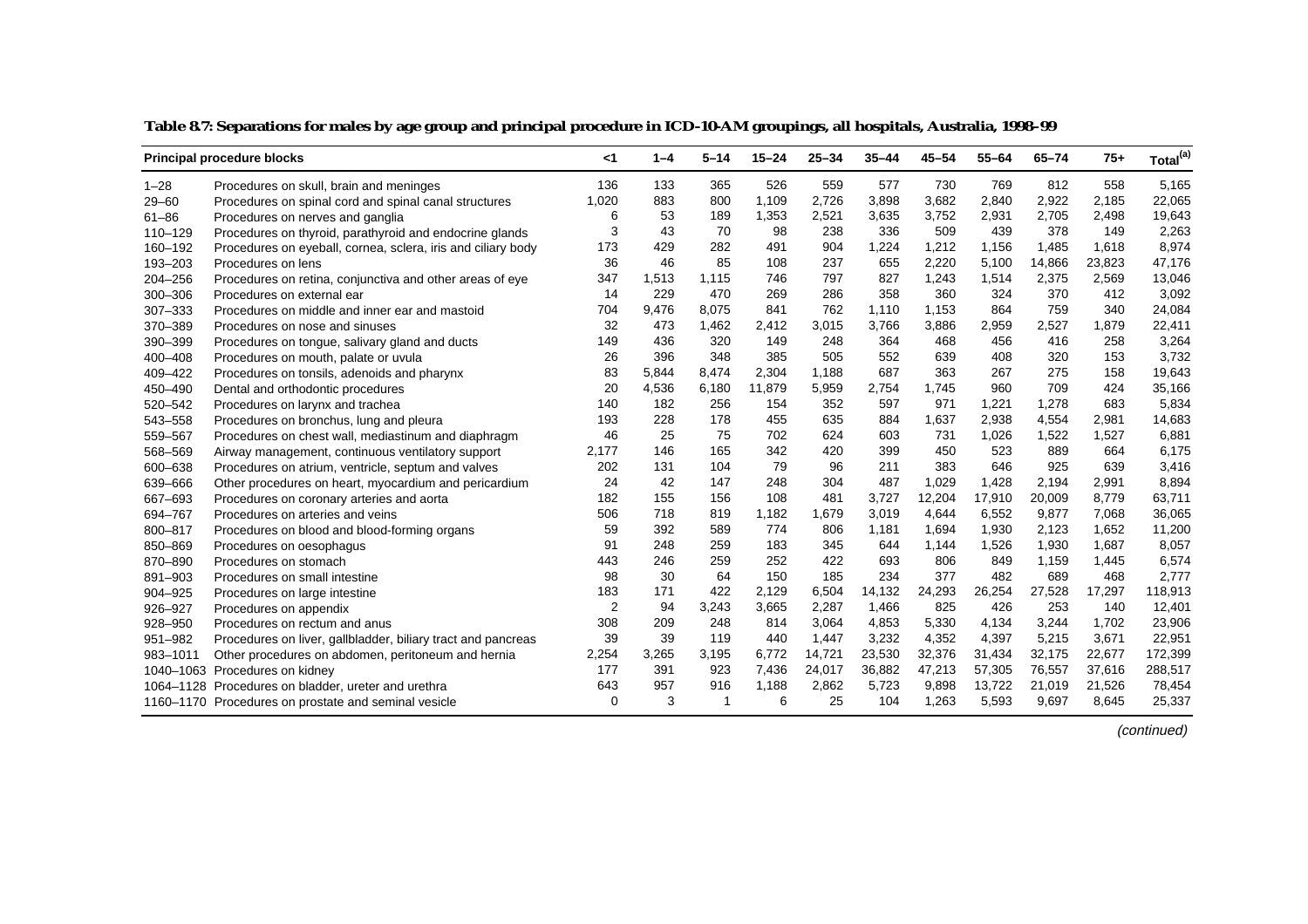| <b>Principal procedure blocks</b>                                        | <1     | $1 - 4$       | $5 - 14$ | $15 - 24$     | $25 - 34$     | $35 - 44$     | $45 - 54$     | $55 - 64$     | $65 - 74$     | $75+$         | Total <sup>(a)</sup> |
|--------------------------------------------------------------------------|--------|---------------|----------|---------------|---------------|---------------|---------------|---------------|---------------|---------------|----------------------|
| 1171–1176 Procedures on scrotum and tunical vaginalis                    | 34     | 106           | 522      | 402           | 276           | 268           | 164           | 109           | 74            | 66            | 2,021                |
| 1177-1189 Procedures on testis, vas deferens, epididymis, spermatic cord | 347    | 1,619         | 2,246    | 1,239         | 5,315         | 9.279         | 2.863         | 1.097         | 901           | 863           | 25,769               |
| 1190–1203 Procedures on penis and other male genital organs              | 5,072  | 4,609         | 3.790    | 893           | 812           | 552           | 516           | 525           | 465           | 304           | 17,538               |
| 1230–1347 Procedures on female genital organs; obstetrical procedures    | $\sim$ | $\sim$ $\sim$ | $\sim$   | $\sim$ $\sim$ | $\sim$ $\sim$ | $\sim$ $\sim$ | $\sim$ $\sim$ | $\sim$ $\sim$ | $\sim$ $\sim$ | $\sim$ $\sim$ | $\sim$ $\sim$        |
| 1360–1372 Procedures on head, facial bones and joints                    |        | 23            | 568      | 3.140         | 1,918         | 851           | 356           | 153           | 74            | 42            | 7,126                |
| 1373-1380 Procedures on neck, thorax and ribs                            |        |               | 9        | 18            | 24            | 36            | 34            | 59            | 66            | 22            | 272                  |
| 1381-1393 Procedures on spinal cord and vertebrae                        |        |               | 63       | 192           | 287           | 469           | 417           | 283           | 184           | 113           | 2,015                |
| 1394–1407 Procedures on shoulder, scapula and clavicle                   |        |               | 120      | 2,355         | 2.162         | 1.992         | 2.724         | 2.786         | 1.821         | 766           | 14,734               |
| 1408-1438 Procedures on humerus, elbow and forearm                       | 10     | 798           | 5,514    | 1.802         | 1.163         | 1,069         | 850           | 541           | 350           | 257           | 12,354               |
| 1439–1475 Procedures on hand, wrist and phalanges                        | 38     | 375           | 1,125    | 4.664         | 4.463         | 3.347         | 2.901         | 2.465         | 2.032         | 1,049         | 22,459               |
| 1476-1494 Procedures on hip, pelvis and femur                            | 42     | 187           | 657      | 679           | 568           | 702           | 1,237         | 2,451         | 3,931         | 5,350         | 15,804               |
| 1495–1525 Procedures on knee, patella, tibia and fibula                  | 13     | 104           | 1,321    | 9.169         | 11.299        | 11.057        | 10.180        | 8.150         | 7.694         | 4.405         | 63,392               |
| 1526-1550 Procedures on ankle, foot and toes                             | 231    | 311           | 887      | 2,067         | 2,183         | 2,103         | 2,023         | 1,542         | 1.400         | 973           | 13,720               |
| 1551–1579 Other procedures for musculoskeletal system                    | 237    | 1,428         | 7,733    | 10.717        | 9,770         | 8,347         | 7.246         | 5,366         | 4.119         | 2,830         | 57,793               |
| 1600–1660 Procedures on skin and subcutaneous tissue                     | 5.184  | 4.011         | 7,644    | 12,542        | 11,815        | 11,632        | 12,697        | 12,457        | 15,699        | 17,852        | 111,534              |
| 1661–1718 Plastic, cosmetic and corrective procedures                    | 378    | 221           | 812      | 1,386         | 1.188         | 1.175         | 1,334         | 1.160         | 1,280         | 1.357         | 10,291               |
| 1740-1759 Procedures on breast                                           | 5      | 7             | 85       | 511           | 444           | 232           | 194           | 177           | 175           | 117           | 1,947                |
| 1780–1799 Chemotherapeutic and radiation oncology procedures             | 168    | 1,555         | 2.738    | 2,519         | 3,584         | 6,863         | 16,675        | 29,796        | 34,116        | 14,527        | 112,541              |
| 1820-1899 Miscellaneous non-operative procedures                         | 12,289 | 7.840         | 8.272    | 9,416         | 12,913        | 18.149        | 24,243        | 23,361        | 28.754        | 25,742        | 170,979              |
| 1940-2016 Imaging services                                               | 1,694  | 2,999         | 3.691    | 5.632         | 7,514         | 9.425         | 11,692        | 13,879        | 20,202        | 23,379        | 100.107              |
| Allied health interventions<br>2050-2140                                 | 2,383  | 2,590         | 2,978    | 5,530         | 7,873         | 9,189         | 12,267        | 15,780        | 28,065        | 45,176        | 131,831              |
| No principal procedure or not reported                                   | 42,033 | 47,806        | 40,269   | 50,273        | 58,493        | 59,313        | 62,332        | 61,749        | 79,845        | 97,147        | 599,266              |
| <b>Total</b>                                                             | 80.684 | 108.761       | 131.417  | 174.895       | 225,285       | 279,394       | 346,527       | 385,169       | 485.003       | 423.219       | 2.640.362            |

#### **Table 8.7 (continued): Separations for males by age group and principal procedure in ICD-10-AM groupings, all hospitals, Australia, 1998–99**

(a) Total includes separations for which age was not reported.

. . not applicable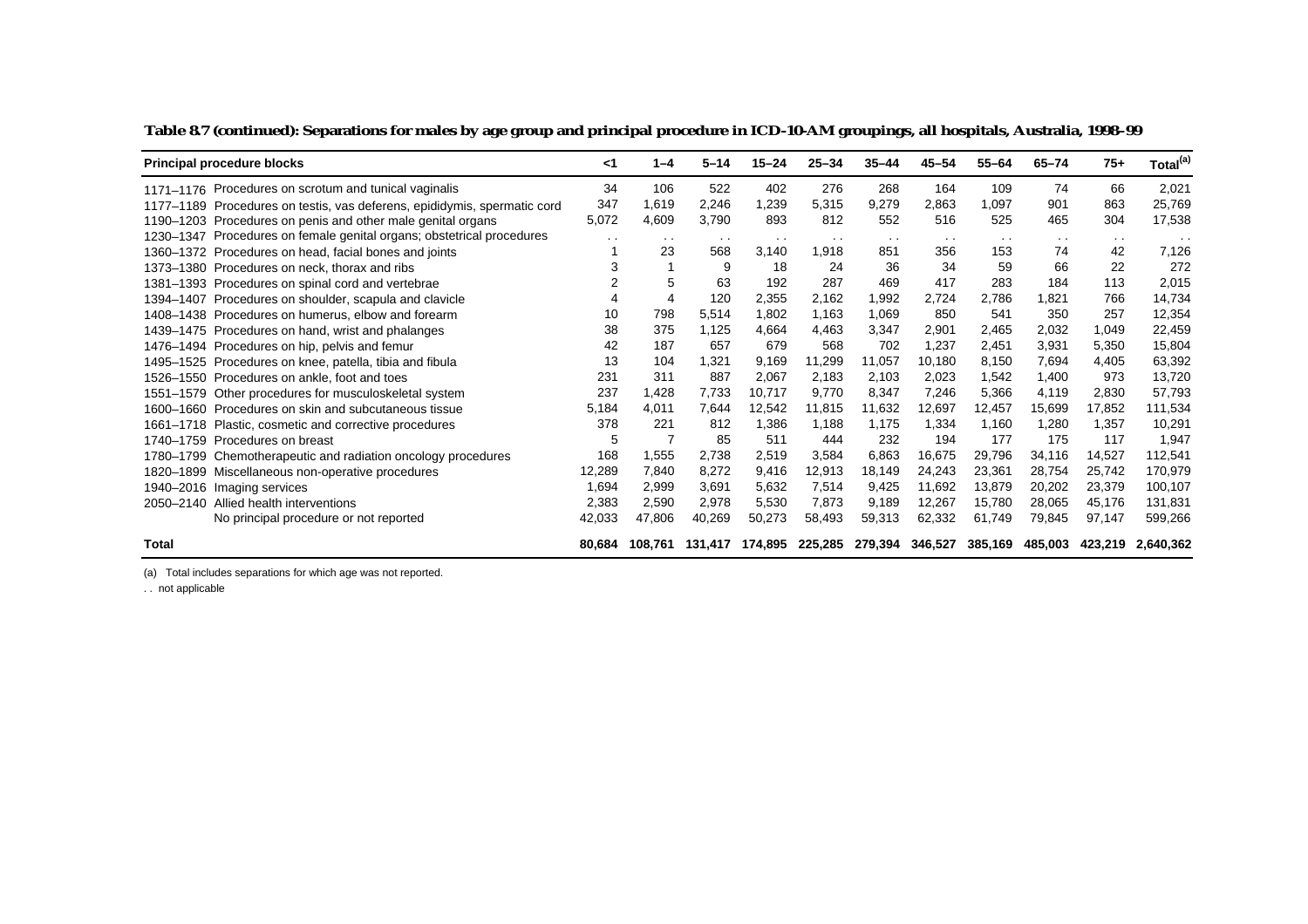|             | <b>Principal procedure blocks</b>                            | ا>             | $1 - 4$ | $5 - 14$ | $15 - 24$ | $25 - 34$ | $35 - 44$ | $45 - 54$ | $55 - 64$ | $65 - 74$ | $75+$  | Total <sup>(a)</sup> |
|-------------|--------------------------------------------------------------|----------------|---------|----------|-----------|-----------|-----------|-----------|-----------|-----------|--------|----------------------|
| $1 - 28$    | Procedures on skull, brain and meninges                      | 120            | 106     | 270      | 274       | 389       | 533       | 735       | 676       | 706       | 495    | 4,304                |
| $29 - 60$   | Procedures on spinal cord and spinal canal structures        | 745            | 629     | 664      | 1,784     | 3,130     | 3,533     | 3,759     | 2,965     | 3,302     | 2,995  | 23,506               |
| $61 - 86$   | Procedures on nerves and ganglia                             | 7              | 32      | 143      | 916       | 2,307     | 4,648     | 5,993     | 3,913     | 3,271     | 3,210  | 24,440               |
| $110 - 129$ | Procedures on thyroid, parathyroid and endocrine glands      | 6              | 46      | 88       | 365       | 914       | 1,373     | 1,638     | 1,134     | 993       | 461    | 7,018                |
| 160-192     | Procedures on eyeball, cornea, sclera, iris and ciliary body | 101            | 351     | 197      | 251       | 660       | 813       | 769       | 782       | 1,231     | 1,929  | 7,084                |
| 193-203     | Procedures on lens                                           | 33             | 42      | 54       | 69        | 165       | 481       | 1,912     | 5,694     | 21,323    | 39,923 | 69,696               |
| 204-256     | Procedures on retina, conjunctiva and other areas of eye     | 341            | 1,510   | 1,037    | 536       | 568       | 731       | 1,010     | 1,277     | 1,949     | 2,516  | 11,475               |
| 300-306     | Procedures on external ear                                   | 10             | 198     | 381      | 145       | 181       | 206       | 165       | 120       | 115       | 109    | 1,630                |
| 307-333     | Procedures on middle and inner ear and mastoid               | 476            | 5,926   | 6,110    | 745       | 924       | 1,115     | 1,196     | 964       | 779       | 456    | 18,691               |
| 370-389     | Procedures on nose and sinuses                               | 42             | 346     | 941      | 1,557     | 2,267     | 2,684     | 2,992     | 2,327     | 1,986     | 1,812  | 16,954               |
| 390-399     | Procedures on tongue, salivary gland and ducts               | 61             | 190     | 210      | 134       | 266       | 371       | 448       | 402       | 370       | 295    | 2,747                |
| 400-408     | Procedures on mouth, palate or uvula                         | 25             | 273     | 295      | 216       | 240       | 355       | 413       | 382       | 276       | 193    | 2,668                |
| 409-422     | Procedures on tonsils, adenoids and pharynx                  | 47             | 3,849   | 9,293    | 5,090     | 1,565     | 611       | 257       | 198       | 163       | 136    | 21,209               |
| 450-490     | Dental and orthodontic procedures                            | 16             | 3,711   | 6,566    | 21,060    | 8,333     | 3,437     | 2,014     | 1,000     | 597       | 555    | 47,289               |
| 520-542     | Procedures on larynx and trachea                             | 130            | 159     | 156      | 137       | 255       | 446       | 585       | 540       | 536       | 335    | 3,279                |
| 543-558     | Procedures on bronchus, lung and pleura                      | 102            | 141     | 122      | 323       | 453       | 778       | 1,422     | 2,018     | 2,325     | 1,655  | 9,339                |
| 559-567     | Procedures on chest wall, mediastinum and diaphragm          | 22             | 18      | 47       | 207       | 305       | 449       | 576       | 724       | 932       | 1,265  | 4,545                |
| 568-569     | Airway management, continuous ventilatory support            | 1,549          | 98      | 82       | 189       | 231       | 294       | 393       | 438       | 620       | 585    | 4,479                |
| 600-638     | Procedures on atrium, ventricle, septum and valves           | 155            | 141     | 107      | 64        | 81        | 138       | 250       | 387       | 673       | 577    | 2,573                |
| 639-666     | Other procedures on heart, myocardium and pericardium        | 38             | 41      | 91       | 230       | 303       | 429       | 631       | 694       | 1,361     | 2,549  | 6,367                |
| 667-693     | Procedures on coronary arteries and aorta                    | 160            | 164     | 114      | 70        | 172       | 1,040     | 3,851     | 6,891     | 10,421    | 5,755  | 28,638               |
| 694-767     | Procedures on arteries and veins                             | 456            | 596     | 817      | 911       | 2,861     | 5,263     | 6,245     | 5,763     | 6,555     | 5,908  | 35,375               |
| 800-817     | Procedures on blood and blood-forming organs                 | 45             | 311     | 440      | 576       | 879       | 1,266     | 1,816     | 1,628     | 1,660     | 1,621  | 10,242               |
| 850-869     | Procedures on oesophagus                                     | 63             | 161     | 89       | 109       | 190       | 429       | 782       | 902       | 1,279     | 1,904  | 5,908                |
| 870-890     | Procedures on stomach                                        | 134            | 195     | 193      | 220       | 518       | 879       | 911       | 720       | 968       | 1,771  | 6,509                |
| 891-925     | Procedures on small and large intestines                     | 217            | 120     | 408      | 3,597     | 8,602     | 17,889    | 28,785    | 29,169    | 28,976    | 21,143 | 138,906              |
| 926-927     | Procedures on appendix                                       | $\overline{2}$ | 66      | 2,528    | 3,694     | 2,174     | 1,338     | 701       | 333       | 179       | 147    | 11,162               |
| 928-950     | Procedures on rectum and anus                                | 105            | 161     | 152      | 821       | 2,691     | 3,563     | 3,733     | 2,836     | 2,450     | 2,239  | 18,751               |
| 951-982     | Procedures on liver, gallbladder, biliary tract and pancreas | 31             | 39      | 145      | 2,394     | 6,209     | 7,072     | 8,090     | 7,222     | 6,261     | 4,999  | 42,462               |
| 983-1011    | Other procedures on abdomen, peritoneum and hernia           | 681            | 1,364   | 1,977    | 8,202     | 15,750    | 23,133    | 30,221    | 27,852    | 27,735    | 24,587 | 161,502              |
|             | 1040-1063 Procedures on kidney                               | 74             | 102     | 685      | 4,441     | 15,511    | 21,408    | 32,607    | 48,455    | 63,767    | 22,946 | 209,996              |
|             | 1064-1128 Procedures on bladder, ureter and urethra          | 212            | 464     | 662      | 1,286     | 2,928     | 5,330     | 8,094     | 8,173     | 9,595     | 9,185  | 45,929               |
|             | 1160-1203 Procedures on male genital organs                  |                |         |          |           |           |           |           |           |           |        |                      |

**Table 8.8: Separations for females by age group and principal procedure in ICD-10-AM groupings, all hospitals, Australia, 1998–99**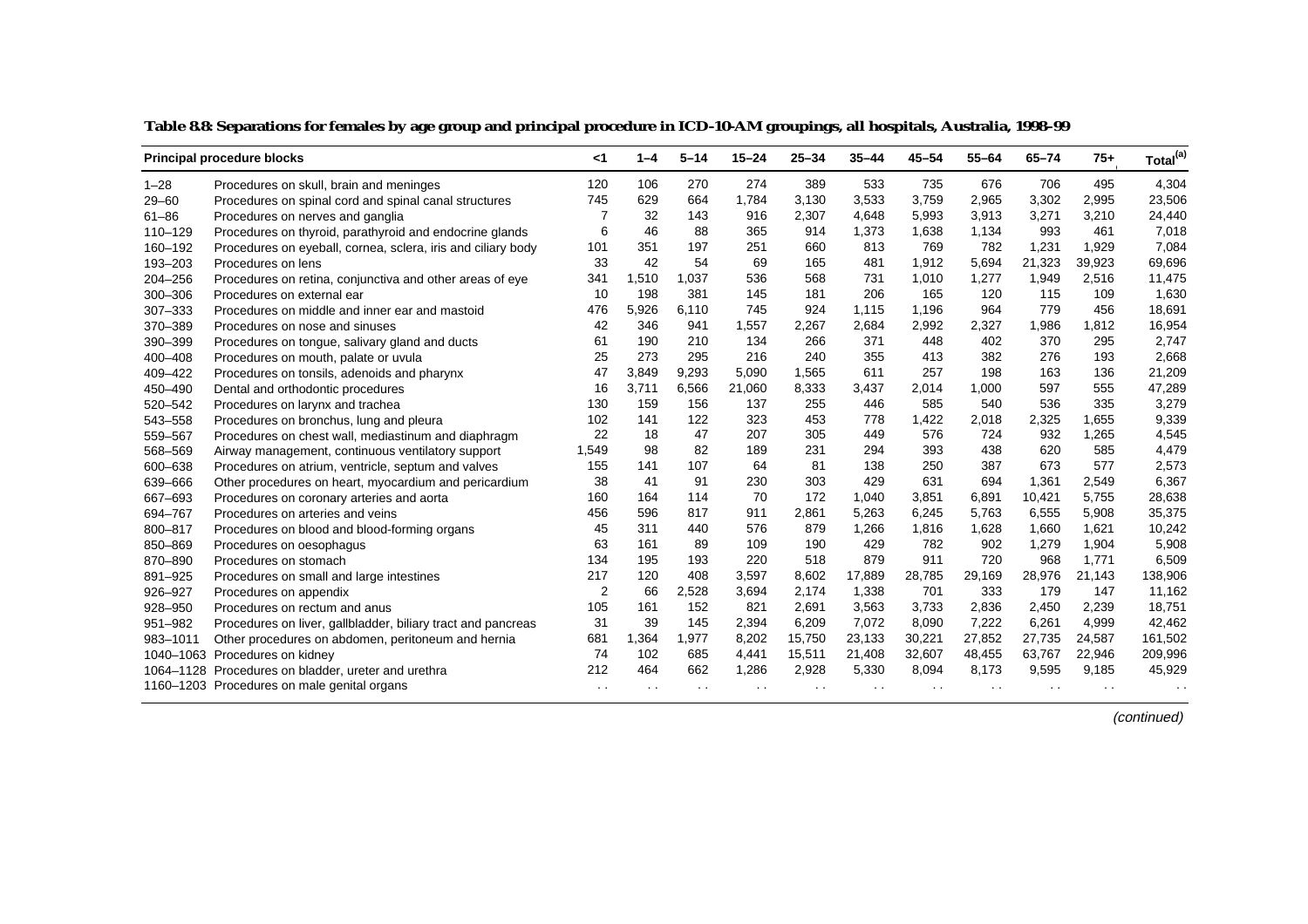| <b>Principal procedure blocks</b>                                   | $\leq$ 1       | $1 - 4$     | $5 - 14$ | $15 - 24$ | $25 - 34$ | $35 - 44$ | $45 - 54$ | $55 - 64$ | $65 - 74$ | 75+             | Total <sup>(a)</sup> |
|---------------------------------------------------------------------|----------------|-------------|----------|-----------|-----------|-----------|-----------|-----------|-----------|-----------------|----------------------|
| 1230-1239 Procedures on female pelvic cavity                        | 4              | 3           | 69       | 3,358     | 6,861     | 4,598     | 1,492     | 433       | 303       | 162             | 17,283               |
| 1240-1258 Procedures on ovaries and fallopian tubes                 |                | 6           | 197      | 3.447     | 15,652    | 13,645    | 3.114     | 837       | 514       | 273             | 37,692               |
| 1259-1273 Procedures on uterus                                      |                | 3           | 155      | 20,731    | 36,175    | 39,220    | 30,928    | 11,343    | 6,548     | 3,196           | 148,303              |
| 1274-1278 Procedures on cervix                                      | $\Omega$       | 3           | 9        | 6,273     | 10,194    | 6,479     | 3,799     | 1,597     | 665       | 244             | 29,263               |
| 1279-1288 Procedures on vagina and pelvic floor                     | 11             | 44          | 143      | 1,618     | 2,491     | 2,459     | 3,081     | 2,877     | 2,699     | 1,459           | 16,882               |
| 1289-1299 Procedures on other female genital organs                 | 20             | 108         | 164      | 1,933     | 14,386    | 13,704    | 1,546     | 621       | 505       | 458             | 33,447               |
| 1330-1335 Induction and augmentation of labour                      | 0              | $\mathbf 0$ | 30       | 15,851    | 38,205    | 8,769     | 49        | $\Omega$  | $\Omega$  | $\Omega$        | 62,904               |
| 1336–1339 Spontaneous vertex, or forceps, vacuum or breech delivery |                | 0           | 7        | 5,026     | 17,613    | 4,062     | 18        | 0         | $\Omega$  | 0               | 26,728               |
| 1340<br>Caesarean delivery                                          |                | $\mathbf 0$ | 12       | 7,606     | 33,458    | 11,983    | 77        |           | $\Omega$  | $\Omega$        | 53,138               |
| 1341-1347 Other obstetric and postpartum procedures                 | 0              | $\mathbf 0$ | 56       | 22,146    | 60,580    | 15,766    | 117       | 3         | 3         | 0               | 98,672               |
| 1360-1372 Procedures on head, facial bones and joints               | $\overline{2}$ | 18          | 263      | 552       | 425       | 307       | 192       | 96        | 75        | 77              | 2,007                |
| 1373–1380 Procedures on neck, thorax and ribs                       | U              | 6           | 5        | 15        | 32        | 19        | 31        | 20        | 29        | 11              | 168                  |
| 1381-1393 Procedures on spinal cord and vertebrae                   |                | 3           | 140      | 173       | 148       | 332       | 415       | 310       | 277       | 185             | 1,990                |
| 1394-1407 Procedures on shoulder, scapula and clavicle              |                | 8           | 64       | 458       | 597       | 1,011     | 1,818     | 1,851     | 1,836     | 1,252           | 8,896                |
| 1408-1438 Procedures on humerus, elbow and forearm                  |                | 705         | 3,315    | 437       | 512       | 644       | 862       | 1,068     | 1,426     | 1,971           | 10,947               |
| 1439–1475 Procedures on hand, wrist and phalanges                   | 30             | 302         | 625      | 1,416     | 1,842     | 1,964     | 2,452     | 2,252     | 1,935     | 1,175           | 13,993               |
| 1476-1494 Procedures on hip, pelvis and femur                       | 125            | 179         | 342      | 214       | 235       | 390       | 1,054     | 2,186     | 5,052     | 13,730          | 23,507               |
| 1495-1525 Procedures on knee, patella, tibia and fibula             | 9              | 60          | 889      | 4.117     | 4,595     | 5,624     | 7,084     | 7,306     | 8,426     | 6,102           | 44,212               |
| 1526-1550 Procedures on ankle, foot and toes                        | 128            | 215         | 662      | 1.115     | 1.211     | 1.845     | 2.899     | 3.084     | 2.721     | 2.301           | 16,181               |
| 1551–1579 Other procedures for musculoskeletal system               | 177            | 1.171       | 4,887    | 3,550     | 4,071     | 4,923     | 6,328     | 5,583     | 5,308     | 5,372           | 41,370               |
| 1600–1660 Procedures on skin and subcutaneous tissue                | 4,131          | 3,194       | 5,927    | 6,957     | 7,583     | 9,670     | 11,233    | 9,499     | 10,906    | 16,574          | 85,674               |
| 1661-1718 Plastic, cosmetic and corrective procedures               | 255            | 169         | 765      | 1,976     | 2,579     | 3,300     | 3,727     | 2,127     | 1,411     | 1,299           | 17,608               |
| 1740-1759 Procedures on breast                                      | 14             | 16          | 92       | 2,967     | 6,436     | 9,976     | 10,929    | 6.786     | 4,563     | 2.464           | 44,243               |
| 1780-1799 Chemotherapeutic and radiation oncology procedures        | 99             | 1,334       | 2,029    | 1,581     | 4,138     | 13,796    | 27,334    | 29,663    | 26,416    | 10,906          | 117,296              |
| 1820-1899 Miscellaneous non-operative procedures                    | 9,364          | 5,273       | 6,707    | 10,686    | 16,520    | 18,964    | 22,136    | 18,294    | 20,992    | 27,232          | 156,168              |
| 1940-2016 Imaging services                                          | 1,321          | 2,462       | 2,494    | 4,676     | 7,240     | 8,122     | 9,798     | 10,197    | 16,108    | 30,178          | 92,597               |
| 2050-2140 Allied health interventions                               | 1,963          | 1,929       | 2,734    | 8,366     | 13,551    | 11,435    | 12,402    | 14,873    | 27,874    | 73,792          | 168,919              |
| No principal procedure or not reported                              | 33,104         | 35,482      | 29,267   | 94,076    | 139,799   | 80,953    | 61,358    | 51,938    | 67,271    | 126,595         | 719,843              |
| <b>Total</b>                                                        | 56,987         | 74,243      | 97,113   | 291,934   | 529,151   | 405,995   | 379,267   | 351,424   |           | 417,217 491,264 | 3,094,604            |

#### **Table 8.8 (continued): Separations for females by age group and principal procedure in ICD-10-AM groupings, all hospitals, Australia, 1998–99**

(a) Total includes separations for which age was not reported.

. . not applicable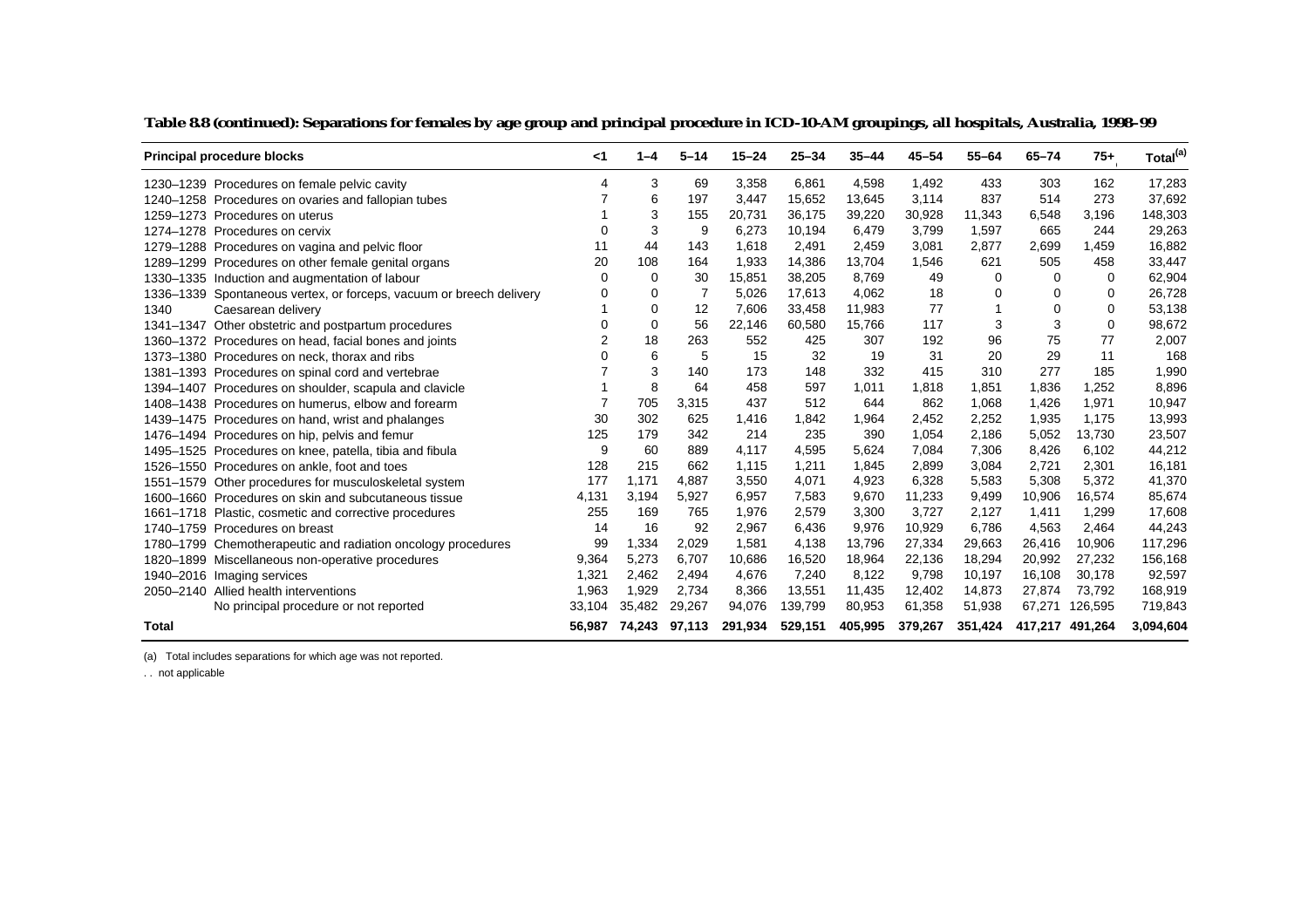|                                                    | <b>NSW</b> | <b>Vic</b> | Qld     | <b>WA</b> | <b>SA</b>  | Tas    | <b>ACT</b> | <b>NT</b> | <b>Total</b>  |
|----------------------------------------------------|------------|------------|---------|-----------|------------|--------|------------|-----------|---------------|
| <b>Hospital sector</b>                             |            |            |         |           | (Number)   |        |            |           |               |
| <b>Public hospitals</b>                            |            |            |         |           |            |        |            |           |               |
| Separations <sup>(a)</sup>                         | 1,273,396  | 970,150    | 708,713 | 357,569   | 355,863    | 80,517 | 58,598     | 54,885    | 3,859,691     |
| No procedure reported                              | 383,817    | 245,036    | 220,533 | 91,023    | 100,560    | 19,182 | 8,712      | 15,672    | 1,084,535     |
| One procedure code only                            | 543,224    | 470,141    | 293,031 | 164,385   | 157,739    | 39,389 | 32,232     | 31,408    | 1,731,549     |
| Two procedure codes only                           | 174,667    | 130,648    | 92,983  | 51,476    | 52,787     | 10,433 | 8,838      | 4,367     | 526,199       |
| Three procedure codes only                         | 79,234     | 57,122     | 41,020  | 24,335    | 22,114     | 4,227  | 3,789      | 1,746     | 233,587       |
| Four procedure codes only                          | 40,540     | 29,483     | 21,739  | 11,622    | 10,139     | 2,304  | 2,039      | 757       | 118,623       |
| Five or more procedure codes                       | 51,914     | 37,720     | 39,407  | 14,728    | 12,524     | 4,982  | 2,988      | 935       | 165,198       |
| Mean procedure codes per separation <sup>(D)</sup> | 1.8        | 1.8        | 2.0     | 1.8       | 1.8        | 1.9    | 1.9        | 1.4       | 1.8           |
| Maximum number of procedure codes                  | 19         | 12         | 31      | 31        | 12         | 31     | 25         | 31        | $\sim$ $\sim$ |
| <b>Private hospitals</b>                           |            |            |         |           |            |        |            |           |               |
| Separations <sup>(a)</sup>                         | 566,617    | 495,667    | 411,279 | 186,997   | 150,741    | 47,167 | 16,890     | n.a.      | 1,875,358     |
| No procedure reported                              | 47,372     | 73,562     | 52,682  | 31,166    | 18,769     | 8,355  | 2,199      | n.a.      | 234,105       |
| One procedure code only                            | 329,869    | 264,501    | 201,862 | 86,908    | 70,700     | 21,129 | 7,893      | n.a.      | 982,862       |
| Two procedure codes only                           | 112,947    | 93,041     | 94,527  | 39,483    | 31,789     | 11,559 | 3,626      | n.a.      | 386,972       |
| Three procedure codes only                         | 43,111     | 32,939     | 32,192  | 16,928    | 12,760     | 3,455  | 1,794      | n.a.      | 143,179       |
| Four procedure codes only                          | 16,695     | 14,586     | 14,454  | 6,694     | 6,404      | 1,670  | 861        | n.a.      | 61,364        |
| Five or more procedure codes                       | 16,623     | 17,038     | 15,562  | 5,818     | 10,319     | 999    | 517        | n.a.      | 66,876        |
| Mean procedure codes per separation <sup>(b)</sup> | 1.7        | 1.7        | 1.8     | 1.8       | 2.0        | 1.7    | 1.8        | n.a.      | 1.7           |
| Maximum number of procedure codes                  | 19         | 12         | 27      | 11        | 10         | 14     | 15         | n.a.      | $\sim$        |
|                                                    |            |            |         |           | (Per cent) |        |            |           |               |
| <b>Public hospitals</b>                            |            |            |         |           |            |        |            |           |               |
| No procedure reported                              | 30.1       | 25.3       | 31.1    | 25.5      | 28.3       | 23.8   | 14.9       | 28.6      | 28.1          |
| One procedure code only                            | 42.7       | 48.5       | 41.3    | 46.0      | 44.3       | 48.9   | 55.0       | 57.2      | 44.9          |
| Two procedure codes only                           | 13.7       | 13.5       | 13.1    | 14.4      | 14.8       | 13.0   | 15.1       | 8.0       | 13.6          |
| Three procedure codes only                         | 6.2        | 5.9        | 5.8     | 6.8       | 6.2        | 5.2    | 6.5        | 3.2       | 6.1           |
| Four procedure codes only                          | 3.2        | 3.0        | 3.1     | 3.3       | 2.8        | 2.9    | 3.5        | 1.4       | 3.1           |
| Five or more procedure codes                       | 4.1        | 3.9        | 5.6     | 4.1       | 3.5        | 6.2    | 5.1        | 1.7       | 4.3           |
| <b>Private hospitals</b>                           |            |            |         |           |            |        |            |           |               |
| No procedure reported                              | 8.4        | 14.8       | 12.8    | 16.7      | 12.5       | 17.7   | 13.0       | n.a.      | 12.5          |
| One procedure code only                            | 58.2       | 53.4       | 49.1    | 46.5      | 46.9       | 44.8   | 46.7       | n.a.      | 52.4          |
| Two procedure codes only                           | 19.9       | 18.8       | 23.0    | 21.1      | 21.1       | 24.5   | 21.5       | n.a.      | 20.6          |
| Three procedure codes only                         | 7.6        | 6.6        | 7.8     | 9.1       | 8.5        | 7.3    | 10.6       | n.a.      | 7.6           |
| Four procedure codes only                          | 2.9        | 2.9        | 3.5     | 3.6       | 4.2        | 3.5    | 5.1        | n.a.      | 3.3           |
| Five or more procedure codes                       | 2.9        | 3.4        | 3.8     | 3.1       | 6.8        | 2.1    | 3.1        | n.a.      | 3.6           |

#### **Table 8.9: Separations by number of procedures reported and hospital sector, States and Territories, 1998–99**

(a) Includes separations for which no procedure codes were reported.

(b) Means are for separations with one or more procedures.

. . not applicable.

n.a. not available.

Note: The Institute requested up to 31 procedure codes to be reported.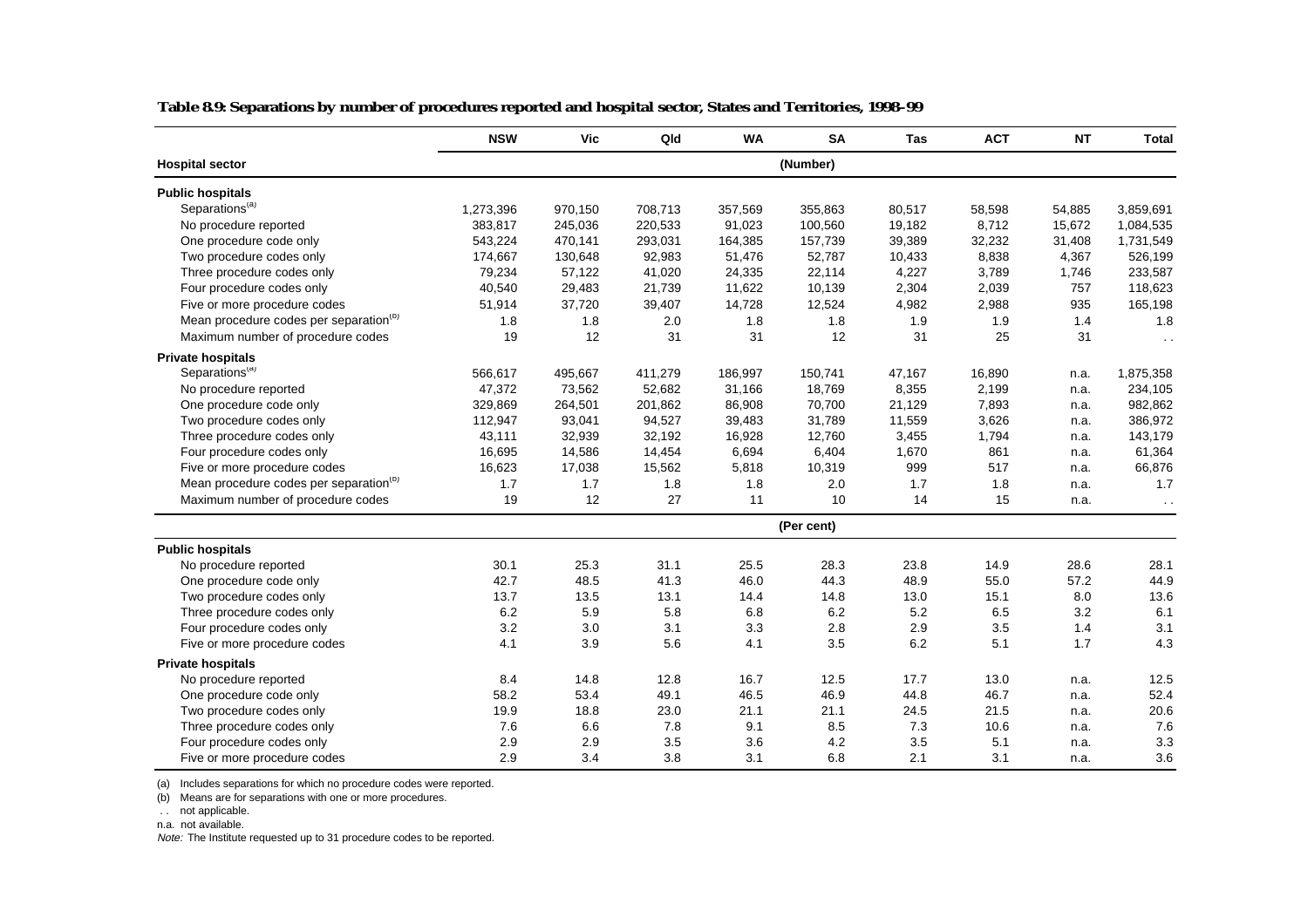**Table 8.10: Separation, same day separation, patient day and average length of stay statistics for the 30 principal procedure ICD-10-AM blocks with the highest number of separations, public hospitals, Australia, 1998–99**

|      | <b>Principal procedure block</b>                                 |           | Same day<br>Separations separations separations | same day | Per cent Separations<br>per 10,000<br>population | <b>Patient</b><br>days | <b>Patient days</b><br>per 10,000<br>population | <b>ALOS</b><br>(days) | Rank by<br>patient<br>days |
|------|------------------------------------------------------------------|-----------|-------------------------------------------------|----------|--------------------------------------------------|------------------------|-------------------------------------------------|-----------------------|----------------------------|
|      |                                                                  |           |                                                 |          |                                                  |                        |                                                 |                       |                            |
|      | 1059 Haemodialysis                                               | 426,773   | 422,551                                         | 99.0     | 22.6                                             | 449,741                | 23.9                                            | 1.1                   | 3                          |
| 2140 | Generalised allied health interventions                          | 153,312   | 10,314                                          | 6.7      | 8.1                                              | 1,854,446              | 98.4                                            | 12.1<br>1.4           | 1                          |
| 1781 | Intravenous chemotherapy                                         | 131,336   | 116,621                                         | 88.8     | 7.0                                              | 186,731                | 9.9                                             |                       | $\overline{7}$             |
| 1892 | Injection or infusion of therapeutic or prophylactic substance   | 82,202    | 44,379                                          | 54.0     | 4.4                                              | 272,556                | 14.5                                            | 3.3                   | 4                          |
| 1008 | Panendoscopy with excision                                       | 78,828    | 64,190                                          | 81.4     | 4.2                                              | 171,807                | 9.1                                             | 2.2                   | 10                         |
| 1952 | Computerised tomography of brain                                 | 57,345    | 8,826                                           | 15.4     | 3.0                                              | 488,595                | 25.9                                            | 8.5                   | $\overline{2}$             |
| 905  | Fibreoptic colonoscopy                                           | 51,679    | 45,207                                          | 87.5     | 2.7                                              | 81,756                 | 4.3                                             | 1.6                   | 23                         |
| 1861 | Transfusion of blood and gamma globulin                          | 51,606    | 27,152                                          | 52.6     | 2.7                                              | 177,007                | 9.4                                             | 3.4                   | 9                          |
| 1344 | Postpartum suture                                                | 39,932    | 923                                             | 2.3      | 2.1                                              | 135,407                | 7.2                                             | 3.4                   | 11                         |
| 1340 | Caesarean section                                                | 36,285    | 87                                              | 0.2      | 1.9                                              | 222,996                | 11.8                                            | 6.1                   | 6                          |
| 911  | Fibreoptic colonoscopy with excision                             | 35,493    | 29,732                                          | 83.8     | 1.9                                              | 65,497                 | 3.5                                             | 1.8                   | 30                         |
| 1005 | Panendoscopy                                                     | 34,108    | 24,852                                          | 72.9     | 1.8                                              | 96,721                 | 5.1                                             | 2.8                   | 19                         |
| 197  | Extracapsular crystalline lens extraction by phacoemulsification | 33,589    | 27,765                                          | 82.7     | 1.8                                              | 37,197                 | 2.0                                             | 1.1                   | 63                         |
| 1267 | Evacuation of uterus                                             | 29,545    | 23,679                                          | 80.1     | 1.6                                              | 31,932                 | 1.7                                             | 1.1                   | 75                         |
| 1334 | Medical or surgical induction of labour                          | 28,478    | 1,528                                           | 5.4      | 1.5                                              | 108,028                | 5.7                                             | 3.8                   | 17                         |
| 1088 | Examination procedures on bladder                                | 26,543    | 22,452                                          | 84.6     | 1.4                                              | 43,374                 | 2.3                                             | 1.6                   | 51                         |
| 965  | Cholecystectomy                                                  | 25,928    | 230                                             | 0.9      | 1.4                                              | 97,215                 | 5.2                                             | 3.7                   | 18                         |
| 1625 | Excision of lesion of skin and subcutaneous tissue nec           | 25,270    | 21,407                                          | 84.7     | 1.3                                              | 51,696                 | 2.7                                             | 2.0                   | 43                         |
| 412  | Tonsillectomy or adenoidectomy                                   | 21,660    | 2,347                                           | 10.8     | 1.1                                              | 26,372                 | 1.4                                             | 1.2                   | 83                         |
| 2064 | Physiotherapy diagnostic evaluation                              | 20,836    | 1,244                                           | 6.0      | 1.1                                              | 226,263                | 12.0                                            | 10.9                  | 5                          |
| 990  | Repair of inguinal hernia                                        | 20,640    | 5,260                                           | 25.5     | 1.1                                              | 38,963                 | 2.1                                             | 1.9                   | 60                         |
| 1265 | Curettage of uterus                                              | 19,646    | 17,499                                          | 89.1     | 1.0                                              | 22,151                 | 1.2                                             | 1.1                   | 93                         |
| 668  | Coronary angiography                                             | 19,245    | 6,982                                           | 36.3     | 1.0                                              | 66,410                 | 3.5                                             | 3.5                   | 29                         |
| 1335 | Medical or surgical augmentation of labour                       | 18,764    | 641                                             | 3.4      | 1.0                                              | 58,351                 | 3.1                                             | 3.1                   | 35                         |
| 1849 | Other nonoperative procedures on respiratory system              | 18,539    | 1,797                                           | 9.7      | 1.0                                              | 127,835                | 6.8                                             | 6.9                   | 12                         |
| 926  | Appendicectomy                                                   | 18,423    | 100                                             | 0.5      | 1.0                                              | 62,866                 | 3.3                                             | 3.4                   | 31                         |
| 1571 | Other repair procedures on bone of other musculoskeletal sites   | 16,815    | 2,951                                           | 17.5     | 0.9                                              | 52,126                 | 2.8                                             | 3.1                   | 42                         |
| 1635 | Repair of wound of skin and subcutaneous tissue                  | 16,597    | 9,008                                           | 54.3     | 0.9                                              | 42,028                 | 2.2                                             | 2.5                   | 55                         |
| 458  | Surgical removal of tooth                                        | 15,099    | 13,520                                          | 89.5     | 0.8                                              | 16,726                 | 0.9                                             | 1.1                   | 115                        |
| 309  | Myringotomy                                                      | 14,996    | 13,700                                          | 91.4     | 0.8                                              | 16,315                 | 0.9                                             | 1.1                   | 120                        |
|      | Other                                                            | 1,205,281 | 446,378                                         | 37.0     | 63.9                                             | 6,132,341              | 325.3                                           | 5.1                   | $\sim$ $\sim$              |
|      | No principal procedure or not reported                           | 1,084,898 | 305,397                                         | 28.1     | 57.6                                             | 4,812,779              | 255.3                                           | 4.4                   | $\sim$ $\sim$              |
|      | <b>Total</b>                                                     | 3,859,691 | 1,718,719                                       | 44.5     |                                                  | 204.7 16,274,228       | 863.3                                           | 4.2                   | $\sim$ $\sim$              |

Notes: 1. A similar listing of all principal procedures in ICD-10-AM blocks is provided on the Internet at http://www.aihw.gov.au/publications/health/ahs98-9.html.

2. Abbreviation: nec—not elsewhere classified

. . not applicable.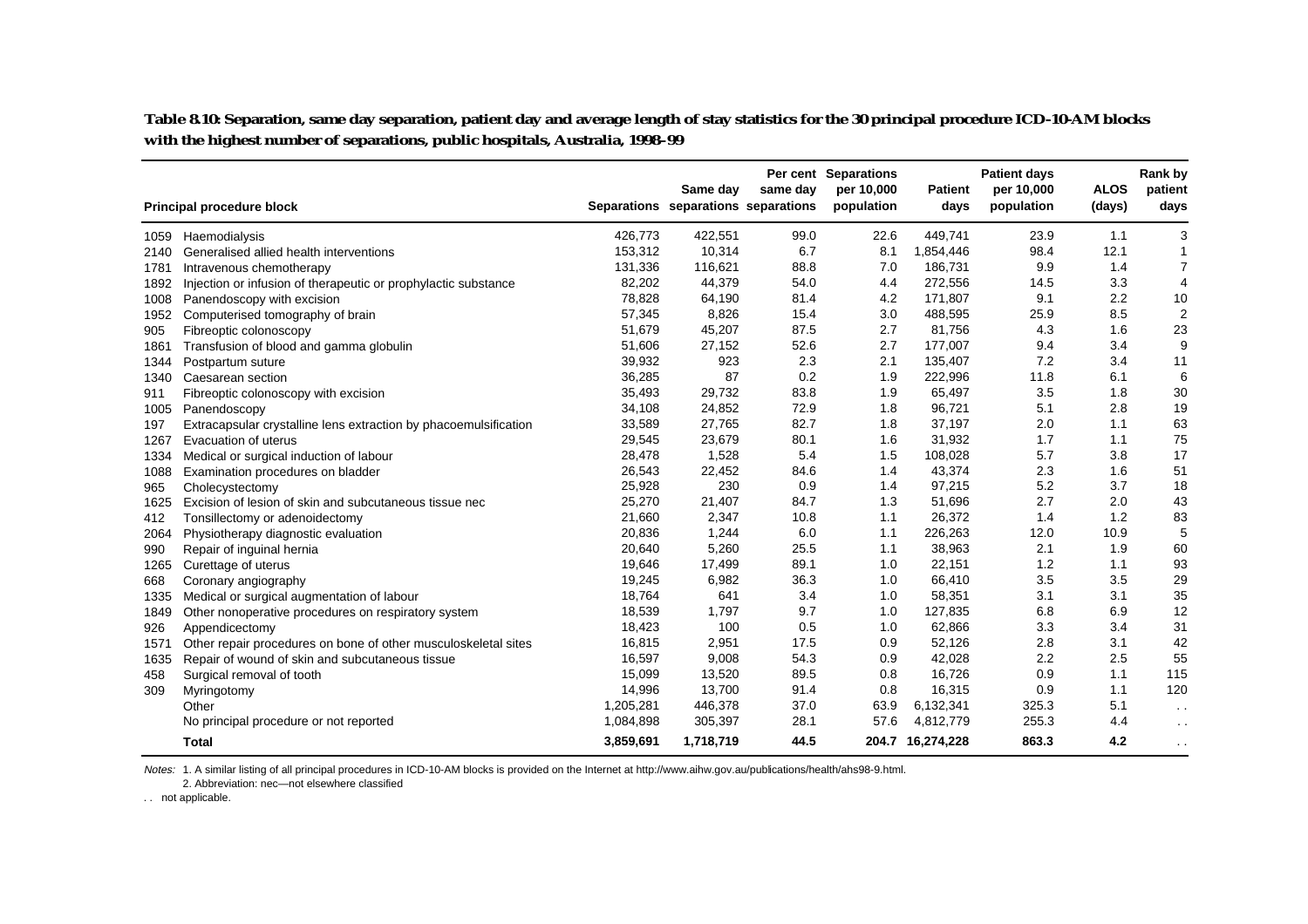**Table 8.11: Separation, same day separation, patient day and average length of stay statistics for the 30 principal procedure ICD-10-AM blocks with the highest number of separations, private hospitals, Australia, 1998–99**

|              |                                                                  |                    |                         | Per cent                | <b>Separations</b>       |                        | <b>Patient days</b>      |                       | Rank by         |
|--------------|------------------------------------------------------------------|--------------------|-------------------------|-------------------------|--------------------------|------------------------|--------------------------|-----------------------|-----------------|
|              | Principal procedure block                                        | <b>Separations</b> | Same day<br>separations | same day<br>separations | per 10,000<br>population | <b>Patient</b><br>days | per 10,000<br>population | <b>ALOS</b><br>(days) | patient<br>days |
| 1008         | Panendoscopy with excision                                       | 99,220             | 92,915                  | 93.6                    | 53.2                     | 133,417                | 71.5                     | 1.3                   | 10              |
| 905          | Fibreoptic colonoscopy                                           | 88,990             | 83,967                  | 94.4                    | 47.7                     | 103,878                | 55.7                     | 1.2                   | 23              |
| 1781         | Intravenous chemotherapy                                         | 73,561             | 67,202                  | 91.4                    | 39.4                     | 91,943                 | 49.3                     | 1.2                   | $\overline{7}$  |
| 911          | Fibreoptic colonoscopy with excision                             | 64,053             | 59,288                  | 92.6                    | 34.3                     | 80,211                 | 43.0                     | 1.3                   | 30              |
| 197          | Extracapsular crystalline lens extraction by phacoemulsification | 63,878             | 47,770                  | 74.8                    | 34.2                     | 69,292                 | 37.1                     | 1.1                   | 63              |
| 1059         | Haemodialysis                                                    | 53,003             | 52,721                  | 99.5                    | 28.4                     | 54,924                 | 29.4                     | 1.0                   | 3               |
| 458          | Surgical removal of tooth                                        | 45,510             | 37,855                  | 83.2                    | 24.4                     | 47,411                 | 25.4                     | 1.0                   | 115             |
| 1005         | Panendoscopy                                                     | 35,227             | 31,901                  | 90.6                    | 18.9                     | 55,693                 | 29.8                     | 1.6                   | 19              |
| 2140         | Generalised allied health interventions                          | 32,388             | 5,642                   | 17.4                    | 17.4                     | 390,521                | 209.3                    | 12.1                  | $\overline{1}$  |
| 1625         | Excision of lesion of skin and subcutaneous tissue nec           | 26,343             | 21,471                  | 81.5                    | 14.1                     | 41,657                 | 22.3                     | 1.6                   | 43              |
| 1088         | Examination procedures on bladder                                | 23,911             | 20,421                  | 85.4                    | 12.8                     | 32,853                 | 17.6                     | 1.4                   | 51              |
| 1267         | Evacuation of uterus                                             | 22,354             | 21,668                  | 96.9                    | 12.0                     | 22,570                 | 12.1                     | 1.0                   | 75              |
| 1297         | Procedures for reproductive medicine                             | 21,365             | 21,154                  | 99.0                    | 11.4                     | 21,422                 | 11.5                     | 1.0                   | 49              |
| 990          | Repair of inguinal hernia                                        | 18,812             | 2,039                   | 10.8                    | 10.1                     | 39,195                 | 21.0                     | 2.1                   | 60              |
| 1340         | Caesarean section                                                | 16,854             | 18                      | 0.1                     | 9.0                      | 123,786                | 66.3                     | 7.3                   | 6               |
| 1892         | Injection or infusion of therapeutic or prophylactic substance   | 16,738             | 9,349                   | 55.9                    | 9.0                      | 55,771                 | 29.9                     | 3.3                   | $\overline{4}$  |
| 412          | Tonsillectomy or adenoidectomy                                   | 16,153             | 2,127                   | 13.2                    | 8.7                      | 18,635                 | 10.0                     | 1.2                   | 83              |
| 1826         | Group psychotherapy                                              | 16,001             | 13,713                  | 85.7                    | 8.6                      | 66,067                 | 35.4                     | 4.1                   | 313             |
| 965          | Cholecystectomy                                                  | 15,788             | 59                      | 0.4                     | 8.5                      | 55,701                 | 29.9                     | 3.5                   | 18              |
| 309          | Myringotomy                                                      | 14,695             | 13,918                  | 94.7                    | 7.9                      | 15,042                 | 8.1                      | 1.0                   | 120             |
| 1861         | Transfusion of blood and gamma globulin                          | 14,579             | 5,979                   | 41.0                    | 7.8                      | 56,895                 | 30.5                     | 3.9                   | 9               |
| 668          | Coronary angiography                                             | 14,371             | 5,251                   | 36.5                    | 7.7                      | 28,182                 | 15.1                     | 2.0                   | 29              |
| 1505         | Other excision procedures on knee or leg                         | 12,978             | 8,620                   | 66.4                    | 7.0                      | 22,830                 | 12.2                     | 1.8                   | 70              |
| 1265         | Curettage of uterus                                              | 12,705             | 11,466                  | 90.2                    | 6.8                      | 13,521                 | 7.2                      | 1.1                   | 93              |
| 1344         | Postpartum suture                                                | 11,867             | 39                      | 0.3                     | 6.4                      | 59,782                 | 32.0                     | 5.0                   | 11              |
| 1404         | Other repair procedures on shoulder                              | 11,532             | 761                     | 6.6                     | 6.2                      | 30,659                 | 16.4                     | 2.7                   | 148             |
| 76           | Release of carpal and tarsal tunnel                              | 11,223             | 8,739                   | 77.9                    | 6.0                      | 12,930                 | 6.9                      | 1.2                   | 154             |
| 1832         | Sleep study                                                      | 10,524             | 32                      | 0.3                     | 5.6                      | 10,983                 | 5.9                      | 1.0                   | 179             |
| 667          | Cardiac catheterisation                                          | 10,203             | 3,388                   | 33.2                    | 5.5                      | 23,184                 | 12.4                     | 2.3                   | 58              |
| 1620         | Excision of benign lesion of skin and subcutaneous tissue        | 10,165             | 9,155                   | 90.1                    | 5.4                      | 11,862                 | 6.4                      | 1.2                   | 103             |
|              | Other                                                            | 756,133            | 304,830                 | 40.3                    | 405.2                    | 3,074,195              | 1,647.5                  | 4.1                   | $\sim$ $\sim$   |
|              | No principal procedure or not reported                           | 234,234            | 64,850                  | 27.7                    | 125.5                    | 1,179,801              | 632.3                    | 5.0                   | $\sim$ $\sim$   |
| <b>Total</b> |                                                                  | 1,875,358          | 1,028,308               | 54.8                    |                          | 1,005.0 6,044,813      | 3,239.5                  | 3.2                   | $\sim$          |

Notes: 1. A similar listing of all principal procedures in ICD-10-AM blocks is provided on the Internet at http://www.aihw.gov.au/publications/health/ahs98-9.html.

2. Abbreviation: nec—not elsewhere classified

. . not applicable.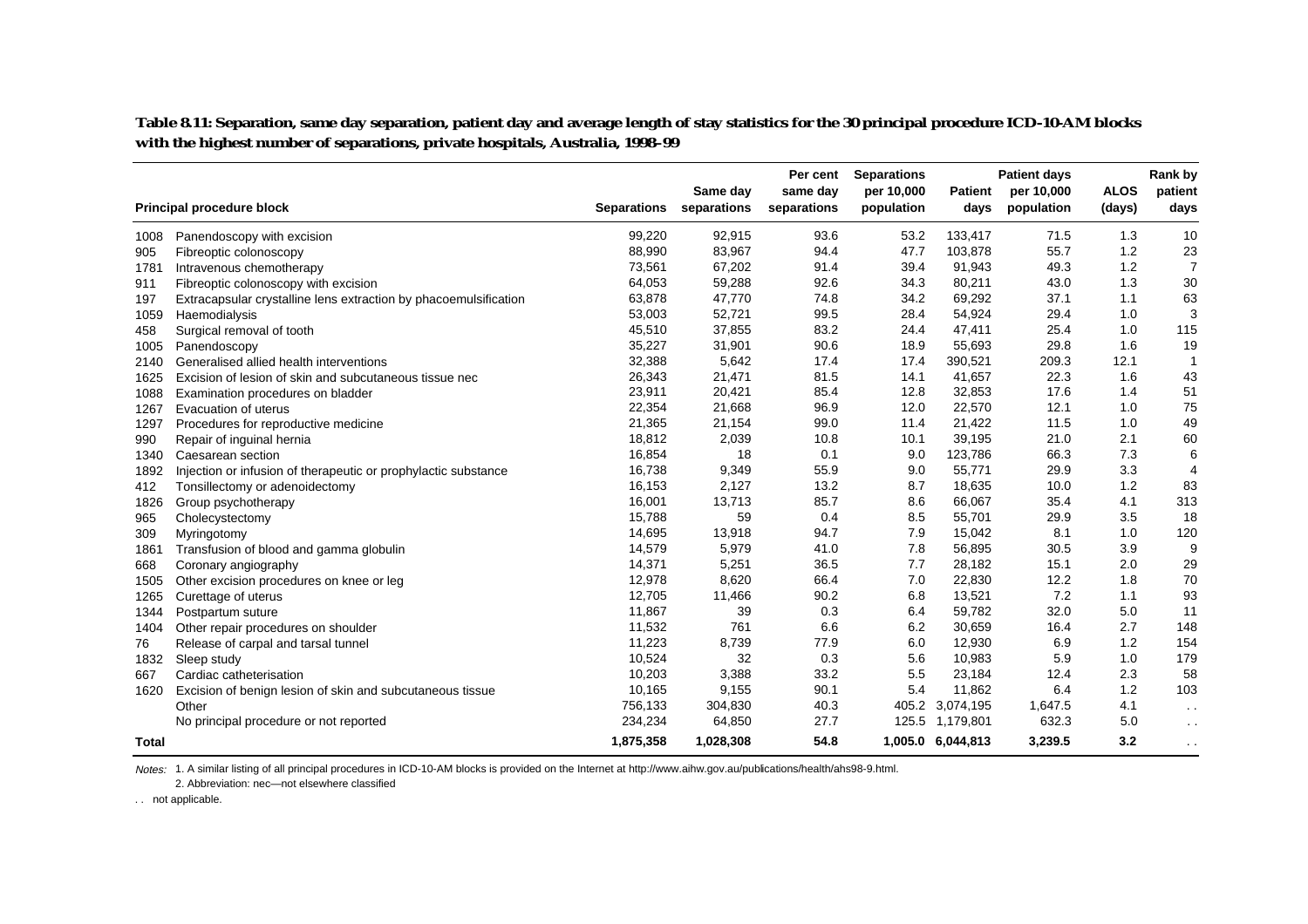#### **Table 8.12: Separations for the 30 principal procedure ICD-10-AM blocks with the highest number of separations, public hospitals, States and Territories, 1998–99**

|              | Principal procedure block                                        | <b>NSW</b> | Vic     | Qld     | WA      | <b>SA</b> | Tas    | <b>ACT</b>     | <b>NT</b>   | <b>Total</b>     |
|--------------|------------------------------------------------------------------|------------|---------|---------|---------|-----------|--------|----------------|-------------|------------------|
| 1059         | Haemodialysis                                                    | 120,293    | 128,374 | 65,025  | 44,753  | 29,427    | 9,789  | 11,030         | 18,082      | 426,773          |
| 2140         | Generalised allied health interventions                          | 83,449     | 63,531  | 84      | 37      | 8         | 5      | 3,710          | 2,488       | 153,312          |
| 1781         | Intravenous chemotherapy                                         | 31,542     | 38,916  | 24,785  | 14,088  | 13,198    | 4,245  | 4,324          | 238         | 131,336          |
| 1892         | Injection or infusion of therapeutic or prophylactic substance   | 21,850     | 17,408  | 18,046  | 9,142   | 11,316    | 2,873  | 1,365          | 202         | 82,202           |
| 1008         | Panendoscopy with excision                                       | 28,842     | 18,231  | 13,410  | 8,663   | 5,566     | 1,594  | 1,611          | 911         | 78,828           |
| 1952         | Computerised tomography of brain                                 | 19,703     | 15,513  | 10,167  | 4,722   | 4,718     | 1,326  | 677            | 519         | 57,345           |
| 905          | Fibreoptic colonoscopy                                           | 17,238     | 11,716  | 9,504   | 6,032   | 4,926     | 1,041  | 873            | 349         | 51,679           |
| 1861         | Transfusion of blood and gamma globulin                          | 17,968     | 15,106  | 6,854   | 3,719   | 5,592     | 1,397  | 650            | 320         | 51,606           |
| 1344         | Postpartum suture                                                | 15,460     | 9,099   | 7,058   | 3,423   | 2,805     | 747    | 828            | 512         | 39,932           |
| 1340         | Caesarean section                                                | 11,984     | 8,678   | 6,868   | 3,537   | 3,243     | 772    | 601            | 602         | 36,285           |
| 911          | Fibreoptic colonoscopy with excision                             | 12,731     | 7,538   | 5,686   | 5,099   | 2,714     | 734    | 727            | 264         | 35,493           |
| 1005         | Panendoscopy                                                     | 9,325      | 9,534   | 5,848   | 3,327   | 4,841     | 813    | 214            | 206         | 34,108           |
| 197          | Extracapsular crystalline lens extraction by phacoemulsification | 12,333     | 9,337   | 4,167   | 3,554   | 3,657     | 34     | 308            | 199         | 33,589           |
| 1267         | Evacuation of uterus                                             | 10,363     | 10,758  | 86      | 908     | 5,343     | 456    | 374            | 1,257       | 29,545           |
| 1334         | Medical or surgical induction of labour                          | 9,791      | 8,654   | 4,714   | 2,443   | 1,543     | 573    | 464            | 296         | 28,478           |
| 1088         | Examination procedures on bladder                                | 8,540      | 6,277   | 4,271   | 3,139   | 3,248     | 740    | 206            | 122         | 26,543           |
| 965          | Cholecystectomy                                                  | 9,209      | 6,808   | 4,577   | 2,074   | 2,347     | 370    | 345            | 198         | 25,928           |
| 1625         | Excision of lesion of skin and subcutaneous tissue nec           | 1,928      | 1,259   | 11,353  | 4,106   | 5,539     | 1,020  | 53             | 12          | 25,270           |
| 412          | Tonsillectomy or adenoidectomy                                   | 6,848      | 6,416   | 3,581   | 1,916   | 2,163     | 234    | 392            | 110         | 21,660           |
| 2064         | Physiotherapy diagnostic evaluation                              | 3,308      | 586     | 9,675   | 2,177   | 3,466     | 1,623  |                | 0           | 20,836           |
| 990          | Repair of inguinal hernia                                        | 6,949      | 5,151   | 3,830   | 1,953   | 1,968     | 343    | 313            | 133         | 20,640           |
| 1265         | Curettage of uterus                                              | 5,974      | 6,561   | 3,094   | 2,002   | 1,188     | 292    | 291            | 244         | 19,646           |
| 668          | Coronary angiography                                             | 11,206     | 6,607   | 128     | 5       | 37        | 165    | 1,097          | $\mathbf 0$ | 19,245           |
| 1335         | Medical or surgical augmentation of labour                       | 7,036      | 4,745   | 4,053   | 998     | 818       | 440    | 427            | 247         | 18,764           |
| 1849         | Other nonoperative procedures on respiratory system              | 5,854      | 3,760   | 5,019   | 2,030   | 1,286     | 208    | 235            | 147         | 18,539           |
| 926          | Appendicectomy                                                   | 6,344      | 4,743   | 3,188   | 1,904   | 1,265     | 371    | 379            | 229         | 18,423           |
| 1571         | Other repair procedures on bone of other musculoskeletal sites   | 69         | 89      | 8,278   | 4,218   | 3,328     | 830    | $\overline{2}$ | $\mathbf 1$ | 16,815           |
| 1635         | Repair of wound of skin and subcutaneous tissue                  | 3,251      | 2,972   | 7,507   | 1,752   | 793       | 168    | 72             | 82          | 16,597           |
| 458          | Surgical removal of tooth                                        | 3,852      | 4,300   | 3,197   | 1,119   | 1,606     | 469    | 352            | 204         | 15,099           |
| 309          | Myringotomy                                                      | 4,098      | 5,008   | 1,805   | 1,673   | 1,855     | 168    | 282            | 107         | 14,996           |
|              | Other                                                            | 382,241    | 287,439 | 232,200 | 121,997 | 125,375   | 27,475 | 17,683         | 10,871      | 1,205,281        |
|              | No principal procedure or not reported                           | 383,817    | 245,036 | 220,655 | 91,059  | 100,684   | 19,202 | 8,712          | 15,733      | 1,084,898        |
| <b>Total</b> |                                                                  | 1,273,396  | 970,150 | 708,713 | 357,569 | 355,863   | 80,517 | 58,598         |             | 54,885 3,859,691 |

Note: ICD-9-CM data reported by Queensland, Western Australia, South Australia and Tasmania have been mapped to ICD-10-AM. Comparisons with data reported by the other jurisdictions in

ICD-10-AM should be made cautiously, with reference to the classifications and maps, as appropriate.

Note: Abbreviation: nec—not elsewhere classified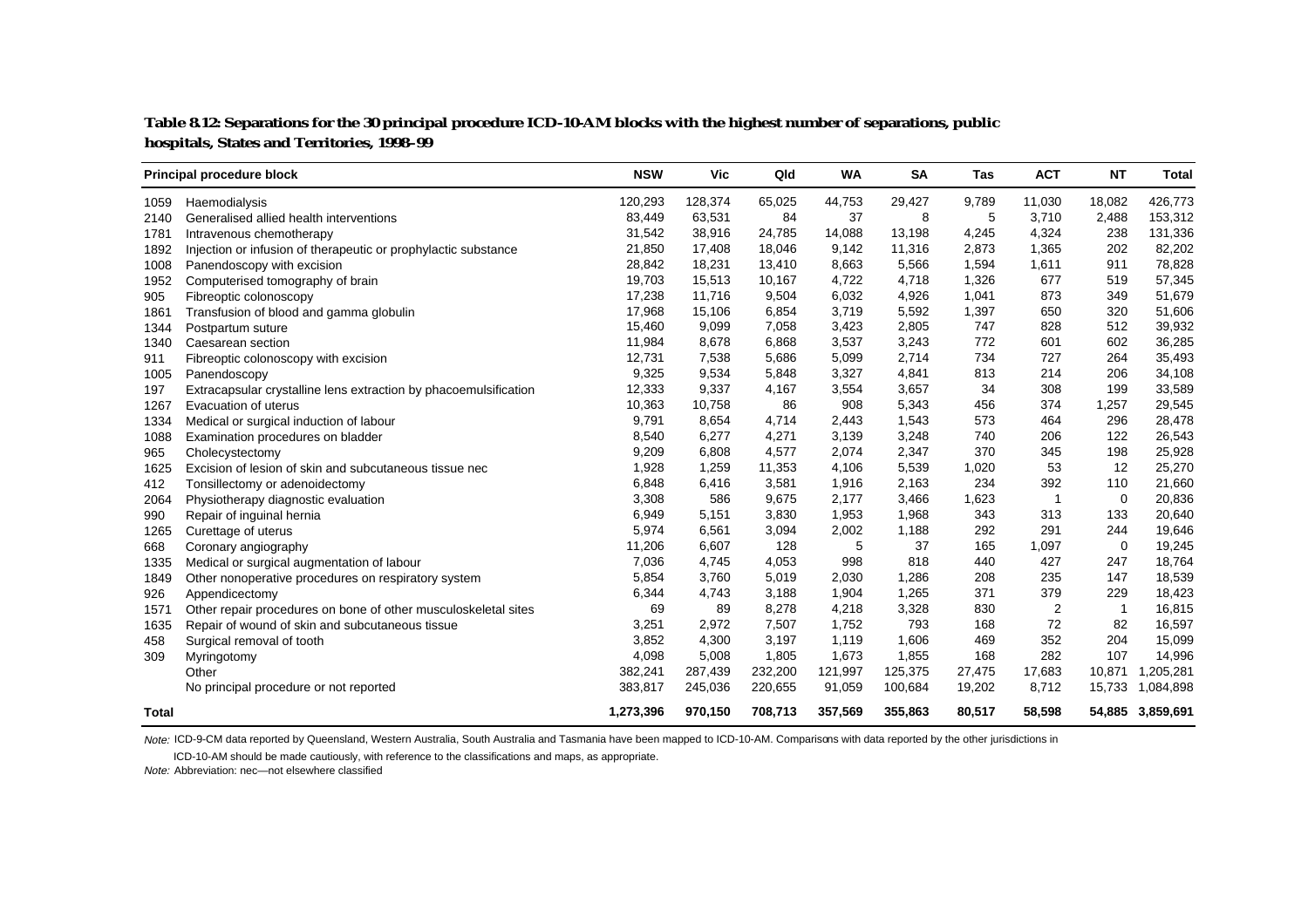| Table 8.13: Separations for the 30 principal procedure ICD-10-AM blocks with the highest number of separations, private hospitals, |
|------------------------------------------------------------------------------------------------------------------------------------|
| <b>States and Territories, 1998–99</b>                                                                                             |

|              | Principal procedure block                                        | <b>NSW</b> | Vic     | Qld     | <b>WA</b> | <b>SA</b> | <b>Tas</b> | <b>ACT</b> | <b>NT</b> | <b>Total</b> |
|--------------|------------------------------------------------------------------|------------|---------|---------|-----------|-----------|------------|------------|-----------|--------------|
|              | 1008 Panendoscopy with excision                                  | 35,378     | 24,817  | 24,374  | 7,479     | 4,962     | n.p.       | n.p.       | n.a.      | 99,220       |
| 905          | Fibreoptic colonoscopy                                           | 30,616     | 24,850  | 20,304  | 5,358     | 5,875     | n.p.       | n.p.       | n.a.      | 88,990       |
| 1781         | Intravenous chemotherapy                                         | 14,638     | 19,504  | 22,432  | 8,655     | 7,106     | n.p.       | n.p.       | n.a.      | 73,561       |
| 911          | Fibreoptic colonoscopy with excision                             | 22,619     | 15,496  | 14,991  | 6,162     | 3,475     | n.p.       | n.p.       | n.a.      | 64,053       |
| 197          | Extracapsular crystalline lens extraction by phacoemulsification | 25,076     | 12,635  | 15,568  | 4,272     | 3,854     | n.p.       | n.p.       | n.a.      | 63,878       |
| 1059         | Haemodialysis                                                    | 11,980     | 17,873  | 11,204  | 3,034     | 8,912     | n.p.       | n.p.       | n.a.      | 53,003       |
| 458          | Surgical removal of tooth                                        | 12,992     | 11,886  | 9,352   | 5,616     | 4,195     | n.p.       | n.p.       | n.a.      | 45,510       |
| 1005         | Panendoscopy                                                     | 7,692      | 14,135  | 6,800   | 2,254     | 3,536     | n.p.       | n.p.       | n.a.      | 35,227       |
| 2140         | Generalised allied health interventions                          | 19,043     | 12,157  | 706     | 4         | 5         | n.p.       | n.p.       | n.a.      | 32,388       |
| 1625         | Excision of lesion of skin and subcutaneous tissue nec           | 1,348      | 3,173   | 11,757  | 2,993     | 5,994     | n.p.       | n.p.       | n.a.      | 26,343       |
| 1088         | Examination procedures on bladder                                | 9,221      | 5,889   | 4,974   | 1,855     | 1,073     | n.p.       | n.p.       | n.a.      | 23,911       |
| 1267         | Evacuation of uterus                                             | 14,686     | 3,063   | 764     | 3,363     | 234       | n.p.       | n.p.       | n.a.      | 22,354       |
| 1297         | Procedures for reproductive medicine                             | 7,736      | 5,502   | 5,179   | 1,703     | 448       | n.p.       | n.p.       | n.a.      | 21,365       |
| 990          | Repair of inguinal hernia                                        | 6,171      | 4,629   | 3,790   | 1,921     | 1,454     | n.p.       | n.p.       | n.a.      | 18,812       |
|              | 1340 Caesarean section                                           | 4,463      | 4,107   | 4,073   | 2,256     | 1,281     | n.p.       | n.p.       | n.a.      | 16,854       |
| 1892         | Injection or infusion of therapeutic or prophylactic substance   | 1,789      | 4,880   | 4,813   | 2,910     | 1,693     | n.p.       | n.p.       | n.a.      | 16,738       |
| 412          | Tonsillectomy or adenoidectomy                                   | 5,415      | 3,190   | 3,590   | 1,870     | 1,493     | n.p.       | n.p.       | n.a.      | 16,153       |
| 1826         | Group psychotherapy                                              | 9,889      | 812     | 5,254   | 25        | 21        | n.p.       | n.p.       | n.a.      | 16,001       |
| 965          | Cholecystectomy                                                  | 5,226      | 3,643   | 3,348   | 1,632     | 1,260     | n.p.       | n.p.       | n.a.      | 15,788       |
| 309          | Myringotomy                                                      | 4,350      | 3,957   | 2,381   | 1,332     | 2,080     | n.p.       | n.p.       | n.a.      | 14,695       |
| 1861         | Transfusion of blood and gamma globulin                          | 2,832      | 4,528   | 4,716   | 1,044     | 1,033     | n.p.       | n.p.       | n.a.      | 14,579       |
| 668          | Coronary angiography                                             | 8,614      | 5,146   | 116     | 7         | 419       | n.p.       | n.p.       | n.a.      | 14,371       |
| 1505         | Other excision procedures on knee or leg                         | 201        | 2,194   | 3,755   | 2,786     | 3,299     | n.p.       | n.p.       | n.a.      | 12,978       |
| 1265         | Curettage of uterus                                              | 3,529      | 3,751   | 2,102   | 1,476     | 1,202     | n.p.       | n.p.       | n.a.      | 12,705       |
| 1344         | Postpartum suture                                                | 3,678      | 3,278   | 2,286   | 1,108     | 1,014     | n.p.       | n.p.       | n.a.      | 11,867       |
| 1404         | Other repair procedures on shoulder                              | 3,510      | 2,371   | 2,064   | 1,622     | 1,566     | n.p.       | n.p.       | n.a.      | 11,532       |
| 76           | Release of carpal and tarsal tunnel                              | 3,226      | 3,061   | 2,287   | 1,224     | 1,001     | n.p.       | n.p.       | n.a.      | 11,223       |
| 1832         | Sleep study                                                      | 4,877      | 2,710   | 1,990   | 293       | 408       | n.p.       | n.p.       | n.a.      | 10,524       |
| 667          | Cardiac catheterisation                                          | 128        | 883     | 5,110   | 2,259     | 1,313     | n.p.       | n.p.       | n.a.      | 10,203       |
|              | 1620 Excision of benign lesion of skin and subcutaneous tissue   | 6,582      | 3,463   | 0       | 0         | 0         | n.p.       | n.p.       | n.a.      | 10,165       |
|              | Other                                                            | 231,740    | 194,522 | 158,477 | 79,265    | 61,748    | n.p.       | n.p.       | n.a.      | 756,133      |
|              | No principal procedure or not reported                           | 47,372     | 73,562  | 52,722  | 31,219    | 18,787    | n.p.       | n.p.       | n.a.      | 234,234      |
| <b>Total</b> |                                                                  | 566,617    | 495,667 | 411,279 | 186,997   | 150,741   | n.p.       | n.p.       | n.a.      | 1,875,358    |

Notes: 1. ICD-9-CM data reported by Queensland, Western Australia, South Australia and Tasmania have been mapped to ICD-10-AM. Comparisons with data reported by the other jurisdictions in

ICD-10-AM should be made cautiously, with reference to the classifications and maps, as appropriate.

2. Abbreviation: nec—not elsewhere classified.

n.a. not available.

n.p. not published.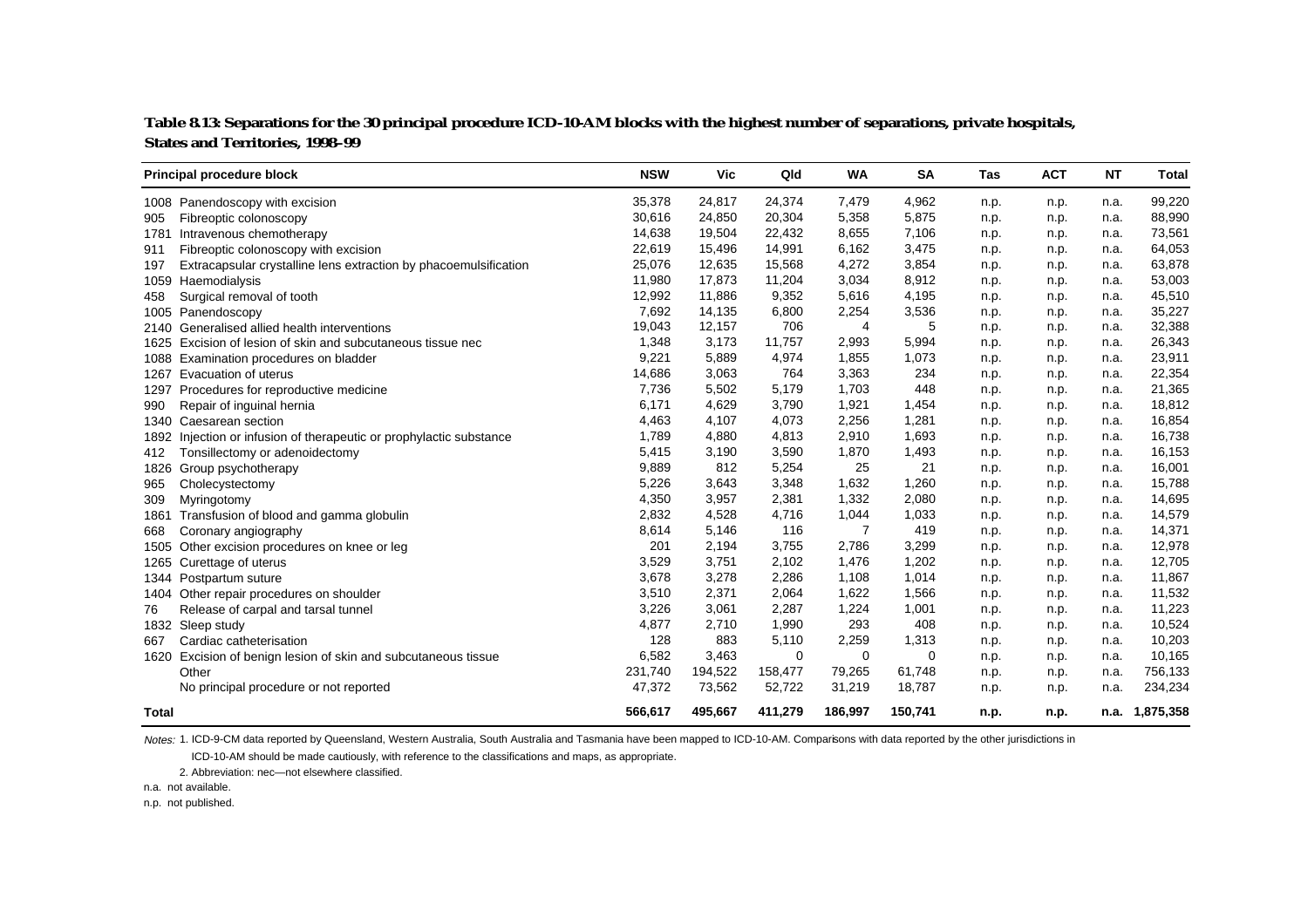| Table 8.14: Average length of stay (days) for the 30 principal procedure ICD-10-AM blocks with the highest number of separations, |  |
|-----------------------------------------------------------------------------------------------------------------------------------|--|
| public hospitals, States and Territories, 1998-99                                                                                 |  |

|                      | Principal procedure block                                                   | <b>NSW</b> | <b>Vic</b> | Qld  | <b>WA</b> | <b>SA</b> | <b>Tas</b> | <b>ACT</b> | <b>NT</b> | <b>Total</b> |
|----------------------|-----------------------------------------------------------------------------|------------|------------|------|-----------|-----------|------------|------------|-----------|--------------|
| 1059                 | Haemodialysis                                                               | 1.1        | 1.0        | 1.1  | 1.0       | 1.0       | 1.1        | 1.0        | 1.1       | 1.1          |
| 2140                 | Generalised allied health interventions                                     | 11.8       | 12.8       | 11.2 | 18.4      | 22.5      | 7.6        | 9.1        | 9.8       | 12.1         |
| 1781                 | Intravenous chemotherapy                                                    | 1.5        | 1.5        | 1.3  | 1.3       | 1.4       | 1.2        | 1.2        | 1.5       | 1.4          |
| 1892                 | Injection or infusion of therapeutic or prophylactic substance              | 3.9        | 3.1        | 3.3  | 3.2       | 2.8       | 2.7        | 3.1        | 6.2       | 3.3          |
| 1008                 | Panendoscopy with excision                                                  | 2.4        | 1.9        | 2.2  | 1.9       | 2.3       | 2.0        | 2.2        | 2.0       | 2.2          |
| 1952                 | Computerised tomography of brain                                            | 8.3        | 6.7        | 10.1 | 10.1      | 10.3      | 8.7        | 11.0       | 9.4       | 8.5          |
| 905                  | Fibreoptic colonoscopy                                                      | 1.6        | 1.6        | 1.6  | 1.5       | 1.6       | 1.4        | 1.5        | 1.7       | 1.6          |
| 1861                 | Transfusion of blood and gamma globulin                                     | 3.5        | 3.5        | 3.5  | 3.2       | 2.8       | 3.4        | 3.4        | 4.2       | 3.4          |
| 1344                 | Postpartum suture                                                           | 3.4        | 3.4        | 3.2  | 3.5       | 3.5       | 3.6        | 3.0        | 4.3       | 3.4          |
| 1340                 | Caesarean section                                                           | 6.4        | 6.1        | 5.5  | 6.4       | 6.4       | 5.8        | 6.7        | 7.5       | 6.1          |
| 911                  | Fibreoptic colonoscopy with excision                                        | 1.9        | 1.8        | 1.7  | 1.7       | 2.0       | 1.9        | 2.2        | 2.1       | 1.8          |
| 1005                 | Panendoscopy                                                                | 3.7        | 2.4        | 2.7  | 2.4       | 2.4       | 2.4        | 4.3        | 3.0       | 2.8          |
| 197                  | Extracapsular crystalline lens extraction by phacoemulsification            | 1.1        | 1.1        | 1.1  | 1.1       | 1.1       | 1.0        | 1.0        | 2.0       | 1.1          |
| 1267                 | Evacuation of uterus                                                        | 1.1        | 1.0        | 1.8  | 1.1       | 1.0       | 1.1        | 1.2        | 1.1       | 1.1          |
| 1334                 | Medical or surgical induction of labour                                     | 4.0        | 3.7        | 3.5  | 3.8       | 3.8       | 3.4        | 4.0        | 4.7       | 3.8          |
| 1088                 | Examination procedures on bladder                                           | 1.7        | 1.4        | 1.7  | 1.6       | 1.8       | 1.6        | 1.5        | 2.5       | 1.6          |
| 965                  | Cholecystectomy                                                             | 4.4        | 3.6        | 3.0  | 3.6       | 3.2       | 3.8        | 4.1        | 5.6       | 3.7          |
| 1625                 | Excision of lesion of skin and subcutaneous tissue not elsewhere classified | 2.2        | 1.8        | 2.3  | 1.8       | 1.9       | 1.6        | 2.1        | 2.3       | 2.0          |
| 412                  | Tonsillectomy or adenoidectomy                                              | 1.3        | 1.2        | 1.1  | 1.3       | 1.3       | 1.1        | 1.2        | 1.1       | 1.2          |
| 2064                 | Physiotherapy diagnostic evaluation                                         | 13.1       | 25.4       | 9.1  | 10.7      | 10.8      | 11.8       | 20.0       | 0.0       | 10.9         |
| 990                  | Repair of inguinal hernia                                                   | 2.2        | 1.7        | 1.6  | 1.9       | 1.9       | 2.1        | 1.5        | 2.3       | 1.9          |
| 1265                 | Curettage of uterus                                                         | 1.1        | 1.1        | 1.2  | 1.1       | 1.3       | 1.1        | 1.1        | 1.3       | 1.1          |
| 668                  | Coronary angiography                                                        | 3.7        | 3.3        | 4.6  | 1.2       | 3.5       | 3.4        | 2.3        | 0.0       | 3.5          |
| 1335                 | Medical or surgical augmentation of labour                                  | 3.1        | 3.3        | 2.7  | 3.1       | 3.0       | 3.0        | 3.2        | 4.4       | 3.1          |
| 1849                 | Other nonoperative procedures on respiratory system                         | 6.0        | 8.1        | 6.1  | 7.1       | 7.2       | 11.7       | 13.7       | 15.8      | 6.9          |
| 926                  | Appendicectomy                                                              | 3.6        | 3.3        | 3.1  | 3.4       | 3.5       | 3.5        | 3.6        | 3.8       | 3.4          |
| 1571                 | Other repair procedures on bone of other musculoskeletal sites              | 3.6        | 3.5        | 2.8  | 3.4       | 3.2       | 3.6        | 2.5        | 2.0       | 3.1          |
| 1635                 | Repair of wound of skin and subcutaneous tissue                             | 4.4        | 2.4        | 1.6  | 3.1       | 2.5       | 4.3        | 2.3        | 2.8       | 2.5          |
| 458                  | Surgical removal of tooth                                                   | 1.2        | 1.1        | 1.1  | 1.1       | 1.1       | 1.1        | 1.0        | 1.4       | 1.1          |
| 309                  | Myringotomy                                                                 | 1.1        | 1.1        | 1.1  | 1.1       | 1.1       | 1.1        | 1.0        | 1.0       | 1.1          |
| Total <sup>(a)</sup> |                                                                             | 4.6        | 3.8        | 4.3  | 4.0       | 4.1       | 4.8        | 3.7        | 3.5       | 4.2          |

(a) For all separations.

Note: ICD-9-CM data reported by Queensland, Western Australia, South Australia and Tasmania have been mapped to ICD-10-AM. Comparisons with data reported by the other jurisdictions in

ICD-10-AM should be made cautiously, with reference to the classifications and maps, as appropriate.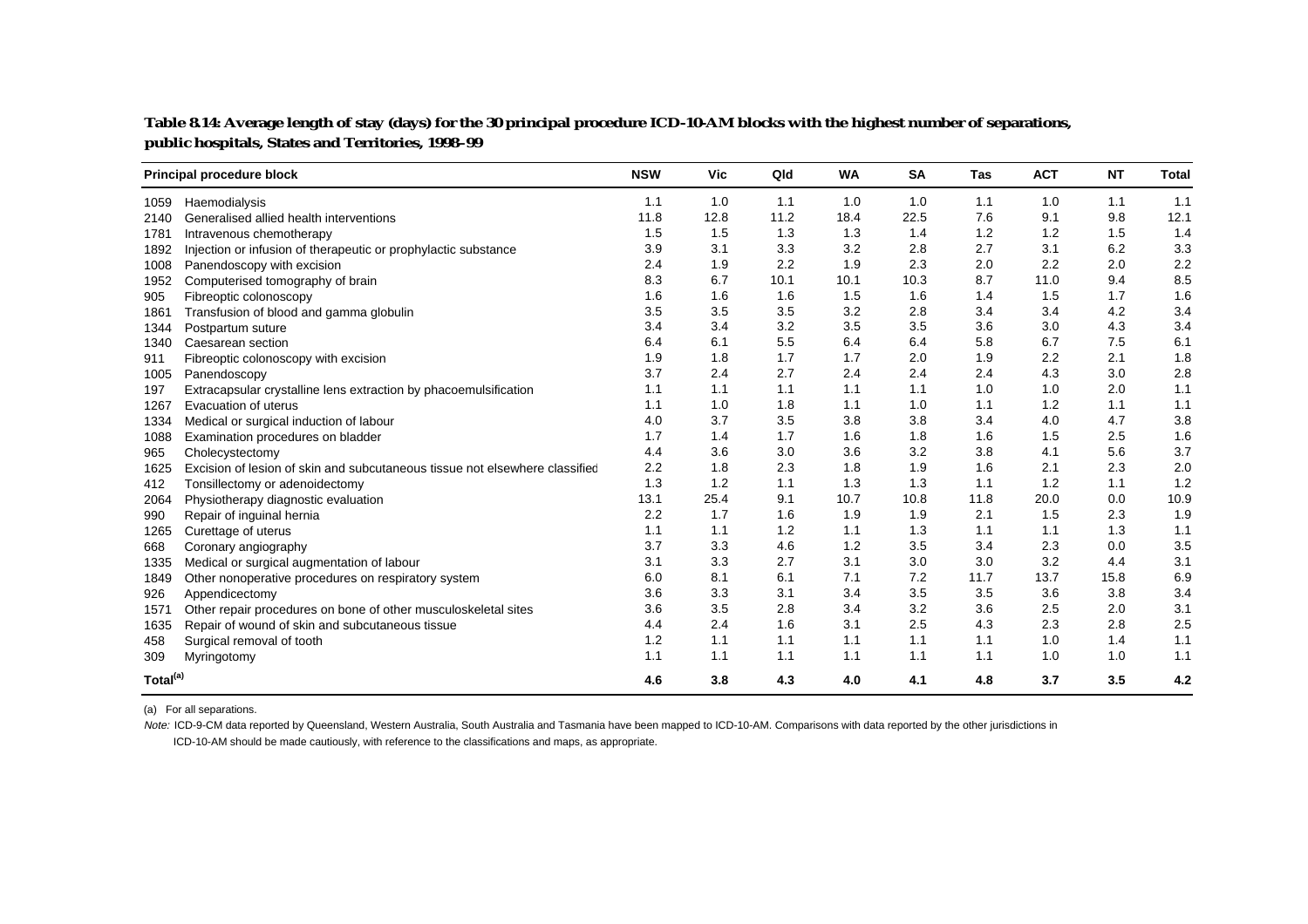|                      | Principal procedure block                                                   | <b>NSW</b> | Vic  | Qld                  | <b>WA</b> | <b>SA</b>     | Tas  | <b>ACT</b> | <b>NT</b> | <b>Total</b> |
|----------------------|-----------------------------------------------------------------------------|------------|------|----------------------|-----------|---------------|------|------------|-----------|--------------|
| 1008                 | Panendoscopy with excision                                                  | 1.2        | 1.3  | 1.5                  | 1.5       | 1.5           | n.p. | n.p.       | n.a.      | 1.3          |
| 905                  | Fibreoptic colonoscopy                                                      | 1.1        | 1.2  | 1.2                  | 1.2       | 1.2           | n.p. | n.p.       | n.a.      | 1.2          |
| 1781                 | Intravenous chemotherapy                                                    | 1.2        | 1.4  | 1.2                  | 1.1       | 1.2           | n.p. | n.p.       | n.a.      | 1.2          |
| 911                  | Fibreoptic colonoscopy with excision                                        | 1.1        | 1.3  | 1.3                  | 1.4       | 1.4           | n.p. | n.p.       | n.a.      | 1.3          |
| 197                  | Extracapsular crystalline lens extraction by phacoemulsification            | 1.1        | 1.1  | 1.1                  | 1.2       | 1.0           | n.p. | n.p.       | n.a.      | 1.1          |
| 1059                 | Haemodialysis                                                               | 1.0        | 1.0  | 1.1                  | 1.0       | 1.0           | n.p. | n.p.       | n.a.      | 1.0          |
| 458                  | Surgical removal of tooth                                                   | 1.0        | 1.0  | 1.0                  | 1.2       | 1.0           | n.p. | n.p.       | n.a.      | 1.0          |
| 1005                 | Panendoscopy                                                                | 1.5        | 1.4  | 2.0                  | 1.9       | 1.5           | n.p. | n.p.       | n.a.      | 1.6          |
| 2140                 | Generalised allied health interventions                                     | 10.2       | 14.9 | 11.9                 | 46.0      | 1.4           | n.p. | n.p.       | n.a.      | 12.1         |
| 1625                 | Excision of lesion of skin and subcutaneous tissue not elsewhere classified | 1.5        | 1.5  | 1.7                  | 1.5       | 1.3           | n.p. | n.p.       | n.a.      | 1.6          |
| 1088                 | Examination procedures on bladder                                           | 1.2        | 1.3  | 1.6                  | 1.7       | 1.5           | n.p. | n.p.       | n.a.      | 1.4          |
| 1267                 | Evacuation of uterus                                                        | 1.0        | 1.0  | 1.0                  | 1.0       | 1.0           | n.p. | n.p.       | n.a.      | 1.0          |
| 1297                 | Procedures for reproductive medicine                                        | 1.0        | 1.0  | 1.0                  | 1.0       | 1.0           | n.p. | n.p.       | n.a.      | 1.0          |
| 990                  | Repair of inguinal hernia                                                   | 2.2        | 2.1  | 1.8                  | 2.1       | 2.6           | n.p. | n.p.       | n.a.      | 2.1          |
| 1340                 | Caesarean section                                                           | 7.2        | 7.6  | 7.0                  | 7.9       | 7.1           | n.p. | n.p.       | n.a.      | 7.3          |
| 1892                 | Injection or infusion of therapeutic or prophylactic substance              | 4.1        | 2.7  | 2.9                  | 4.3       | 3.2           | n.p. | n.p.       | n.a.      | 3.3          |
| 412                  | Tonsillectomy or adenoidectomy                                              | 1.1        | 1.2  | 1.1                  | 1.1       | 1.3           | n.p. | n.p.       | n.a.      | 1.2          |
| 1826                 | Group psychotherapy                                                         | 4.2        | 2.1  | 4.1                  | 19.8      | 21.3          | n.p. | n.p.       | n.a.      | 4.1          |
| 965                  | Cholecystectomy                                                             | 3.2        | 3.8  | 3.7                  | 3.5       | 3.7           | n.p. | n.p.       | n.a.      | 3.5          |
| 309                  | Myringotomy                                                                 | 1.0        | 1.0  | 1.0                  | 1.0       | 1.1           | n.p. | n.p.       | n.a.      | 1.0          |
| 1861                 | Transfusion of blood and gamma globulin                                     | 4.3        | 4.2  | 3.2                  | 4.4       | 4.2           | n.p. | n.p.       | n.a.      | 3.9          |
| 668                  | Coronary angiography                                                        | 1.7        | 2.3  | 2.6                  | 3.1       | 2.3           | n.p. | n.p.       | n.a.      | 2.0          |
| 1505                 | Other excision procedures on knee or leg                                    | 9.2        | 1.7  | 1.8                  | 1.8       | 1.4           | n.p. | n.p.       | n.a.      | 1.8          |
| 1265                 | Curettage of uterus                                                         | 1.1        | 1.0  | 1.1                  | 1.1       | 1.1           | n.p. | n.p.       | n.a.      | 1.1          |
| 1344                 | Postpartum suture                                                           | 5.0        | 5.2  | 5.1                  | 4.8       | 5.1           | n.p. | n.p.       | n.a.      | 5.0          |
| 1404                 | Other repair procedures on shoulder                                         | 2.6        | 2.9  | 2.8                  | 2.3       | 2.6           | n.p. | n.p.       | n.a.      | 2.7          |
| 76                   | Release of carpal and tarsal tunnel                                         | 1.1        | 1.1  | 1.2                  | 1.3       | 1.1           | n.p. | n.p.       | n.a.      | 1.2          |
| 1832                 | Sleep study                                                                 | 1.0        | 1.1  | 1.1                  | 1.0       | 1.0           | n.p. | n.p.       | n.a.      | 1.0          |
| 667                  | Cardiac catheterisation                                                     | 2.1        | 2.5  | 2.4                  | 1.9       | 2.4           | n.p. | n.p.       | n.a.      | 2.3          |
| 1620                 | Excision of benign lesion of skin and subcutaneous tissue                   | 1.2        | 1.2  | $\ddot{\phantom{0}}$ | $\sim$    | $\sim$ $\sim$ | n.p. | n.p.       | n.a.      | 1.2          |
| Total <sup>(a)</sup> |                                                                             | 2.9        | 3.3  | 3.4                  | 3.2       | 3.4           | n.p. | n.p.       | n.a.      | 3.2          |

**Table 8.15: Average length of stay (days) for the 30 principal procedure ICD-10-AM blocks with the highest number of separations, private hospitals, States and Territories, 1998–99**

Note: ICD-9-CM data reported by Queensland, Western Australia, South Australia and Tasmania have been mapped to ICD-10-AM. Comparisons with data reported by the other jurisdictions in

ICD-10-AM should be made cautiously, with reference to the classifications and maps, as appropriate.

(a) For all separations.

n.a. not available.

n.p. not published.

. . not applicable.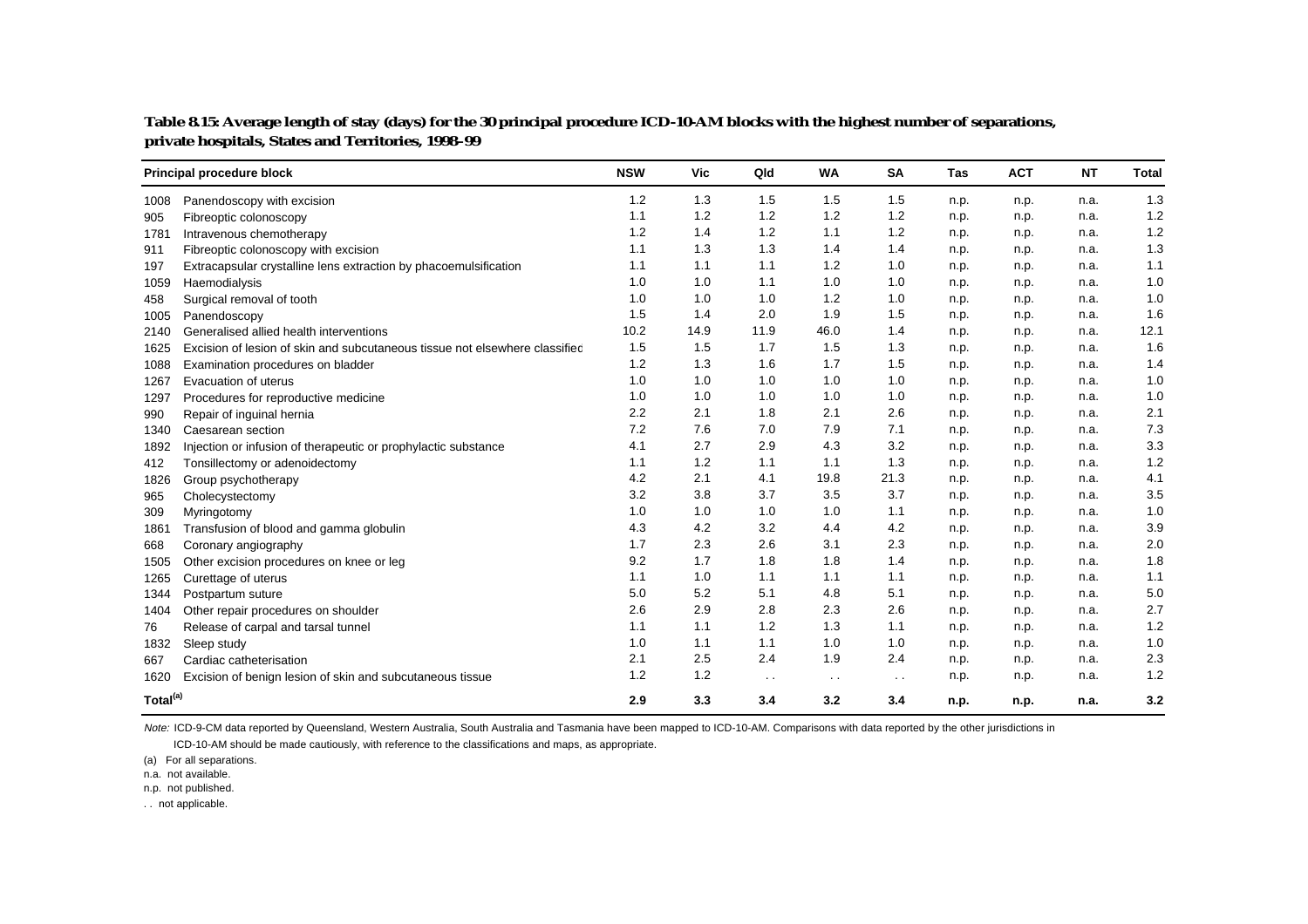#### **Table 8.16: Separations for males for the 30 principal procedure ICD-10-AM blocks with the highest number of separations, by age group, all hospitals, Australia, 1998–99**

|              | Principal procedure block                                                           | $<$ 1        | $1 - 4$        | $5 - 14$    | $15 - 24$   | $25 - 34$ | $35 - 44$ | $45 - 54$ | $55 - 64$ | $65 - 74$                                                                      | $75+$   | Total <sup>(a)</sup> |
|--------------|-------------------------------------------------------------------------------------|--------------|----------------|-------------|-------------|-----------|-----------|-----------|-----------|--------------------------------------------------------------------------------|---------|----------------------|
| 1059         | Haemodialysis                                                                       | $\mathbf 0$  | 50             | 637         | 7,019       | 23,348    | 35,754    | 45,563    | 55,420    | 74,237                                                                         | 36,334  | 278,362              |
| 1781         | Intravenous chemotherapy                                                            | 167          | 1,430          | 2,503       | 2,394       | 3,275     | 6,086     | 14,747    | 26,496    | 30,066                                                                         | 12,048  | 99,212               |
| 1008         | Panendoscopy with excision                                                          | 260          | 525            | 1,141       | 3,198       | 7,898     | 12,515    | 16,598    | 15,564    | 15,880                                                                         | 10.617  | 84,196               |
| 2140         | Generalised allied health interventions                                             | 1,343        | 1,613          | 1,808       | 3,165       | 4,373     | 5,243     | 6,876     | 9,256     | 17,491                                                                         | 28,722  | 79,890               |
| 905          | Fibreoptic colonoscopy                                                              | 3            | 29             | 102         | 833         | 3,490     | 8,208     | 13,550    | 12,997    | 13,152                                                                         | 8,316   | 60,680               |
| 911          | Fibreoptic colonoscopy with excision                                                | 36           | 79             | 253         | 1,124       | 2,703     | 5,435     | 9,840     | 11,908    | 12,257                                                                         | 7,217   | 50,852               |
| 1892         | Injection or infusion of therapeutic or prophylactic substance                      | 3,728        | 3,339          | 3,912       | 2,867       | 3,201     | 4,723     | 6,018     | 6,124     | 7,376                                                                          | 5,595   | 46,883               |
| 197          | Extracapsular crystalline lens extraction by phacoemulsification                    | $\mathbf{1}$ | $\overline{7}$ | 11          | 60          | 145       | 451       | 1,782     | 4,145     | 12,374                                                                         | 20,012  | 38,988               |
| 990          | Repair of inguinal hernia                                                           | 1,682        | 1,993          | 1,336       | 1,656       | 2,649     | 3,953     | 5,930     | 6,206     | 6,211                                                                          | 4,295   | 35,911               |
| 1861         | Transfusion of blood and gamma globulin                                             | 240          | 1,236          | 1,659       | 1,833       | 1,735     | 1,768     | 2,758     | 4,096     | 8,527                                                                          | 11,689  | 35,541               |
| 1952         | Computerised tomography of brain                                                    | 589          | 1,211          | 1,578       | 2,799       | 2,839     | 2,767     | 3,074     | 3,837     | 6,392                                                                          | 9,877   | 34,963               |
| 1088         | Examination procedures on bladder                                                   | 138          | 189            | 322         | 498         | 1,185     | 2,264     | 4,146     | 6,038     | 9,270                                                                          | 8,966   | 33,016               |
| 1005         | Panendoscopy                                                                        | 43           | 70             | 129         | 1,271       | 2,916     | 4,518     | 5,746     | 5,680     | 6,435                                                                          | 5,545   | 32,353               |
| 1625         | Excision of lesion of skin and subcutaneous tissue not elsewhere<br>classified      | 106          | 433            | 1,005       | 1,033       | 1,532     | 2,551     | 3,810     | 4,380     | 6,004                                                                          | 6,851   | 27,705               |
| 458          | Surgical removal of tooth                                                           | 4            | 746            | 2,467       | 11,165      | 5,183     | 2,043     | 1,146     | 638       | 487                                                                            | 293     | 24,172               |
| 668          | Coronary angiography                                                                | $\mathbf 1$  | $\overline{7}$ | 12          | 35          | 207       | 1,384     | 4,224     | 6,180     | 7,067                                                                          | 3,200   | 22,317               |
| 1165         | Transurethral prostatectomy                                                         | $\mathbf 0$  | $\mathbf 0$    | $\mathbf 0$ | $\mathbf 0$ | 5         | 38        | 642       | 3,503     | 7,418                                                                          | 7,468   | 19,074               |
| 412          | Tonsillectomy or adenoidectomy                                                      | 29           | 5,765          | 8,372       | 2,048       | 976       | 504       | 149       | 45        | 29                                                                             | 11      | 17,928               |
| 309          | Myringotomy                                                                         | 681          | 8,861          | 6,103       | 228         | 156       | 226       | 271       | 245       | 247                                                                            | 138     | 17,156               |
| 667          | Cardiac catheterisation                                                             | 99           | 115            | 124         | 63          | 172       | 1,120     | 3,278     | 4,486     | 4,785                                                                          | 2,067   | 16,309               |
| 1849         | Other nonoperative procedures on respiratory system                                 | 5,404        | 1,846          | 1,060       | 243         | 337       | 783       | 1,304     | 1,408     | 1,577                                                                          | 1,427   | 15,389               |
| 1196         | Excision procedures on penis                                                        | 4,846        | 3,935          | 3,411       | 693         | 576       | 386       | 282       | 299       | 303                                                                            | 232     | 14,963               |
| 1554         | Other application insertion or removal procedures on other<br>musculoskeletal sites | 37           | 263            | 1,708       | 3,784       | 3,260     | 2,242     | 1,561     | 915       | 581                                                                            | 410     | 14,761               |
| 1571         | Other repair procedures on bone of other musculoskeletal sites                      | 7            | 583            | 4,188       | 3,267       | 2,136     | 1,441     | 1,066     | 631       | 391                                                                            | 242     | 13,952               |
| 1183         | Vasectomy and epididymectomy                                                        | $\mathbf 0$  | $\mathbf{1}$   | $\mathbf 0$ | 101         | 3,931     | 7,489     | 1,601     | 161       | 40                                                                             | 26      | 13,350               |
| 1858         | Other cardiovascular tests or nonsurgical procedures                                | 30           | 61             | 125         | 290         | 400       | 983       | 1,933     | 2,710     | 3,596                                                                          | 2,275   | 12,403               |
| 926          | Appendicectomy                                                                      | 2            | 91             | 3,231       | 3,664       | 2,287     | 1,466     | 824       | 425       | 253                                                                            | 140     | 12,383               |
| 1832         | Sleep study                                                                         | 178          | 214            | 249         | 229         | 934       | 2,264     | 3,493     | 2,598     | 1,621                                                                          | 596     | 12,376               |
| 1505         | Other excision procedures on knee or leg                                            | $\mathbf 0$  | 3              | 84          | 1,219       | 1,951     | 2,451     | 2,562     | 1,843     | 1,267                                                                          | 669     | 12,049               |
| 1635         | Repair of wound of skin and subcutaneous tissue                                     | 45           | 900            | 1,479       | 2,636       | 2,423     | 1,630     | 1,047     | 651       | 509                                                                            | 685     | 12,005               |
|              | Other                                                                               | 18,952       | 25,360         | 42,139      | 65,207      | 80,569    | 97,396    | 118,374   | 124,535   | 149,315                                                                        | 130,109 | 851,958              |
|              | No principal procedure or not reported                                              | 42,033       | 47,806         | 40,269      | 50,273      | 58,493    | 59,312    | 62,332    | 61,749    | 79,845                                                                         | 97,147  | 599,265              |
| <b>Total</b> |                                                                                     |              |                |             |             |           |           |           |           | 80,684 108,761 131,417 174,895 225,285 279,394 346,527 385,169 485,003 423,219 |         | 2,640,362            |

(a) Includes separations for which age was not reported.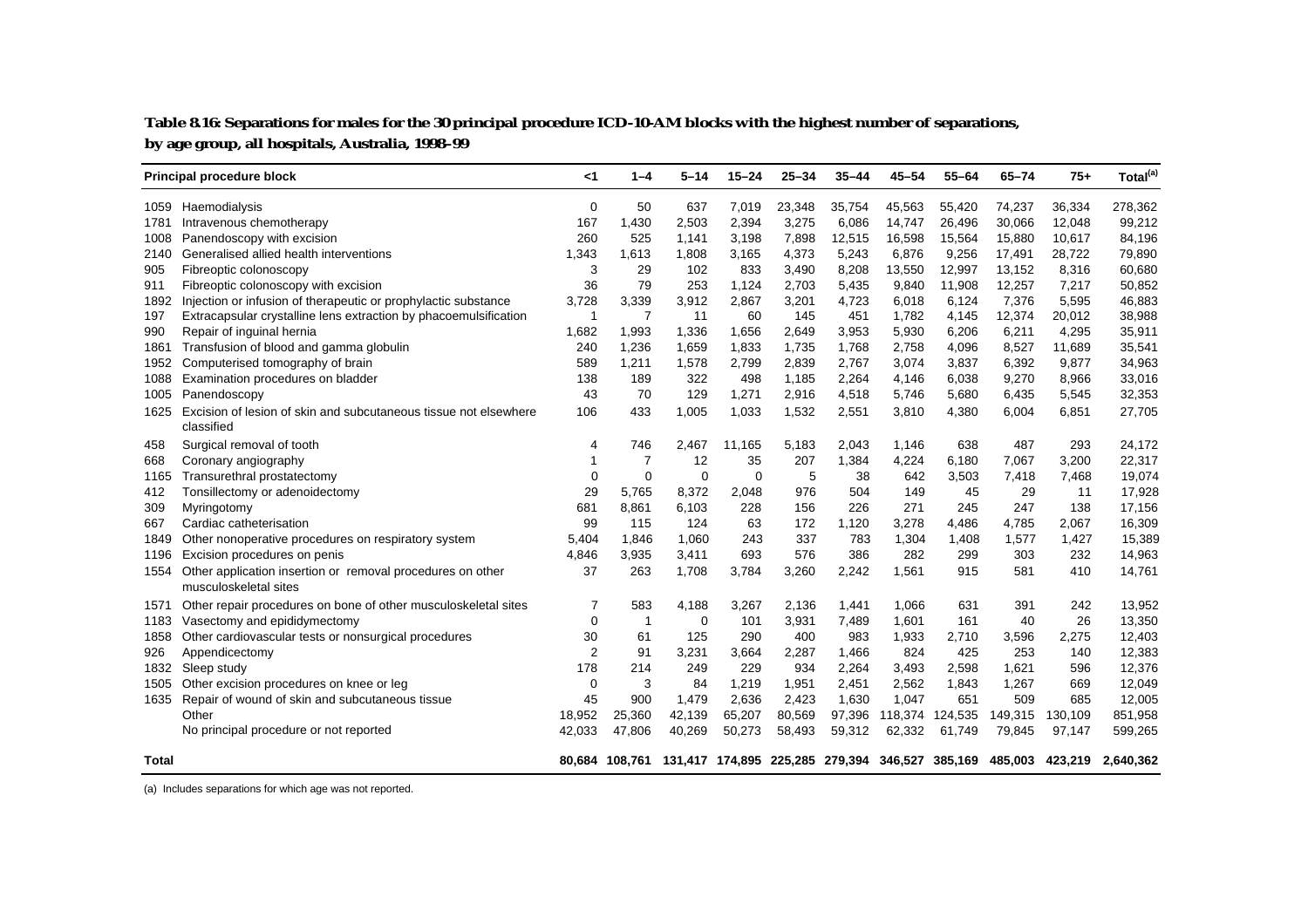| Table 8.17: Separations for females for the 30 principal procedure ICD-10-AM blocks with the highest number of separations, |
|-----------------------------------------------------------------------------------------------------------------------------|
| by age group, all hospitals, Australia, 1998-99                                                                             |

|       | <b>Principal procedure block</b>                                 | ا>             | $1 - 4$        | $5 - 14$       | $15 - 24$ | $25 - 34$                                                      | $35 - 44$ | $45 - 54$      | $55 - 64$ | $65 - 74$   | $75+$    | Total <sup>(a)</sup> |
|-------|------------------------------------------------------------------|----------------|----------------|----------------|-----------|----------------------------------------------------------------|-----------|----------------|-----------|-------------|----------|----------------------|
|       | 1059 Haemodialysis                                               | 0              | 4              | 400            | 4,050     | 14,607                                                         | 20,202    | 31,303         | 46,942    | 61,885      | 22,019   | 201,412              |
| 2140  | Generalised allied health interventions                          | 1,081          | 1,179          | 1,684          | 4,920     | 7,880                                                          | 6,621     | 6,999          | 9,072     | 18,192      | 48,182   | 105,810              |
| 1781  | Intravenous chemotherapy                                         | 98             | 1,164          | 1,920          | 1,463     | 3,618                                                          | 12,527    | 24,665         | 27,217    | 23,810      | 9,185    | 105,667              |
| 1008  | Panendoscopy with excision                                       | 163            | 368            | 1,015          | 4,250     | 7,772                                                          | 13,363    | 18,961         | 17,576    | 16.742      | 13,642   | 93,852               |
| 905   | Fibreoptic colonoscopy                                           | 6              | 21             | 70             | 1,568     | 4,603                                                          | 11,129    | 18,456         | 16,979    | 16,004      | 11,151   | 79,987               |
| 197   | Extracapsular crystalline lens extraction by phacoemulsification | $\Omega$       | $\overline{2}$ | 11             | 41        | 98                                                             | 380       | 1,548          | 4,720     | 17,986      | 33,693   | 58,479               |
| 1340  | Caesarean section                                                | $\mathbf{1}$   | $\Omega$       | 12             | 7,606     | 33,458                                                         | 11,983    | 77             | 1         | $\Omega$    | $\Omega$ | 53,138               |
| 1892  | Injection or infusion of therapeutic or prophylactic substance   | 3,013          | 2,625          | 3,432          | 3,756     | 5,591                                                          | 6,062     | 7,228          | 6,666     | 6,847       | 6,835    | 52,055               |
| 1267  | Evacuation of uterus                                             | $\Omega$       | $\Omega$       | 124            | 17,615    | 22,849                                                         | 10,989    | 306            | 9         |             | 2        | 51,898               |
| 1344  | Postpartum suture                                                | $\Omega$       | $\Omega$       | 26             | 10,759    | 32,983                                                         | 7,994     | 34             | 1         |             | $\Omega$ | 51,799               |
| 911   | Fibreoptic colonoscopy with excision                             | 29             | 53             | 203            | 1,762     | 3,469                                                          | 5,931     | 9,155          | 10,357    | 10,520      | 7,215    | 48,694               |
| 1334  | Medical or surgical induction of labour                          | $\Omega$       | 0              | 18             | 8,329     | 23,411                                                         | 5,655     | 38             | 0         | $\Omega$    | 0        | 37,451               |
| 1005  | Panendoscopy                                                     | 31             | 42             | 143            | 1,325     | 2,709                                                          | 4,649     | 6,796          | 6,722     | 7,084       | 7,480    | 36,981               |
| 458   | Surgical removal of tooth                                        | $\overline{2}$ | 555            | 3,077          | 20,235    | 7,462                                                          | 2,477     | 1,249          | 622       | 381         | 376      | 36,436               |
| 1265  | Curettage of uterus                                              | $\mathbf 0$    | $\mathbf 0$    | 16             | 1,912     | 5,777                                                          | 8,394     | 9,680          | 3,824     | 1,928       | 820      | 32,351               |
| 1952  | Computerised tomography of brain                                 | 486            | 841            | 885            | 1,568     | 1,998                                                          | 2,112     | 2,411          | 2,652     | 5,104       | 13,719   | 31,777               |
| 1861  | Transfusion of blood and gamma globulin                          | 174            | 501            | 1,203          | 1,619     | 1,835                                                          | 1,954     | 2,867          | 3,241     | 5,660       | 11,589   | 30,643               |
| 965   | Cholecystectomy                                                  | 2              | $\overline{4}$ | 83             | 1,963     | 5,082                                                          | 5,469     | 6,151          | 5,073     | 3,979       | 2,331    | 30,137               |
| 1297  | Procedures for reproductive medicine                             | $\mathbf 0$    | 0              | $\mathbf 0$    | 387       | 12,422                                                         | 12,010    | 374            | 6         | $\mathbf 0$ | 0        | 25,201               |
| 1625  | Excision of lesion of skin and subcutaneous tissue not elsewhere | 99             | 456            | 1,231          | 1,238     | 1,901                                                          | 2,963     | 3,684          | 3,171     | 3,858       | 5,307    | 23,908               |
|       | classified                                                       |                |                |                |           |                                                                |           |                |           |             |          |                      |
| 1335  | Medical or surgical augmentation of labour                       | 0              | 0              | 9              | 6,634     | 12,968                                                         | 2,579     | 6              | 0         | 0           | 0        | 22,196               |
| 1744  | Local excision of breast                                         |                | 5              | 45             | 1,442     | 2,844                                                          | 5,141     | 5,664          | 3,584     | 2,298       | 1,047    | 22,071               |
| 412   | Tonsillectomy or adenoidectomy                                   | 17             | 3,781          | 9,184          | 4,793     | 1,408                                                          | 459       | 143            | 66        | 26          | 8        | 19,885               |
| 1259  | Examination procedures on uterus                                 |                |                | 7              | 754       | 2,998                                                          | 4,975     | 6,153          | 2,559     | 1,214       | 566      | 19,228               |
| 1275  | Destruction procedures on cervix                                 | $\Omega$       | $\Omega$       | 4              | 4,654     | 7,152                                                          | 3,920     | 1,992          | 701       | 243         | 70       | 18,736               |
| 1268  | Abdominal hysterectomy                                           | $\Omega$       |                | 3              | 38        | 1,342                                                          | 6,234     | 6,879          | 1,713     | 993         | 557      | 17,760               |
| 1343  | Other procedures associated with delivery                        | $\Omega$       | 0              | 6              | 3,892     | 11,154                                                         | 2,613     | $\overline{7}$ | 0         | 0           | 0        | 17,672               |
| 1345  | Postpartum evacuation of uterus                                  | $\Omega$       | 0              | $\overline{7}$ | 3,748     | 9,912                                                          | 3,792     | 60             | 1         | 0           | 0        | 17,520               |
| 1088  | Examination procedures on bladder                                | 40             | 169            | 291            | 601       | 1,045                                                          | 1,854     | 2,745          | 3,152     | 3,970       | 3,571    | 17,438               |
| 2064  | Physiotherapy diagnostic evaluation                              | 130            | 183            | 269            | 473       | 964                                                            | 705       | 996            | 1,288     | 2,662       | 7,447    | 15,117               |
|       | Other                                                            | 18,509         | 26,806         | 42,468         | 74,463    | 138,040                                                        | 139,906   | 141,282        | 121,571   | 138,558     | 157,857  | 999,462              |
|       | No principal procedure or not reported                           | 33,104         | 35,482         | 29,267         | 94,076    | 139,799                                                        | 80,953    | 61,358         | 51,938    | 67,271      | 126,595  | 719,843              |
| Total |                                                                  | 56.987         | 74.243         |                |           | 97,113 291,934 529,151 405,995 379,267 351,424 417,217 491,264 |           |                |           |             |          | 3,094,604            |

(a) Includes separations for which age was not reported.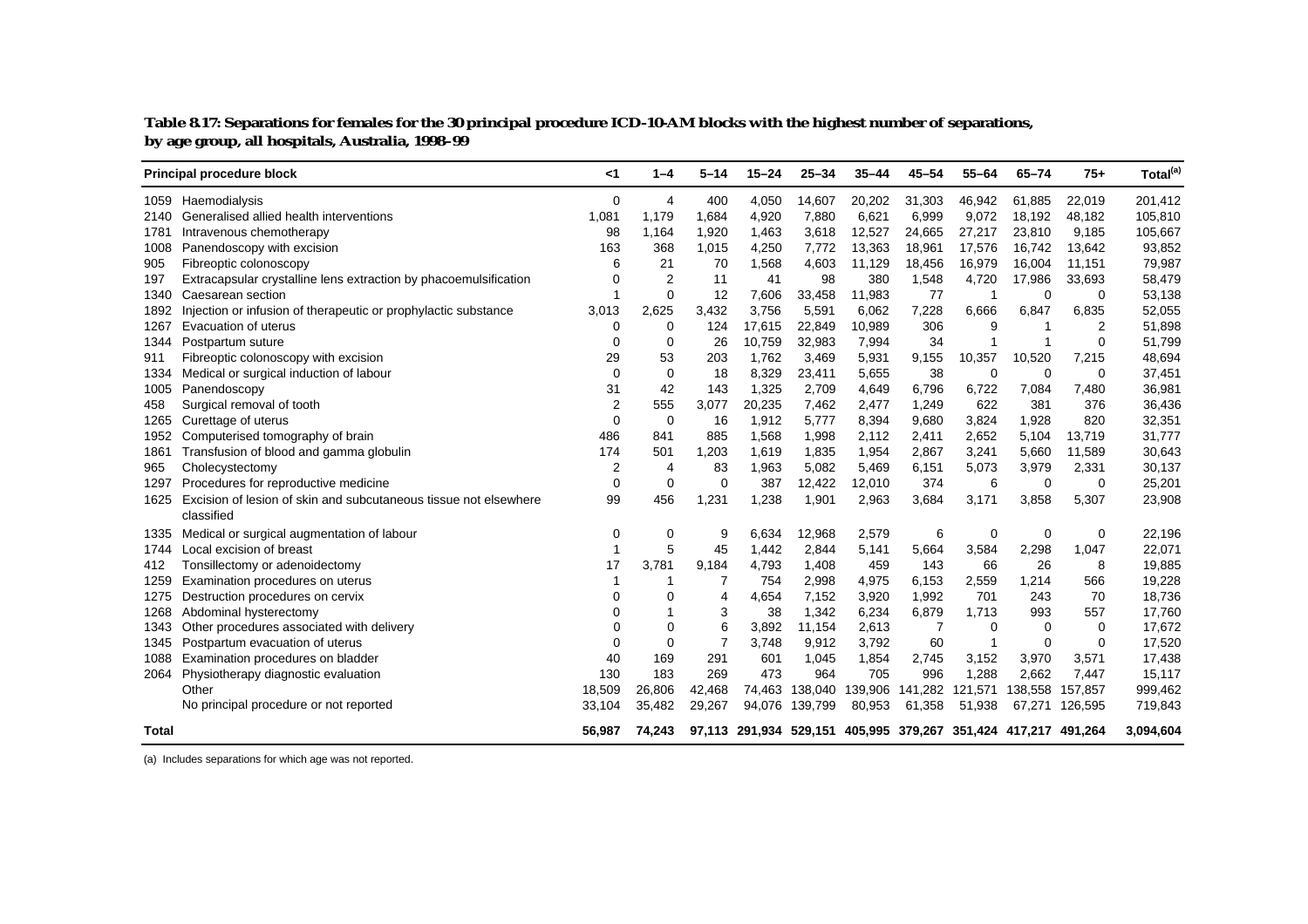|           | Procedure block number                                       | <b>NSW</b> | <b>Vic</b> | Qld    | <b>WA</b> | <b>SA</b> | Tas    | <b>ACT</b> | NT     | Total   |
|-----------|--------------------------------------------------------------|------------|------------|--------|-----------|-----------|--------|------------|--------|---------|
| $1 - 28$  | Procedures on skull, brain and meninges                      | 4,379      | 3,193      | 1,823  | 1,326     | 824       | 263    | 312        | 84     | 12,204  |
| $29 - 60$ | Procedures on spinal cord and spinal canal structures        | 14,029     | 13,292     | 15,402 | 10,756    | 7,584     | 2,266  | 1,303      | 541    | 65,173  |
| $61 - 86$ | Procedures on nerves and ganglia                             | 8,050      | 6,626      | 4,824  | 3,434     | 2,680     | 579    | 388        | 214    | 26,795  |
| 110-129   | Procedures on thyroid, parathyroid and endocrine glands      | 2,577      | 1,572      | 1,097  | 531       | 449       | 158    | 95         | 37     | 6,516   |
| 160-192   | Procedures on eyeball, cornea, sclera, iris and ciliary body | 3,327      | 2,434      | 2,914  | 1,766     | 925       | 138    | 63         | 116    | 11,683  |
| 193-203   | Procedures on lens                                           | 14,935     | 11,797     | 10,708 | 9,625     | 8,554     | 354    | 351        | 314    | 56,638  |
| 204-256   | Procedures on retina, conjunctiva and other areas of eye     | 6,466      | 5,818      | 3,725  | 2,130     | 2,255     | 219    | 162        | 137    | 20,912  |
| 300-306   | Procedures on external ear                                   | 1,026      | 772        | 2,007  | 481       | 492       | 96     | 62         | 51     | 4,987   |
| 307-333   | Procedures on middle and inner ear and mastoid               | 8,707      | 8,281      | 6,676  | 3,254     | 3,744     | 270    | 578        | 283    | 31,793  |
| 370-389   | Procedures on nose and sinuses                               | 10,265     | 10,316     | 8,613  | 4,886     | 5,717     | 597    | 593        | 226    | 41,213  |
| 390-399   | Procedures on tongue, salivary gland and ducts               | 1,639      | 1,097      | 894    | 403       | 371       | 90     | 74         | 35     | 4,603   |
| 400-408   | Procedures on mouth, palate or uvula                         | 1,464      | 1,488      | 1,218  | 587       | 599       | 150    | 76         | 64     | 5,646   |
| 409-422   | Procedures on tonsils, adenoids and pharynx                  | 8,600      | 7,854      | 5,061  | 2,373     | 2,850     | 298    | 478        | 155    | 27,669  |
| 450-490   | Dental and orthodontic procedures                            | 12,079     | 13,092     | 9,942  | 4,647     | 4,352     | 1,146  | 727        | 836    | 46,821  |
| 520-542   | Procedures on larynx and trachea                             | 3,669      | 2,978      | 2,629  | 957       | 1,301     | 202    | 148        | 89     | 11,973  |
| 543-558   | Procedures on bronchus, lung and pleura                      | 8,583      | 6,799      | 5,235  | 2,005     | 2,367     | 687    | 382        | 157    | 26,215  |
| 559-567   | Procedures on chest wall, mediastinum and diaphragm          | 5,567      | 4,481      | 4,361  | 2,118     | 1,662     | 493    | 803        | 153    | 19,638  |
| 568-569   | Airway management, continuous ventilatory support            | 11,397     | 9,859      | 6,304  | 2,602     | 3,906     | 789    | 869        | 619    | 36,345  |
| 600-638   | Procedures on atrium, ventricle, septum and valves           | 13,353     | 8,845      | 6,761  | 4,916     | 2,820     | 508    | 1,339      | 0      | 38,542  |
| 639-666   | Other procedures on heart, myocardium and pericardium        | 13,080     | 20,666     | 10,107 | 3,765     | 3,653     | 1,646  | 1,547      | 91     | 54,555  |
| 667-693   | Procedures on coronary arteries and aorta                    | 27,912     | 19,377     | 17,178 | 13,177    | 11,458    | 2,905  | 1,912      | 6      | 93,925  |
| 694-767   | Procedures on arteries and veins                             | 27,390     | 22,024     | 21,771 | 7,659     | 8,555     | 2,229  | 2,448      | 787    | 92,863  |
| 800-817   | Procedures on blood and blood-forming organs                 | 8,358      | 7,106      | 5,427  | 2,913     | 2,244     | 746    | 686        | 146    | 27,626  |
| 850-869   | Procedures on oesophagus                                     | 4,346      | 2,980      | 3,088  | 1,675     | 1,745     | 725    | 314        | 75     | 14,948  |
| 870-890   | Procedures on stomach                                        | 4,174      | 3,876      | 2,205  | 986       | 1,301     | 154    | 236        | 93     | 13,025  |
| 891-903   | Procedures on small intestine                                | 2,553      | 1,977      | 1,642  | 993       | 750       | 255    | 144        | 35     | 8,349   |
| 904-925   | Procedures on large intestine                                | 45,752     | 27,908     | 21,586 | 15,651    | 12,036    | 2,498  | 2,194      | 899    | 128,524 |
| 926-927   | Procedures on appendix                                       | 7,015      | 5,323      | 3,843  | 2,135     | 1,457     | 415    | 440        | 248    | 20,876  |
| 928-950   | Procedures on rectum and anus                                | 13,489     | 8,032      | 5,132  | 3,214     | 3,086     | 528    | 408        | 222    | 34,111  |
| 951-982   | Procedures on liver, gallbladder, biliary tract and pancreas | 27,279     | 16,947     | 12,200 | 6,494     | 6,509     | 1,214  | 1,531      | 546    | 72,720  |
| 983-1011  | Other procedures on abdomen, peritoneum and hernia           | 69,328     | 50,028     | 42,924 | 26,203    | 23,328    | 4,708  | 3,329      | 1,752  | 221,600 |
|           | 1040-1063 Procedures on kidney                               | 128,861    | 134,812    | 70,345 | 47,715    | 31,369    | 10,266 | 11,754     | 18,545 | 453,667 |
|           | 1064-1128 Procedures on bladder, ureter and urethra          | 38,922     | 24,480     | 20,164 | 12,963    | 14,029    | 2,988  | 1,291      | 670    | 115,507 |
|           | 1160–1170 Procedures on prostate and seminal vesicle         | 4,492      | 4,030      | 1,728  | 942       | 1,162     | 291    | 239        | 40     | 12,924  |

**Table 8.18: Principal and additional procedures in ICD-10-AM groupings, public hospitals, States and Territories, 1998–99**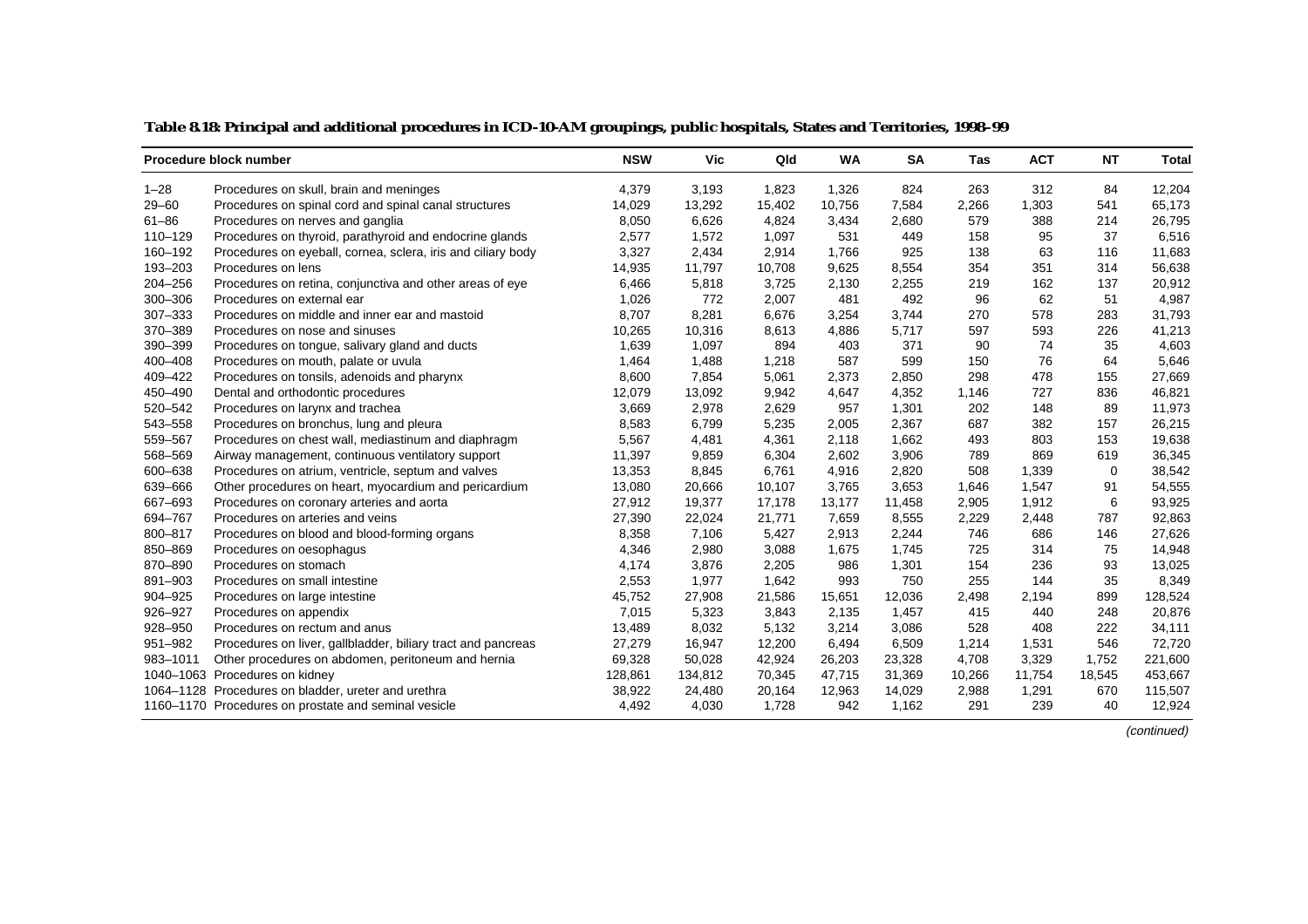| Procedure block number                                                   | <b>NSW</b> | <b>Vic</b> | Qld      | <b>WA</b> | <b>SA</b> | Tas     | <b>ACT</b> | <b>NT</b> | <b>Total</b> |
|--------------------------------------------------------------------------|------------|------------|----------|-----------|-----------|---------|------------|-----------|--------------|
| 1171–1176 Procedures on scrotum and tunical vaginalis                    | 921        | 611        | 242      | 161       | 135       | 32      | 53         | 53        | 2,208        |
| 1177–1189 Procedures on testis, vas deferens, epididymis, spermatic cord | 5,775      | 4,898      | 2,642    | 2,165     | 2,189     | 308     | 138        | 127       | 18,242       |
| 1190-1203 Procedures on penis and other male genital organs              | 5,333      | 3,839      | 1,298    | 1,348     | 1,234     | 139     | 116        | 227       | 13,534       |
| 1230-1239 Procedures on pelvic cavity                                    | 9,874      | 8,913      | 1,084    | 806       | 611       | 103     | 519        | 341       | 22,251       |
| 1240-1258 Procedures on ovaries and fallopian tubes                      | 12,497     | 11,891     | 7,926    | 6.272     | 4,492     | 923     | 595        | 639       | 45,235       |
| 1259-1273 Procedures on uterus                                           | 48,753     | 47,490     | 19,399   | 12,175    | 15,694    | 2,104   | 2,158      | 2,179     | 149,952      |
| 1274-1278 Procedures on cervix                                           | 8,124      | 8,176      | 7,072    | 1,786     | 3,845     | 532     | 406        | 342       | 30,283       |
| 1279-1288 Procedures on vagina and pelvic floor                          | 6,606      | 6,072      | 7,202    | 2,414     | 4,367     | 293     | 216        | 83        | 27,253       |
| 1289-1299 Procedures on other female genital organs                      | 3,975      | 3,317      | 1,611    | 1,158     | 1,334     | 158     | 79         | 89        | 11,721       |
| 1330-1335 Induction and augmentation of labour                           | 43,112     | 31,668     | 20,565   | 10,735    | 9,102     | 2,473   | 2,499      | 1,367     | 121,521      |
| 1336-1339 Spontaneous vertex, or forceps, vacuum or breech delivery      | 11,115     | 6,236      | 2,910    | 2,376     | 1,920     | 531     | 428        | 192       | 25,708       |
| 1340<br>Caesarean delivery                                               | 12,241     | 9,090      | 6,907    | 3,557     | 3,266     | 772     | 608        | 615       | 37,056       |
| 1341-1347 Other obstetric and postpartum procedures                      | 39,088     | 28,242     | 35,259   | 13,420    | 21,646    | 3,402   | 1,687      | 1,073     | 143,817      |
| 1360-1372 Procedures on head, facial bones and joints                    | 2,547      | 1,989      | 1,596    | 779       | 682       | 247     | 216        | 251       | 8,307        |
| 1373-1380 Procedures on neck, thorax and ribs                            | 252        | 216        | $\Omega$ | 0         | $\Omega$  | 0       | 31         | 1         | 500          |
| 1381-1393 Procedures on spinal cord and vertebrae                        | 898        | 757        | 624      | 184       | 241       | 32      | 67         | 1         | 2,804        |
| 1394-1407 Procedures on shoulder, scapula and clavicle                   | 2,670      | 2,017      | 2,251    | 1,136     | 1,270     | 143     | 150        | 64        | 9,701        |
| 1408-1438 Procedures on humerus, elbow and forearm                       | 13,244     | 7,910      | 551      | 276       | 239       | 48      | 753        | 568       | 23,589       |
| 1439–1475 Procedures on hand, wrist and phalanges                        | 10,345     | 8,298      | 3,933    | 2,035     | 1,863     | 418     | 559        | 403       | 27,854       |
| 1476-1494 Procedures on hip, pelvis and femur                            | 10,278     | 7,464      | 3,954    | 2,500     | 2,369     | 566     | 700        | 187       | 28,018       |
| 1495-1525 Procedures on knee, patella, tibia and fibula                  | 15,905     | 13,627     | 10,611   | 6,145     | 8,225     | 991     | 1,102      | 648       | 57,254       |
| 1526-1550 Procedures on ankle, foot and toes                             | 8,835      | 7,093      | 3,825    | 2,023     | 2,219     | 581     | 551        | 312       | 25,439       |
| 1551-1579 Other procedures for musculoskeletal system                    | 17,014     | 15,383     | 25,914   | 14,842    | 10,886    | 2,653   | 1,092      | 891       | 88,675       |
| 1600–1660 Procedures on skin and subcutaneous tissue                     | 60,212     | 45,029     | 48,217   | 20,260    | 21,080    | 4,068   | 2,664      | 2,485     | 204,015      |
| 1661-1718 Plastic, cosmetic and corrective procedures                    | 3,590      | 4,131      | 2,085    | 1,148     | 2,570     | 165     | 196        | 94        | 13,979       |
| 1740-1759 Procedures on breast                                           | 7,927      | 7,446      | 4,294    | 2,671     | 2,152     | 587     | 379        | 181       | 25,637       |
| 1780-1799 Chemotherapeutic and radiation oncology procedures             | 40,757     | 50,592     | 28,237   | 15,535    | 14,585    | 4,741   | 4,868      | 263       | 159,578      |
| 1820-1899 Miscellaneous nonoperative procedures                          | 131,524    | 98,132     | 109,104  | 56,888    | 47,865    | 15,092  | 8,017      | 2,816     | 469,438      |
| 1940-2016 Imaging services                                               | 131,872    | 81,424     | 56,759   | 29,804    | 24,130    | 7,417   | 5,685      | 2,479     | 339,570      |
| 2050-2140 Allied health interventions                                    | 414,685    | 288,705    | 221,764  | 64,936    | 61,837    | 28,439  | 18,507     | 7,815     | 1,106,688    |
| <b>Total</b>                                                             | 1,643,032  | 1,280,816  | 977,370  | 484,817   | 448,182   | 118,829 | 92,315     | 55,052    | 5,100,413    |

**Table 8.18 (continued): Principal and additional procedures in ICD-10-AM groupings, public hospitals, States and Territories, 1998–99**

Note: ICD-9-CM data reported by Queensland, Western Australia, South Australia and Tasmania have been mapped to ICD-10-AM. Comparisons with data reported by the other jurisdictions in

ICD-10-AM should be made cautiously, with reference to the classifications and maps, as appropriate.

n.a. not available.

n.p. not published.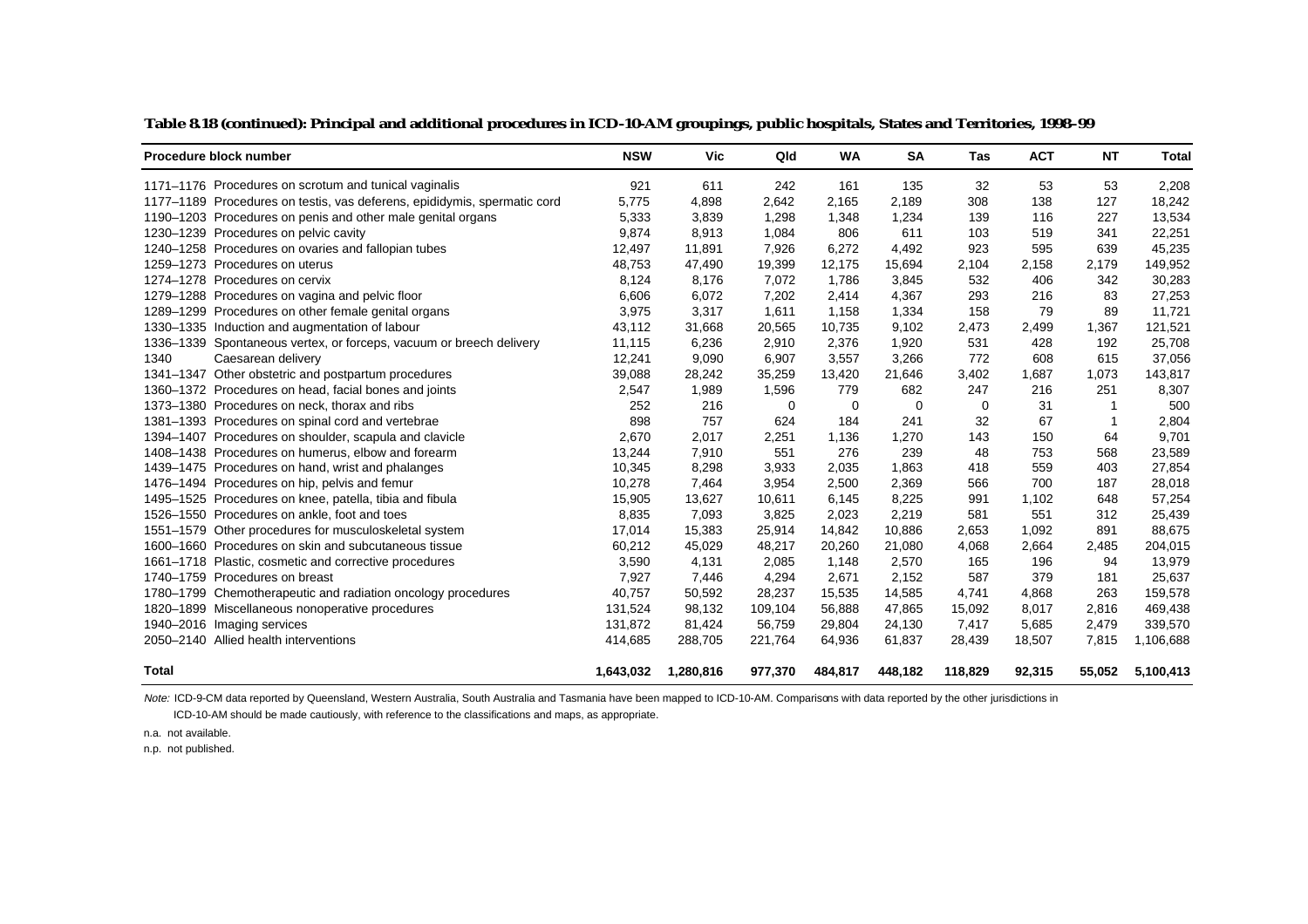|           | Procedure block number                                       | <b>NSW</b> | <b>Vic</b> | Qld    | <b>WA</b> | <b>SA</b> | Tas  | <b>ACT</b> | <b>NT</b> | <b>Total</b> |
|-----------|--------------------------------------------------------------|------------|------------|--------|-----------|-----------|------|------------|-----------|--------------|
| $1 - 28$  | Procedures on skull, brain and meninges                      | 867        | 909        | 709    | 157       | 197       | n.p. | n.p.       | n.a.      | 2,994        |
| 29-60     | Procedures on spinal cord and spinal canal structures        | 9,560      | 11,207     | 10,756 | 8,331     | 5,654     | n.p. | n.p.       | n.a.      | 47,733       |
| 61-86     | Procedures on nerves and ganglia                             | 7,996      | 7,914      | 5,065  | 4,860     | 2,855     | n.p. | n.p.       | n.a.      | 30,143       |
| 110-129   | Procedures on thyroid, parathyroid and endocrine glands      | 1,463      | 898        | 877    | 487       | 337       | n.p. | n.p.       | n.a.      | 4,248        |
| 160-192   | Procedures on eyeball, cornea, sclera, iris and ciliary body | 3,789      | 1,692      | 4,076  | 1,601     | 408       | n.p. | n.p.       | n.a.      | 11,946       |
| 193-203   | Procedures on lens                                           | 30,206     | 19,102     | 36,462 | 13,203    | 8,293     | n.p. | n.p.       | n.a.      | 112,032      |
| 204-256   | Procedures on retina, conjunctiva and other areas of eye     | 5,647      | 3,639      | 4,364  | 1,649     | 1,107     | n.p. | n.p.       | n.a.      | 17,182       |
| 300-306   | Procedures on external ear                                   | 683        | 966        | 961    | 297       | 501       | n.p. | n.p.       | n.a.      | 3,520        |
| 307-333   | Procedures on middle and inner ear and mastoid               | 7,601      | 7,433      | 5,166  | 2,591     | 3,412     | n.p. | n.p.       | n.a.      | 27,130       |
| 370-389   | Procedures on nose and sinuses                               | 15,903     | 10,352     | 14,443 | 5,085     | 8,276     | n.p. | n.p.       | n.a.      | 56,038       |
| 390-399   | Procedures on tongue, salivary gland and ducts               | 877        | 665        | 581    | 362       | 276       | n.p. | n.p.       | n.a.      | 2,905        |
| 400-408   | Procedures on mouth, palate or uvula                         | 1,400      | 1,037      | 856    | 450       | 670       | n.p. | n.p.       | n.a.      | 4,607        |
| 409-422   | Procedures on tonsils, adenoids and pharynx                  | 6,566      | 3,953      | 4,525  | 2,186     | 1,855     | n.p. | n.p.       | n.a.      | 19,847       |
| 450-490   | Dental and orthodontic procedures                            | 24,601     | 21,938     | 12,822 | 10,332    | 6,539     | n.p. | n.p.       | n.a.      | 79,068       |
| 520-542   | Procedures on larynx and trachea                             | 1,219      | 1,196      | 1.124  | 422       | 537       | n.p. | n.p.       | n.a.      | 4,643        |
| 543-558   | Procedures on bronchus, lung and pleura                      | 1,995      | 2,185      | 2,863  | 697       | 796       | n.p. | n.p.       | n.a.      | 8,815        |
| 559-567   | Procedures on chest wall, mediastinum and diaphragm          | 963        | 1,243      | 1,655  | 563       | 522       | n.p. | n.p.       | n.a.      | 5,125        |
| 568-569   | Airway management, continuous ventilatory support            | 985        | 1,000      | 1,107  | 243       | 730       | n.p. | n.p.       | n.a.      | 4,147        |
| 600-638   | Procedures on atrium, ventricle, septum and valves           | 11,322     | 8,458      | 7,412  | 2,469     | 2,296     | n.p. | n.p.       | n.a.      | 32,135       |
| 639-666   | Other procedures on heart, myocardium and pericardium        | 7,873      | 9,487      | 6,136  | 1,040     | 1,955     | n.p. | n.p.       | n.a.      | 26,543       |
| 667-693   | Procedures on coronary arteries and aorta                    | 23,114     | 17,593     | 18,302 | 6,089     | 5,896     | n.p. | n.p.       | n.a.      | 72,241       |
| 694-767   | Procedures on arteries and veins                             | 10,860     | 13,387     | 9,198  | 3,115     | 3,252     | n.p. | n.p.       | n.a.      | 41,408       |
| 800-817   | Procedures on haematopoetic, lymph systems and spleen        | 2,704      | 2,991      | 3,615  | 1,187     | 995       | n.p. | n.p.       | n.a.      | 12,164       |
| 850-869   | Procedures on oesophagus                                     | 2,401      | 2,359      | 2,869  | 731       | 1,037     | n.p. | n.p.       | n.a.      | 9,909        |
| 870-890   | Procedures on stomach                                        | 1,078      | 1,752      | 1,278  | 420       | 590       | n.p. | n.p.       | n.a.      | 5,309        |
| 891-903   | Procedures on small intestines                               | 1,254      | 1,063      | 1,212  | 467       | 499       | n.p. | n.p.       | n.a.      | 4,645        |
| 904-925   | Procedures on large intestines                               | 66,916     | 48,976     | 44,293 | 15,308    | 12,626    | n.p. | n.p.       | n.a.      | 192,516      |
| 926-927   | Procedures on appendix                                       | 1,401      | 1,419      | 1,688  | 967       | 521       | n.p. | n.p.       | n.a.      | 6,274        |
| 928-950   | Procedures on rectum and anus                                | 12,237     | 6,003      | 5,512  | 2,747     | 1,927     | n.p. | n.p.       | n.a.      | 29,353       |
| 951-982   | Procedures on liver, gallbladder, biliary tract and pancreas | 11,447     | 8,371      | 8,529  | 3,833     | 3,109     | n.p. | n.p.       | n.a.      | 36,452       |
| 983-1011  | Other procedures on abdomen, peritoneum and hernia           | 67,735     | 58,521     | 56,715 | 19,353    | 16,224    | n.p. | n.p.       | n.a.      | 224,800      |
| 1040-1063 | Procedures on kidney                                         | 13,073     | 18,956     | 12,386 | 3,392     | 9,220     | n.p. | n.p.       | n.a.      | 57,269       |
| 1064-1128 | Procedures on bladder, ureter and urethra                    | 33,739     | 21,049     | 20,418 | 9,384     | 10,563    | n.p. | n.p.       | n.a.      | 100,309      |
|           | 1160-1170 Procedures on prostate and seminal vesicle         | 4,814      | 4,914      | 2,847  | 1,330     | 1,047     | n.p. | n.p.       | n.a.      | 16,109       |

**Table 8.19: Principal and additional procedures in ICD-10-AM groupings, private hospitals, States and Territories, 1998–99**